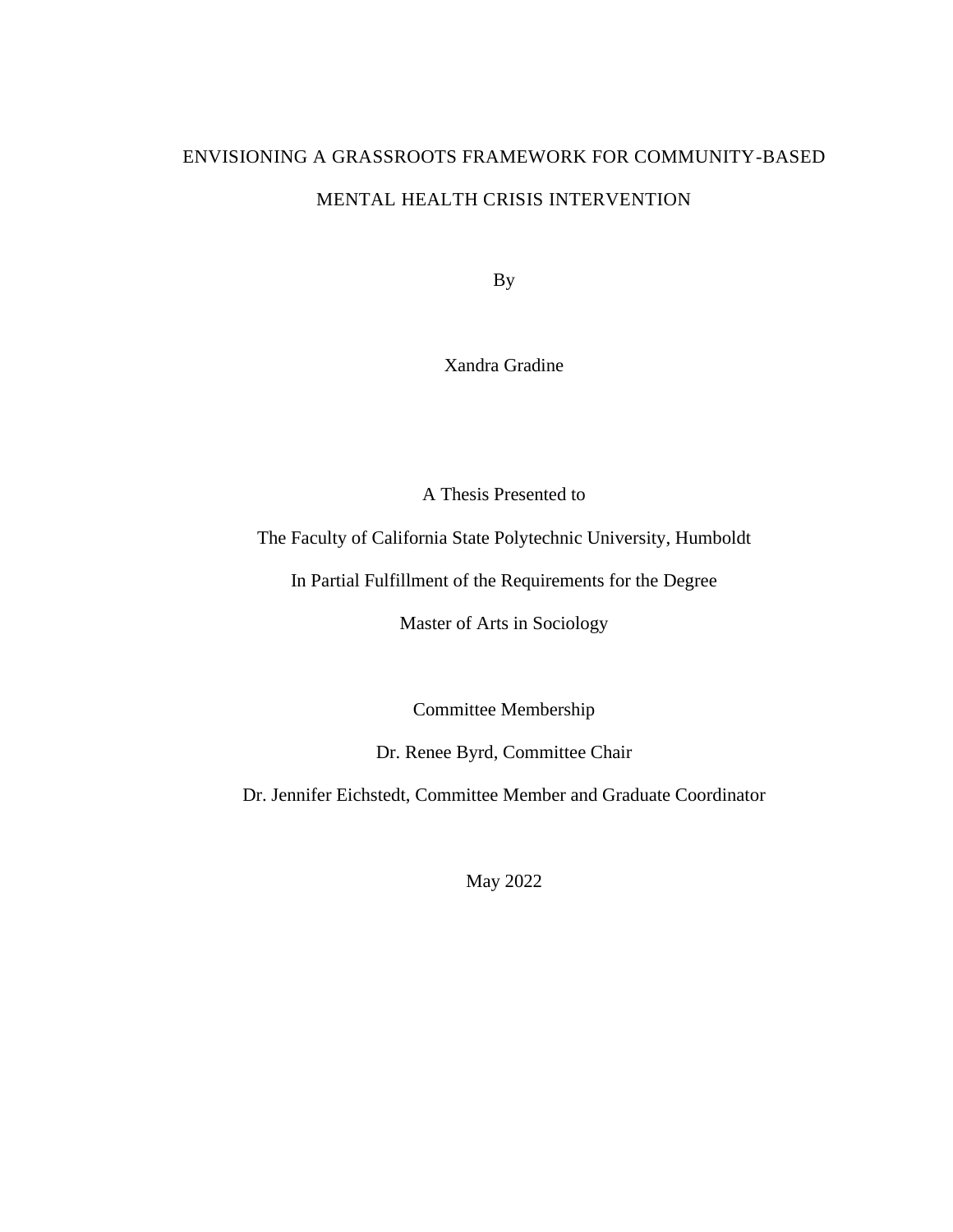#### <span id="page-1-0"></span>ABSTRACT

## ENVISIONING A GRASSROOTS FRAMEWORK FOR COMMUNITY-BASED MENTAL HEALTH CRISIS INTERVENTION

#### Xandra Gradine

The mental health and well-being of both individuals and communities are going to be best served by community-based services and care completely unreliant on traditional top-down models that often include inaccessible services and/or coercive methods. This is especially prevalent in the case of mental health crisis intervention; where most statebased interventions involve coercive agents who often are not given any specific training on mental health crisis response. As mental health crisis and suicide rates continue to rise in the U.S., and even the most well-respected model of crisis intervention has done little to resolve the issues of prisons serving as short-term mental institutions, we must turn away from the State and towards theories of community organization and radical justice. By exploring the conclusions of these theories and the impact of groups that have attempted new models of community-based mental health support and crisis intervention, we can envision something new, something that might one day serve as the framework for future models of care.

Key words: mental health, crisis intervention, suicide, Crisis Intervention Teams, police, community organization, radical justice theory, mutual aid, care webs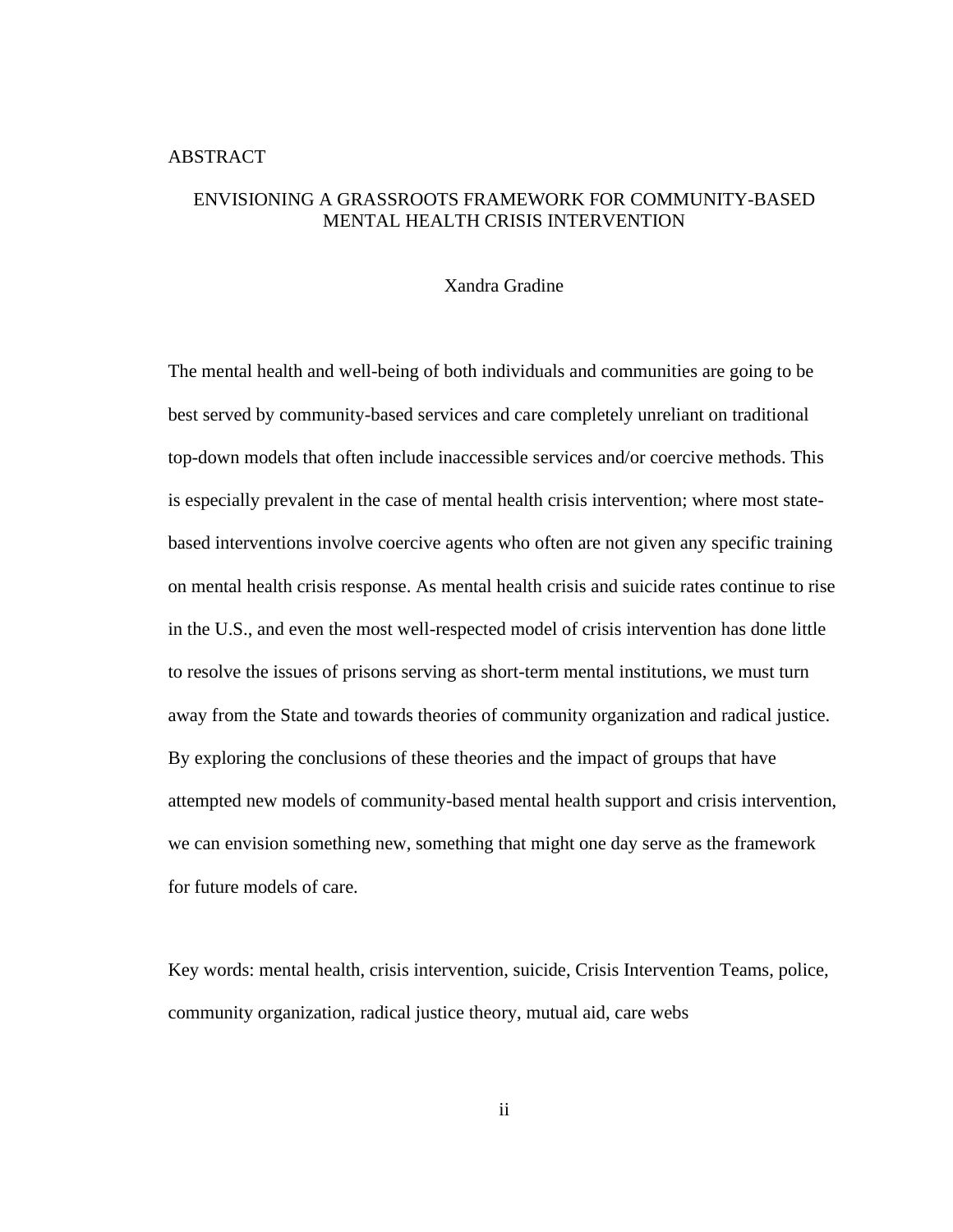#### <span id="page-2-0"></span>ACKNOWLEDGEMENTS

I would love to acknowledge the incredible help I received from my faculty mentors as I worked towards the conclusion of this project. I particularly wish to thank my advisor, Dr. Renee Byrd, who encouraged me to keep working on this even when I felt like finally finishing was an impossibility, as well as Dr. Anthony Silvaggio, who helped first open my eyes to all the good that public sociology could do in the world. I wish to thank the work of countless scholars and activists whose work I merely stand upon the shoulders of.

Finally, I want to thank my love and my life, my wonderful partner and daughter Ravin and Persephone, who constantly fill my life with light when the darkness threatens to consume me. Without their love and support, none of this work would have been possible.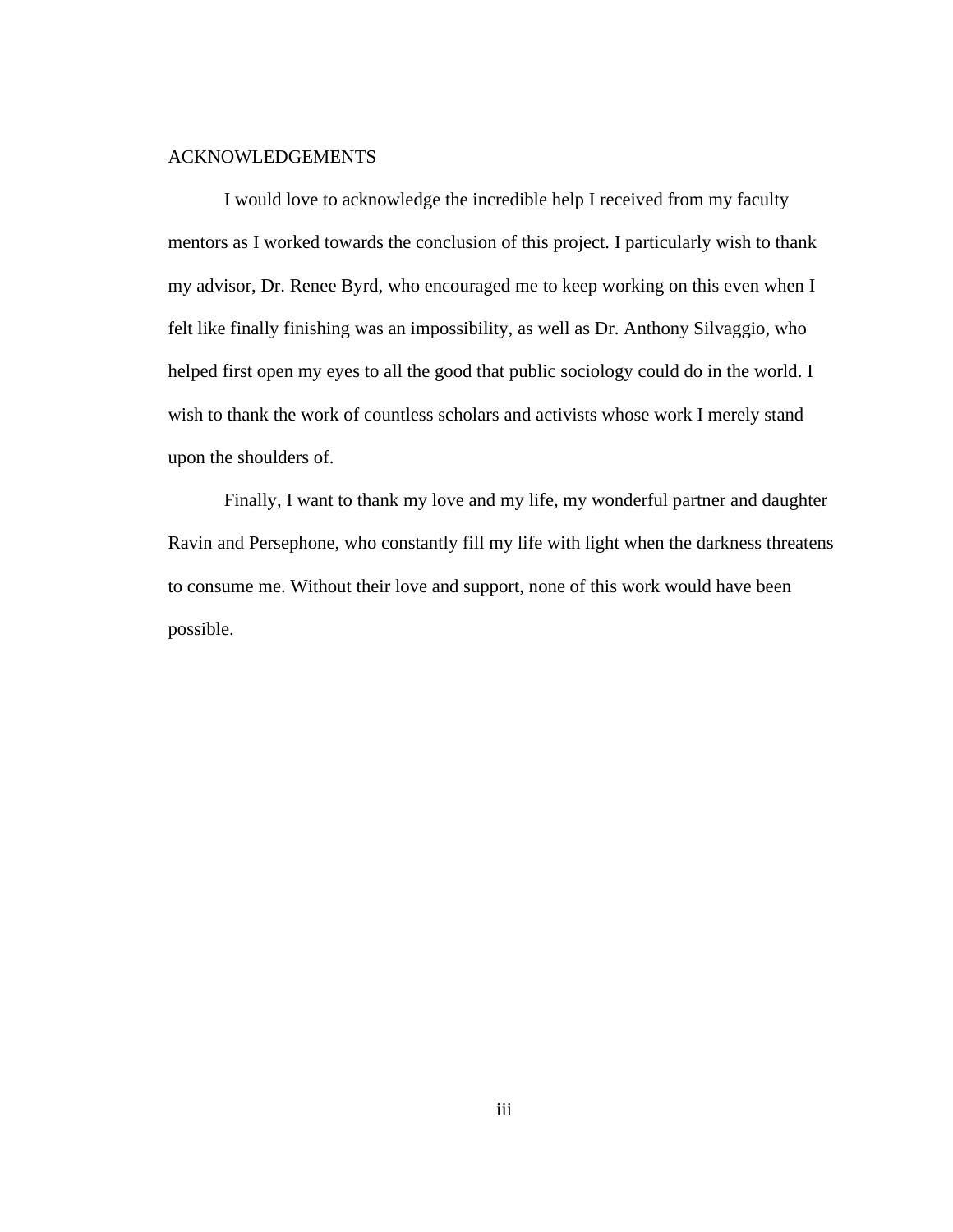# <span id="page-3-0"></span>TABLE OF CONTENTS

| CHAPTER 3: THE LIMITS OF STATE-BASED INTERVENTIONS  12                          |    |
|---------------------------------------------------------------------------------|----|
|                                                                                 |    |
| Deinstitutionalization and the Rise of Prisons as Mental Health Institutions 16 |    |
| Conclusion                                                                      | 21 |
|                                                                                 |    |
|                                                                                 |    |
|                                                                                 |    |
| Spotlight on the Non-Profit Industrial Complex: The Fireweed Collective 26      |    |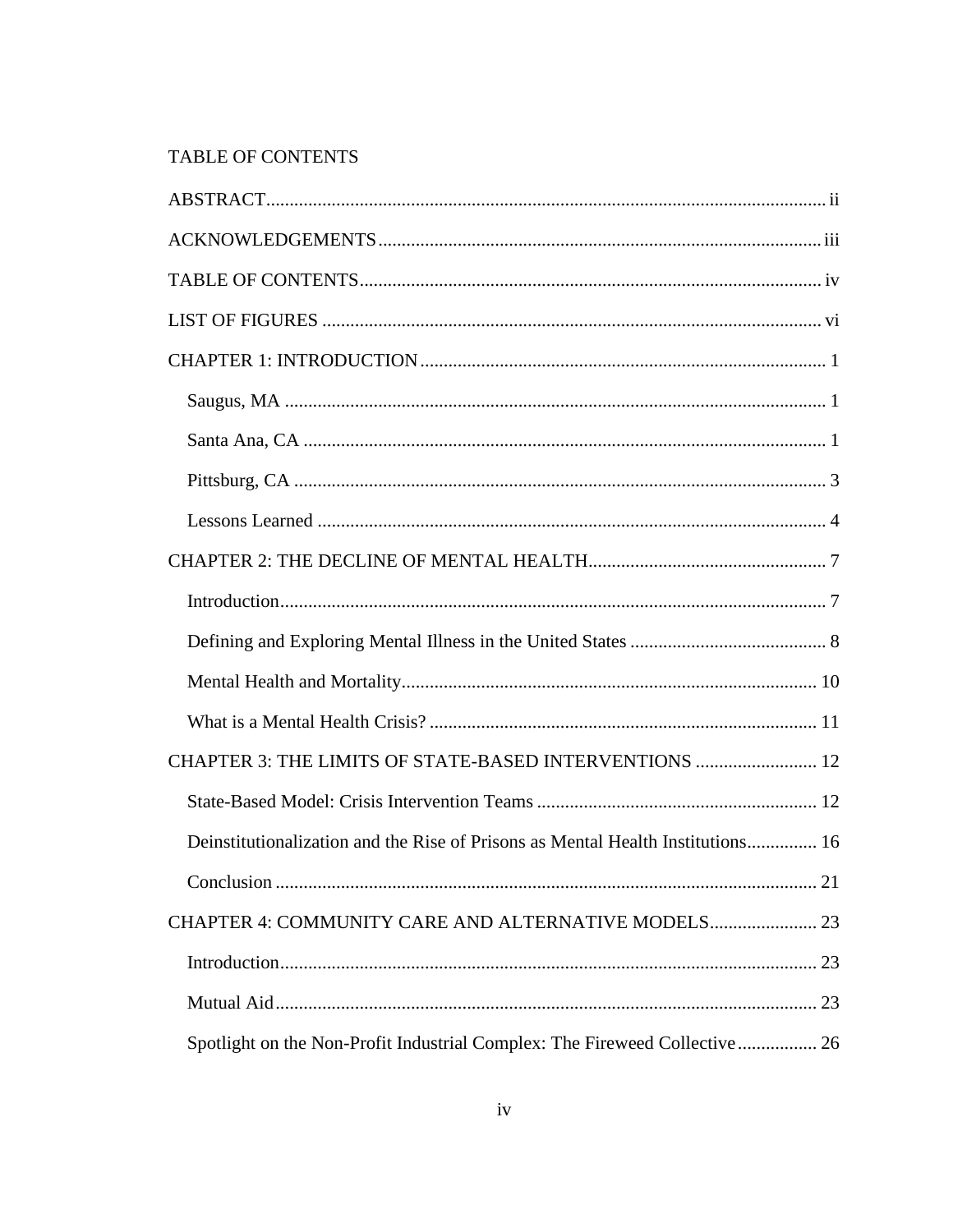| Spotlight on the Non-Profit Industrial Complex: The It Gets Better Project  33 |  |
|--------------------------------------------------------------------------------|--|
|                                                                                |  |
| CHAPTER 5: CARE WORK & DISABILITY JUSTICE THEORY  41                           |  |
|                                                                                |  |
|                                                                                |  |
|                                                                                |  |
|                                                                                |  |
|                                                                                |  |
|                                                                                |  |
|                                                                                |  |
|                                                                                |  |
|                                                                                |  |
|                                                                                |  |
|                                                                                |  |
|                                                                                |  |
|                                                                                |  |
|                                                                                |  |
|                                                                                |  |
|                                                                                |  |
|                                                                                |  |
|                                                                                |  |
|                                                                                |  |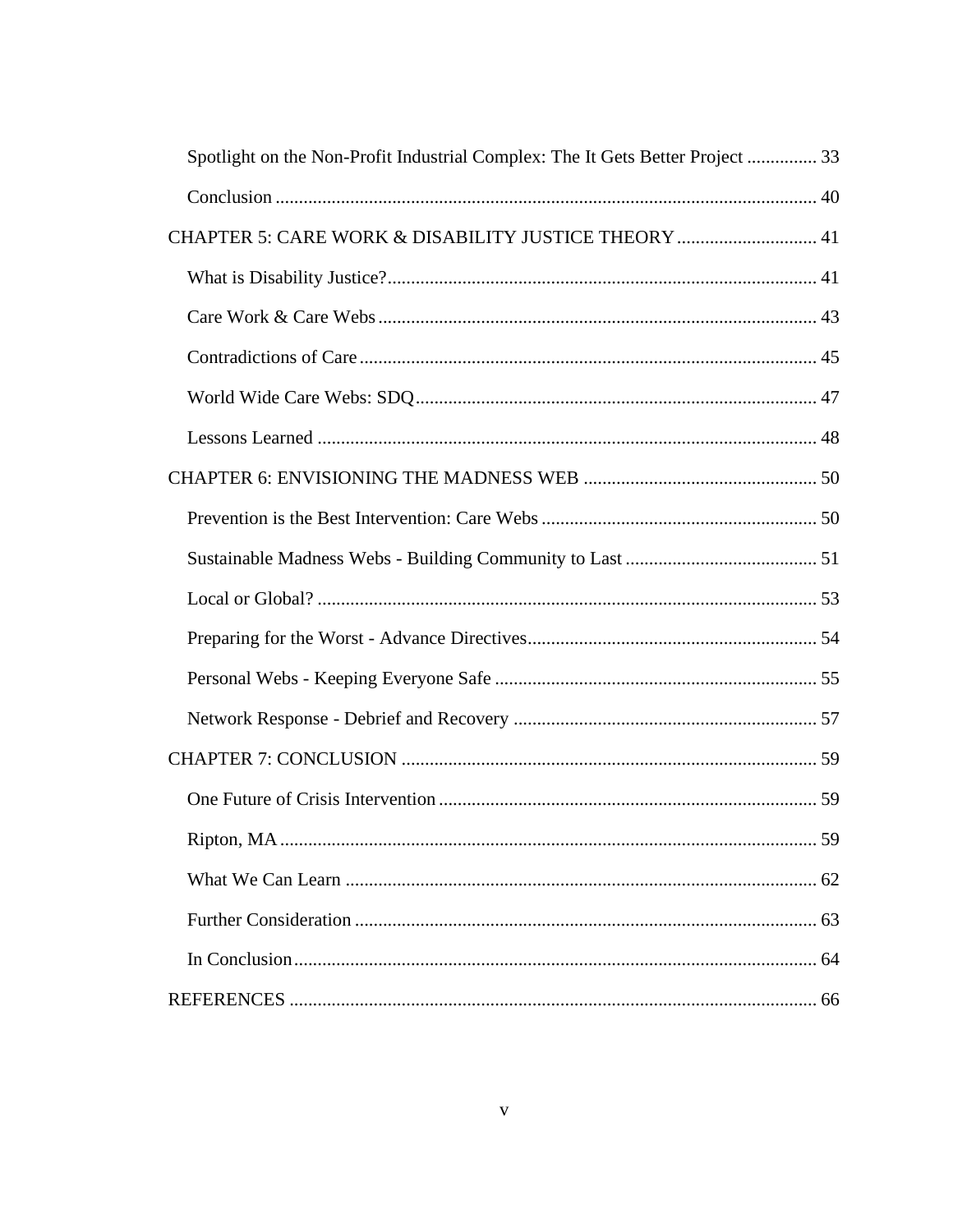# <span id="page-5-0"></span>LIST OF FIGURES

| Figure 1. Percentage of Jail and Prison Inmates With Serious Mental Illness  18 |  |
|---------------------------------------------------------------------------------|--|
|                                                                                 |  |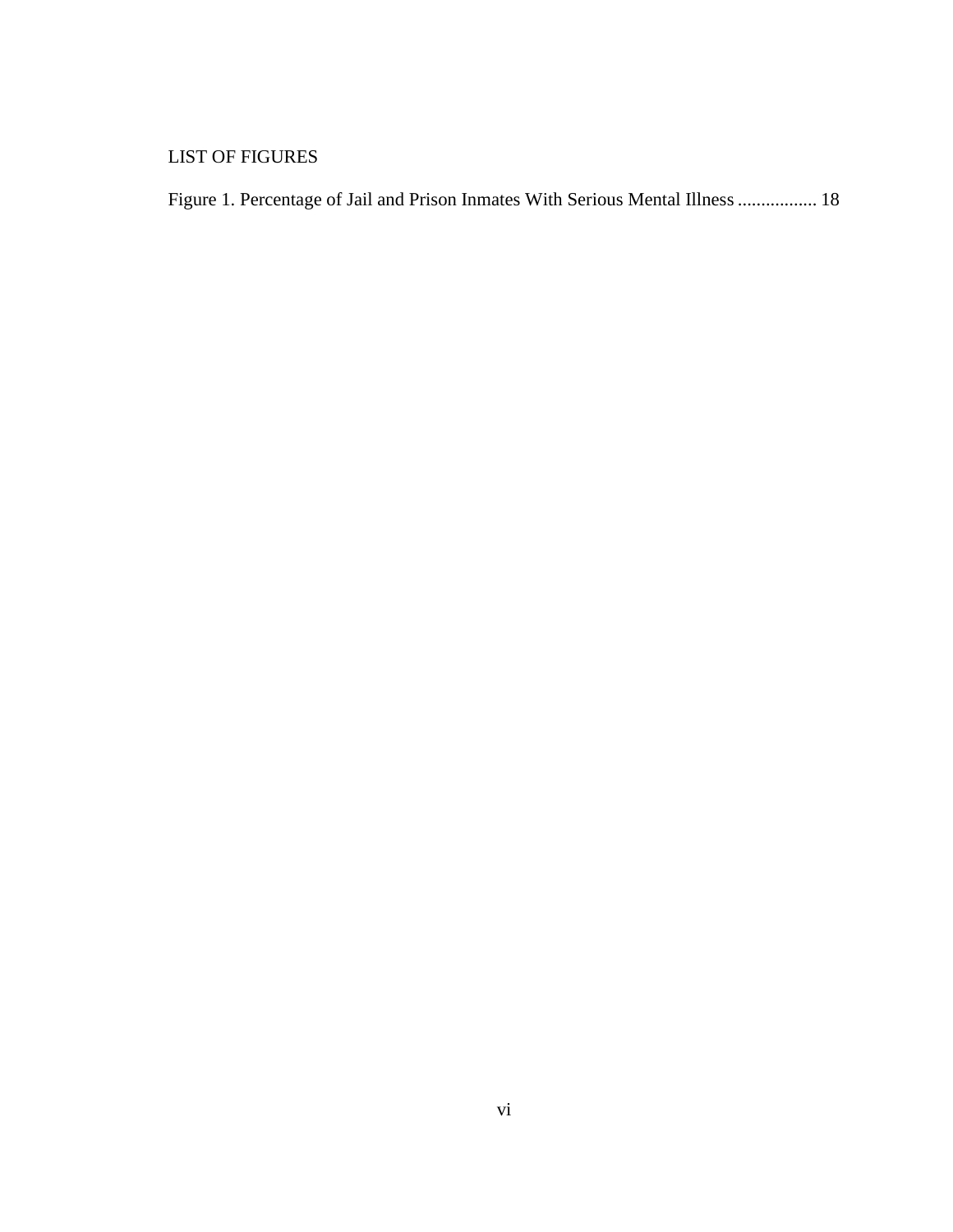#### <span id="page-6-0"></span>CHAPTER 1: INTRODUCTION

#### <span id="page-6-1"></span>*Saugus, MA*

On the afternoon of Saturday, August 15th, 2021, three Saugus Police Department officers were dispatched to the home of 38-year-old Stephanie Gerardi. Gerardi had a history of mental illness, and her sisters had called on the Saugus Police Department multiple times in the past to try to get her some help. Gerardi was diagnosed with bipolar schizophrenia in her early 20's, and had been forcibly placed in mental health institutions several times prior. This was what Stephanie's sister, Stacey, was hoping would happen again when she called 9-1-1 for support. Stephanie's other sister, Deanna, opened the door for the three officers shortly after 4:30pm.

Minutes later, Stephanie would be shot three times in her kitchen, just a few feet away from Deanna. Stephanie was pronounced dead on the scene.

Conflicting reports of whether Stephanie was holding a knife or not, or whether she was threatening the officers with it or not, serve to muddy the waters of culpability. But one thing remains true: a young woman, a mother of two young children, needed mental health care in a moment of crisis. Instead, she was shot and killed. (Sweeney, 2021).

#### <span id="page-6-2"></span>*Santa Ana, CA*

A little over a month later, on the other side of the country, police were dealing with a standoff that had begun with a stolen vehicle report originating in Anaheim on Tuesday, September 28th. 34-year-old Brandon Lopez had taken his girlfriend's car after a fight, which she had reported to the police as stolen. When Lopez's car had stalled out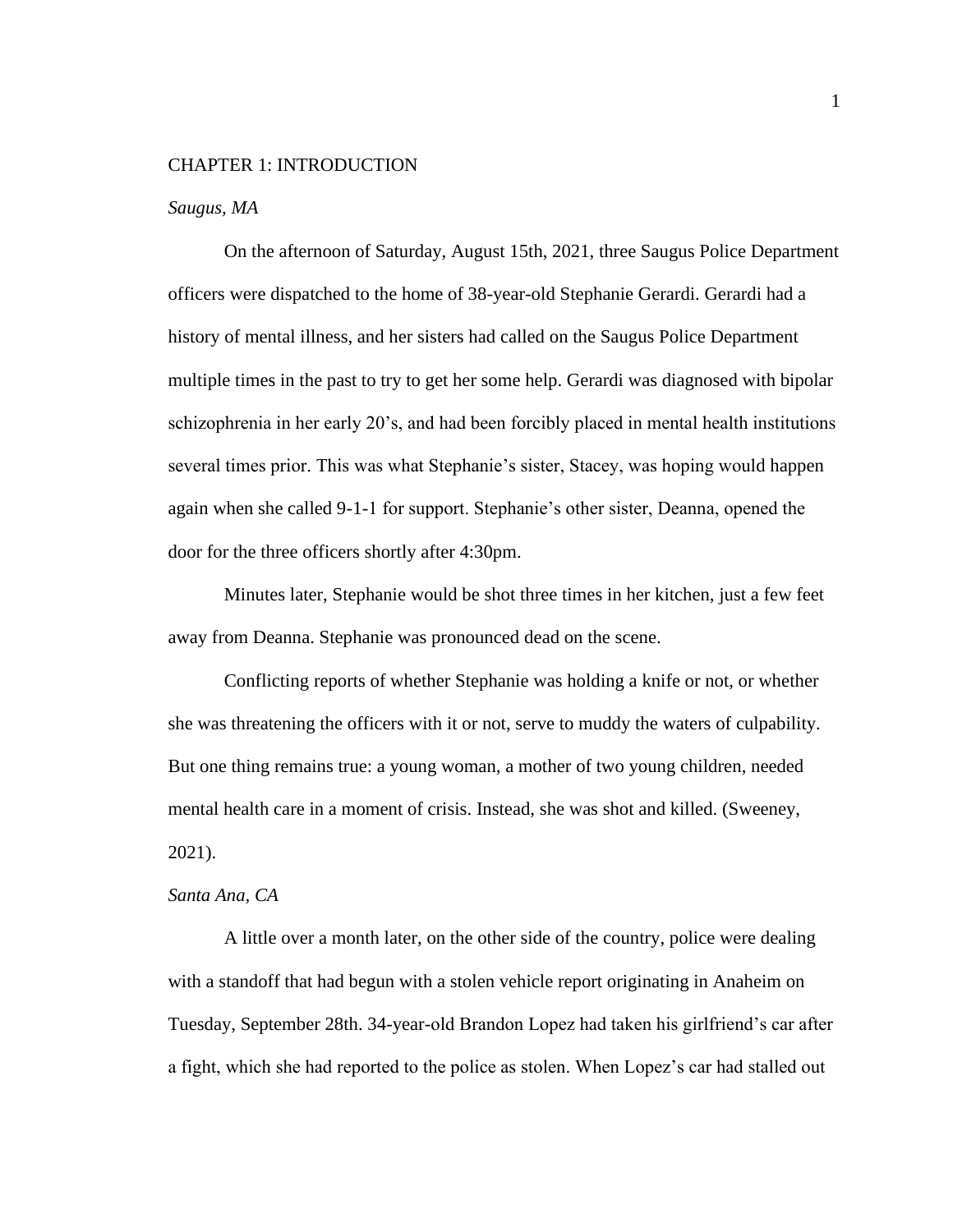in some gravel, he was surrounded by the Santa Ana Police Department, who would later be relieved by Anaheim SWAT.

Also arriving on the scene was Jonathan Hernandez, a Santa Ana city councilman and a cousin of Lopez. Hernandez was also a trained mental health counselor, and offered to help de-escalate the situation with information he had about his cousin's mental state. Lopez suffered from an undisclosed mental illness, and needed mental health care. Instead, Hernandez was rebuffed and ignored by the officers on the scene. He would later refer to the officers as unprofessional, aggressive, and disrespectful.

As night fell, SWAT officers deployed chemical agents to force Lopez out of the vehicle. As he did, he was shot multiple times, and was killed.

When later asked if the police department had dispatched any mental health professionals to the scene, they stated that they had a Crisis Negotiator on the scene. According to Hernandez, it appeared that it was this person's job to point a sniper rifle at Lopez's vehicle and shout threats at him.

Hernandez spoke out about the incident. "What it says to me is that police do not have adequate skills to handle a mental health crisis." Dale Galipo, an attorney hired by Lopez's family, would go on to argue the case for better response practices for mental health crises. "What's concerning," he would state, "is we're getting to the point where individuals who have loved ones in a mental health crisis are going to be afraid to call the police."

Hernandez was more direct and succinct. "A mental health crisis in the hands of the police equals death." (Mendez, 2021).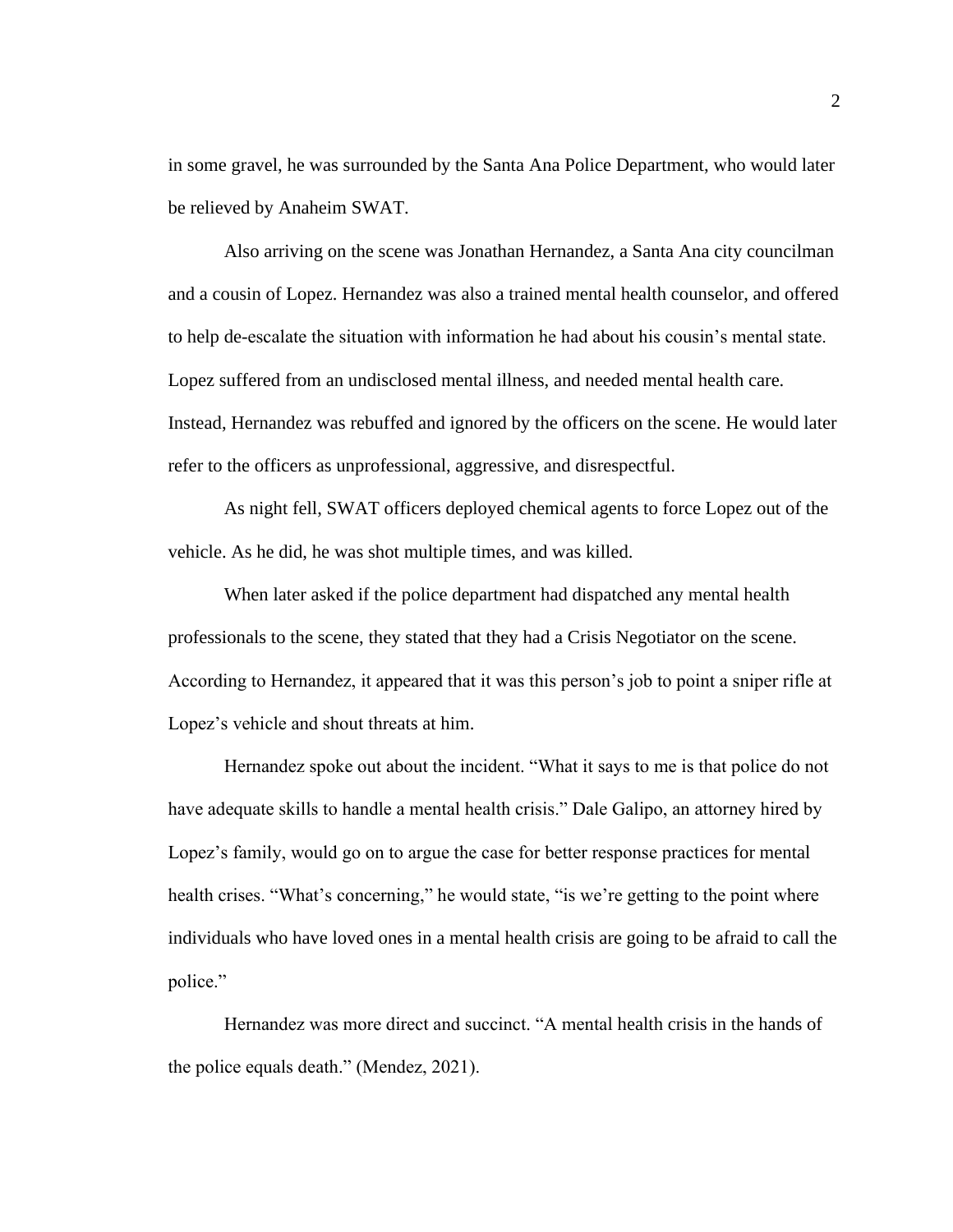## <span id="page-8-0"></span>*Pittsburg, CA*

Police arrive on the fourth floor of the Hamtpon Inn on Wednesday, February 23rd, 2022. They had been called for a wellness check on Ashton Porter, who had broken out the window in his room and barricaded the door. According to family, Porter had been struggling with mental health issues, and in particular depression. Porter's family members are present, and are able to relay this to police officers.

The police call backup; in this case the department's Crisis Intervention Team, as well as the county's mental health evaluation and mobile crisis-response teams. A slew of mental health professionals, and specifically trained police officers, were now able to begin conversation and negotiation with Porter. These professionals, along with Porter's family members, spent the next few hours speaking with him and encouraging him to leave the room. Porter, for his part, refused to leave the room, denied needing help, and simply asked for "more time."

By nighttime, Porter was indicating that he wanted to "end it all", and that he was in position of a large butcher knife. The county mental health teams left, replaced by tactical team. Many hours passed as Porter continued to refuse to talk or open the door. By morning, the tactical team had deployed chemical agents in the room to get Porter to exit.

The end of this confrontation can be seen in police body cam footage.

"If at any point in time you want to tell you," an officer said, "we're going to make sure you come out and everything's safe and I can make you a lot more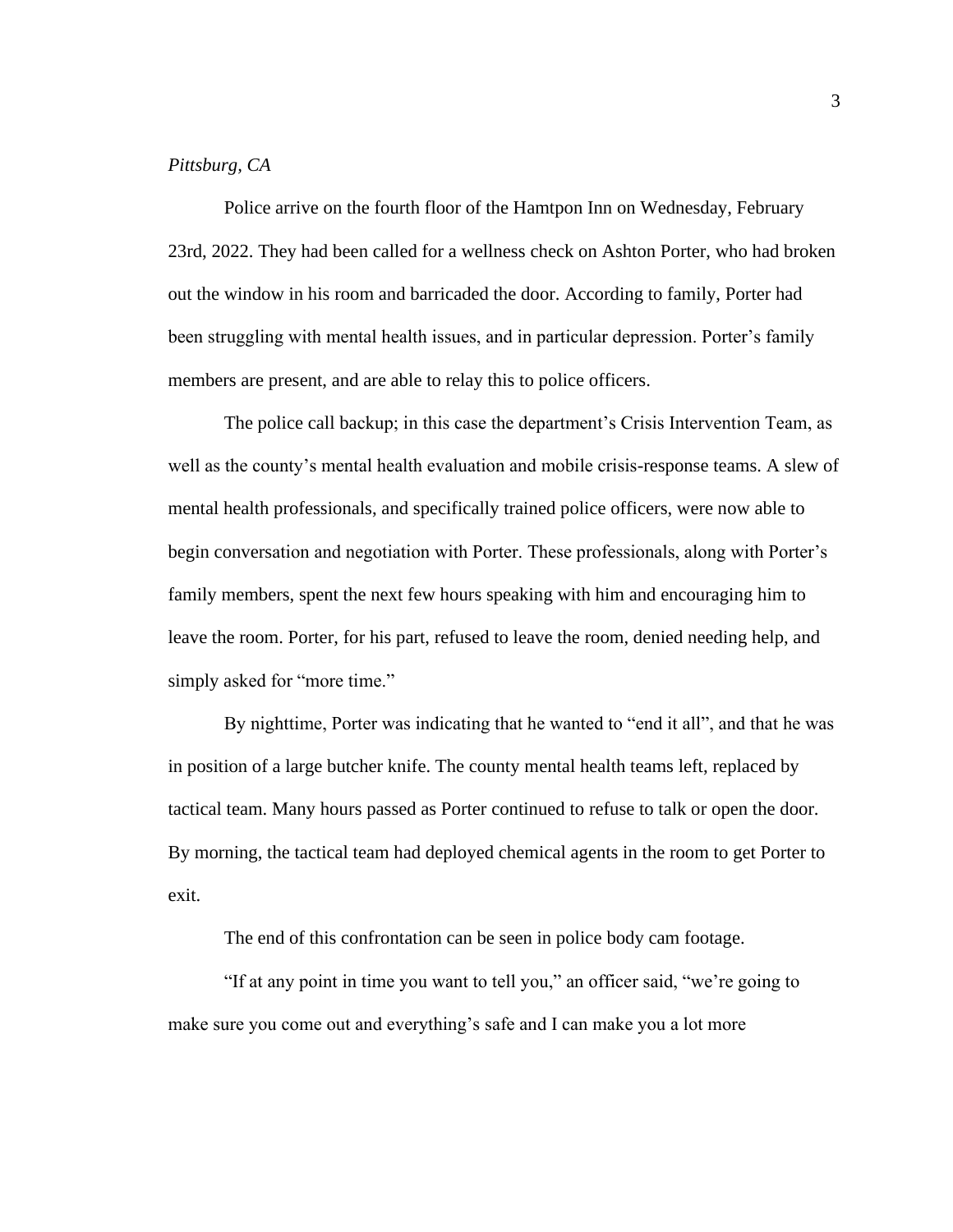comfortable." Then, a warning. "But the longer you don't listen to me, the worse it's going to get for you. I've been nothing but honest with you."

"I know," Porter replies. "But I don't feel safe."

The officer responds: "The only safety you've got is listening to me."

More chemical irritants are forced in the room. More conversations, mostly onesided, attempting to convince Porter to exit. Finally, ultimately, Porter does open the door and step out. He's holding a butcher knife in his hands.

Officers immediately fire non-lethal "beanbag" rounds into Porter, which do not appear to the phase the man at all. He turns to a different officer and swings the knife up above his head. The officer fired his service weapon twice, striking Porter each time and causing him to fall to the ground. On-scene paramedics quickly rush to care for him.

Porter's wounds were non life-threatening, and he was treated at the local hospital after being taken into custody. He would later be charged with five counts of assault on a public officer, misdemeanor charges that in total could bring up to five years in prison. As of this writing, Porter is currently being held on bail (six figures). There is no word on what, if any, mental health treatment he has received since the incident. (Kelly, 2022).

# <span id="page-9-0"></span>*Lessons Learned*

These are just three incidents in the thousands upon thousands of police responses to mental health crises across the county. According to the Washington Post, 1,572 people have been shot and killed by police in the middle of a mental health crisis since 2015. Stephanie Gerardi and Brandon Lopez are just two of the 147 deaths listed by their tracker for 2021. If there is a positive, it is that this annual count has decreased every year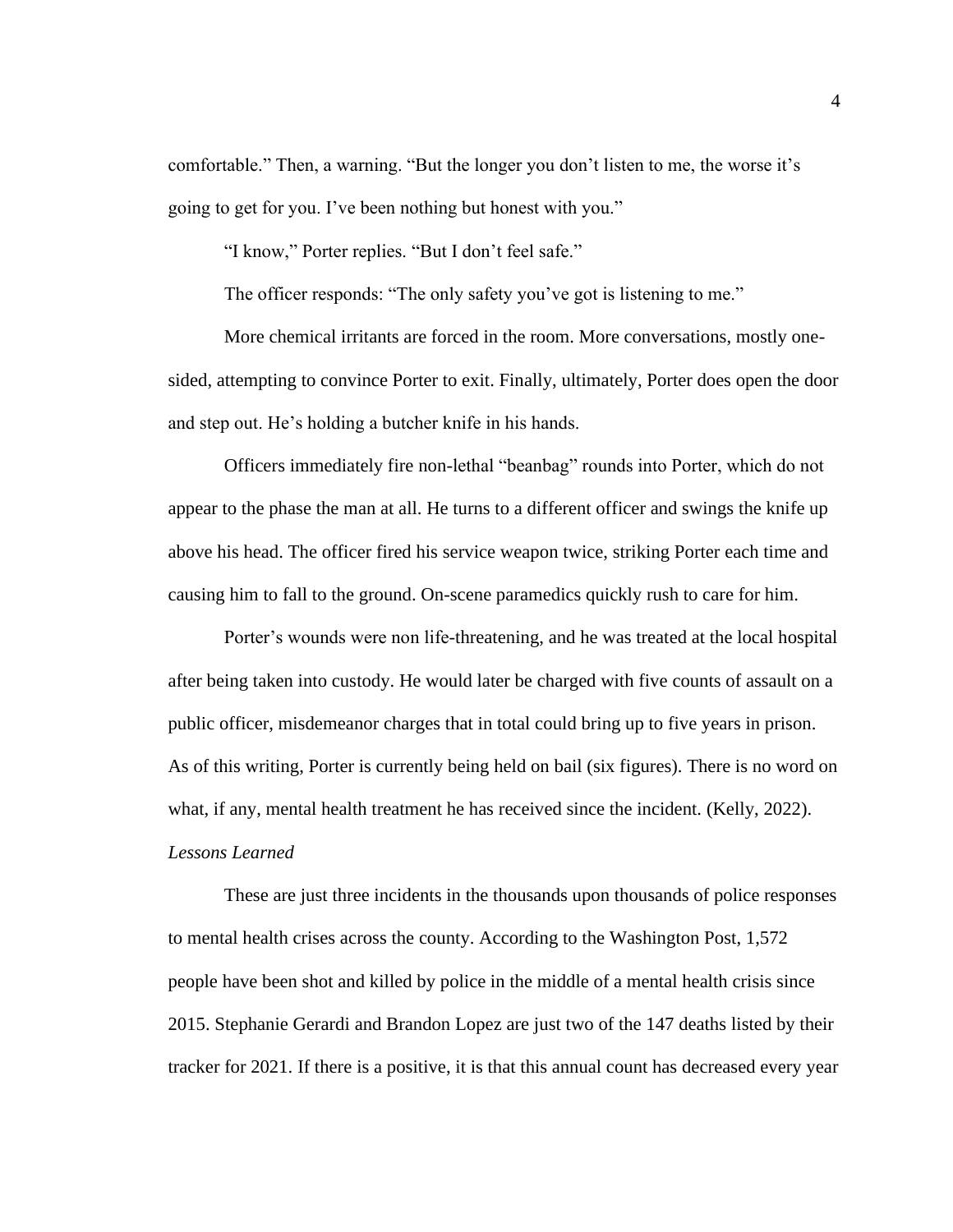since 2015. As of April  $26<sup>th</sup>$ , there have been currently twenty-eight names added to this list so far for 2022, and it is perhaps fortune to thank that Ashton Porter is not counted among them (2022).

Still, there is a lot that we can learn from these three incidents. With the clarity of hindsight we can see the mistakes that were made, compassionate choices not taken, unnecessary force and unnecessarily resorting to deadly violence. Lopez was fleeing from officers due to an unrelated crime, but those responding did not seem to take Lopez's mental health condition into consideration at all. Gerardi was at home, standing in her kitchen in the middle of what should have been a routine wellness check; now she is dead. And even in the case of Ashton Porter, where specifically trained police officers and county mental health officials were sent in to facilitate communication, can we truly say that everything that could have de-escalated the situation was done? This was an incident that could be pointed to as a "success"; after all, Porter survived his injuries, and nobody else was physically hurt. Porter is alive, sure, but currently sits in prison, and may spend up to several years there as a result. Can that be counted as a "success?" And will it lead to better outcomes in Porter's future?

In this paper, I will be breaking down the state of mental health in the United States, as well as defining what a mental health crisis actually is. Then, I will explore and explain in greater detail the concept of the "Crisis Intervention Team" as mentioned briefly in Ashton Porter's incident, and limits to positive outcomes within these and other forms of coercive State inventions into mental health crises. In the following chapter, I will discuss a sample of non-State organizations and organizational models that have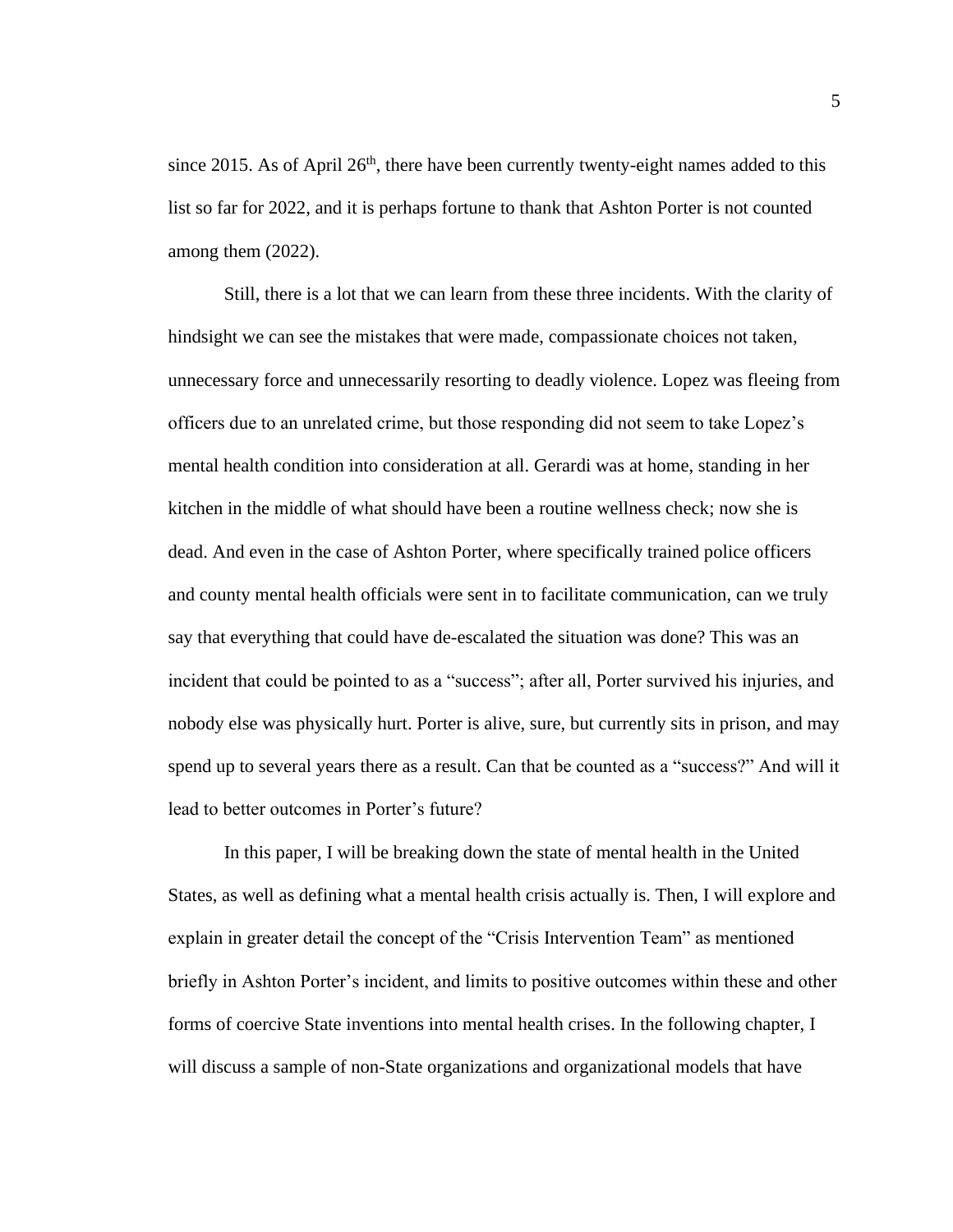attempted to address the issue of mental health crisis on a national (if not global) scale. Next, I will discuss influential works of disability justice and care webs, and how they may contribute to a better model of crisis intervention built at a community level. Taking all of these lessons to heart, I will then attempt to synthesize and envision a new model for crisis intervention. Finally, we will return to these three stories, and imagine new futures where those experiencing similar crises might receive better care from their communities.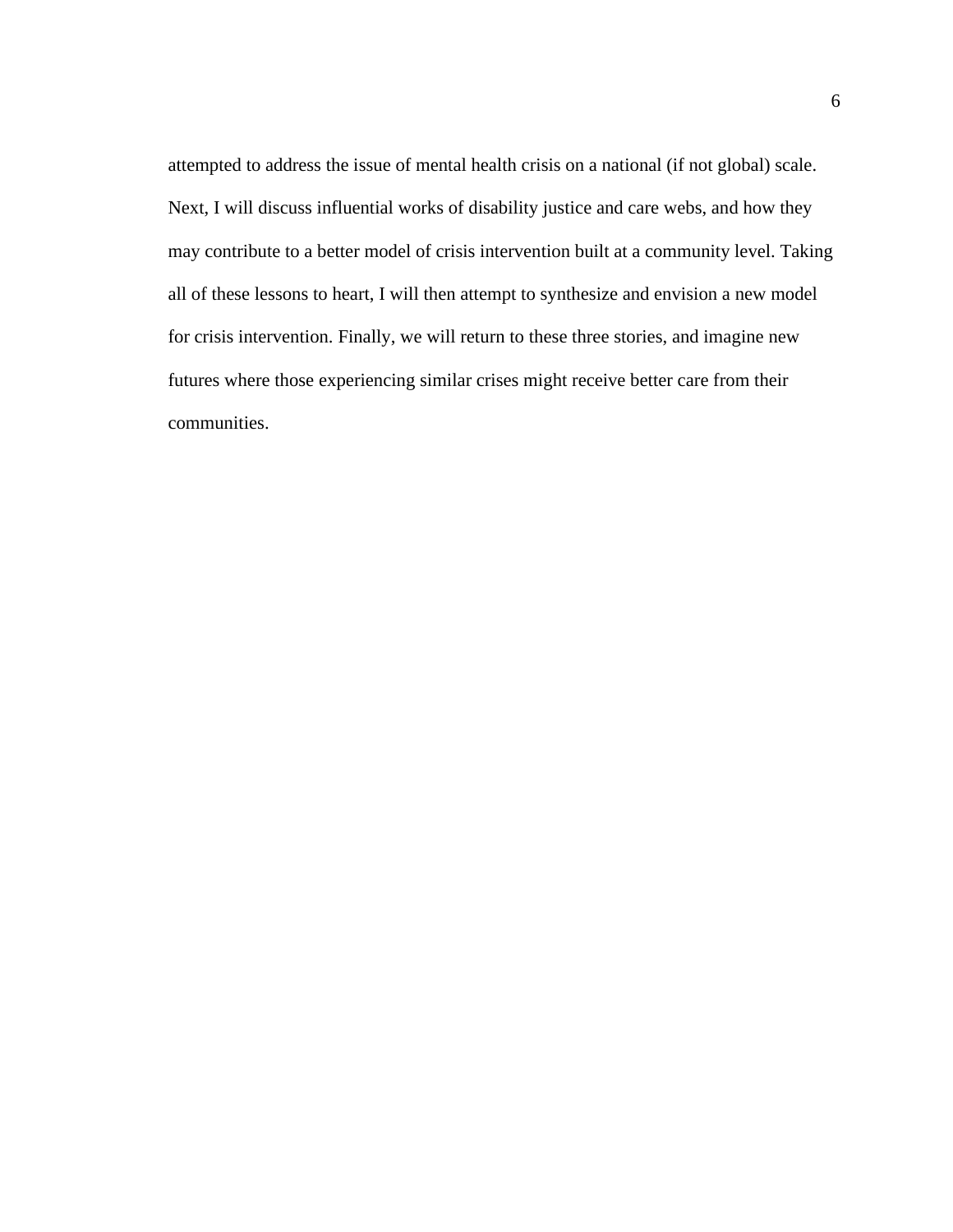#### <span id="page-12-0"></span>CHAPTER 2: THE DECLINE OF MENTAL HEALTH

#### <span id="page-12-1"></span>*Introduction*

There are many ways to define mental health; the World Health Organization refers to it as "a state of well-being in which the individual realizes (their) own abilities, can cope with the normal stresses of life, can work productively and fruitfully, and is able to make a contribution to (their) community." (2014). Mental health difficulties, ranging from acute crises to chronic mental illness, represent individuals who are impaired, in some way, from contributing to their communities. Roughly one in five adults in the United States suffer from a mental illness, while over one in twenty U.S. adults suffer from what is termed a "serious" mental illness. (National Institute of Mental Health, 2022). And these statistics are trending up, not down. While not all mental illnesses, serious or otherwise, lead to a mental health crisis, and not all acute crises are the result of a mental illness, these facts would suggest that the rates of an individual crisis requiring (or seeming to require) outside intervention for the safety of either the individual in crisis or others would be relatively high, and are only likely to increase in the future.

The most likely first responders to such a crisis are typically law enforcement. As recently as 2000, the New York City Police Department reported responding to roughly 18,000 calls regarding what was then dubbed "Emotionally Disturbed Persons" or EDPs (Fyfe, 2000). This trend dates back to the 1960's, when state governments were in a rush to close state-run psychiatric hospitals, and few if any local or community institutions sprung up to replace them. Police, prisons, and jails were all that were left. The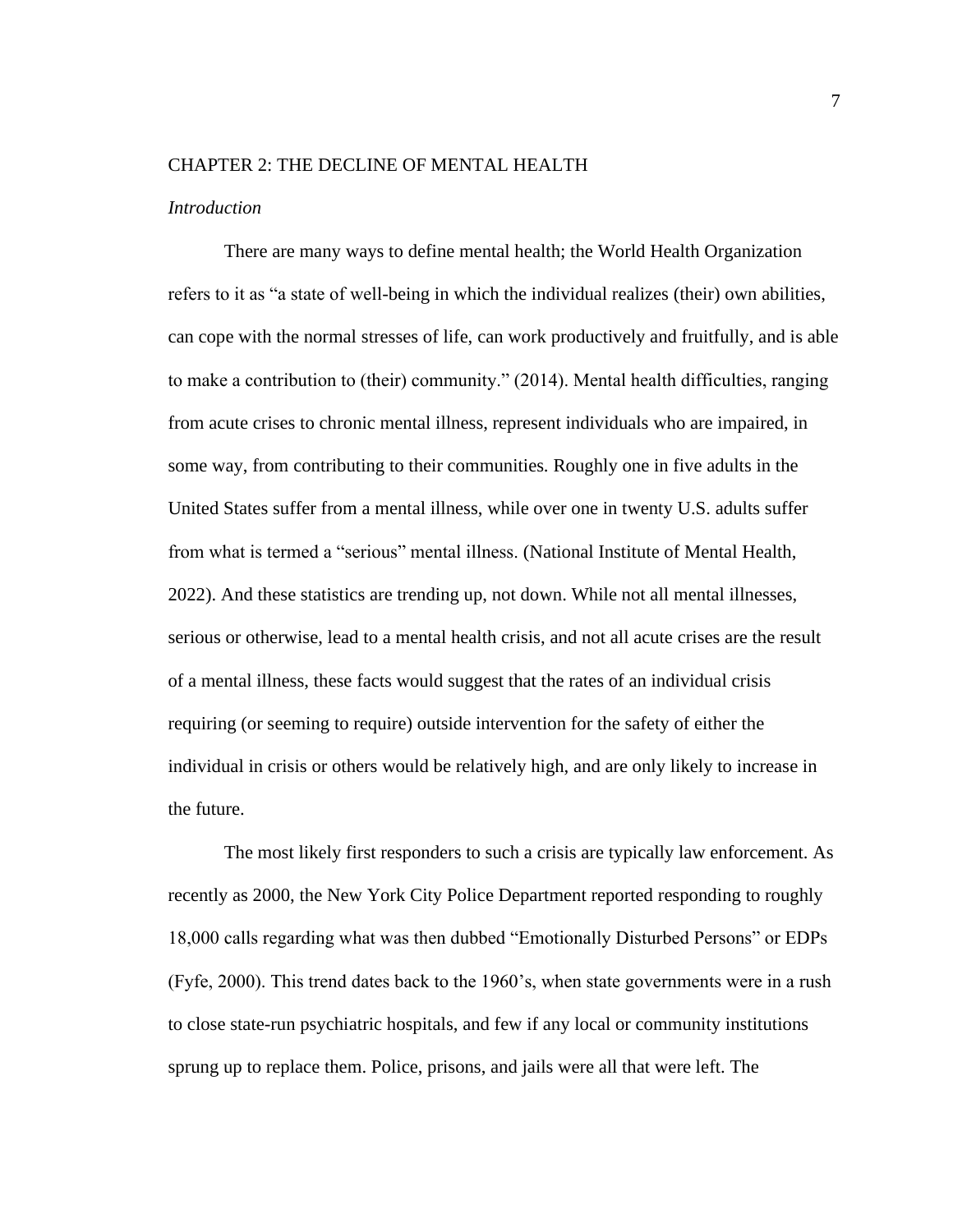percentage of jail and prison inmates with mental illness skyrocketed during this time, and one survey conducted in 2010 found that nearly one in five prison inmates suffered from mental illness, the highest such rates in the United States since at least the mid-1800's (St. John, 2016). A number of high profile police killings of individuals suffering from a mental health crisis, from Elinor Bumpurs in Bronx in 1985 (Fyfe) to Joseph DeWayne Robinson in Memphis in 1987 (Connolly), led many reformers to ponder ways in which police inventions to mental health crises might be improved, or, possibly, replaced.

## <span id="page-13-0"></span>*Defining and Exploring Mental Illness in the United States*

It is difficult to define a mental health crisis without first defining mental illness. The National Institute of Mental Health defines a mental illness as any mental, behavioral, or emotional disorder, which can cause the individual either no impairment, to having a mild, moderate, or severe impact (disorders which cause a severe impact are defined by the NIMH as a Serious Mental Illness, as described in the Introduction to this essay). The NIHM's prevalence estimates include illnesses that are both recent and diagnosable as of the 4th edition of the Diagnostic and Statistical Manual of Mental Disorders (also known as the DSM-IV). As has already been discussed, these estimates reveal roughly one in five U.S. adults suffer from a mental illness. It should also be noted that these estimates do not include developmental disorders, nor, more troublingly, do they include substance use disorders. While mental illness and substance use disorders are often considered co-occurring disorders (formerly known as dual diagnoses), substance use and abuse can be a significant contributor to a crisis requiring intervention,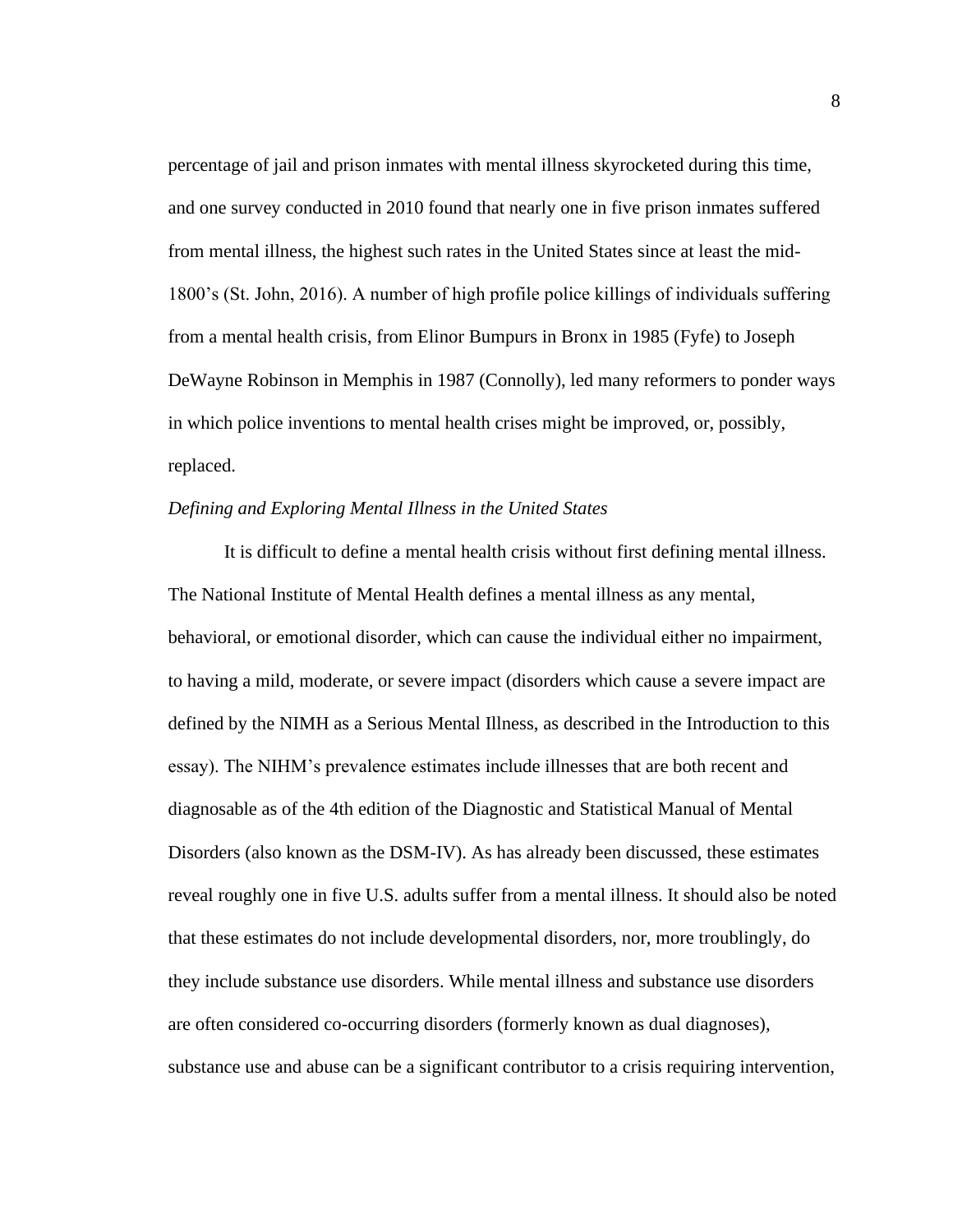and those individuals with substance use disorders but no co-occurring mental illness are not captured in these statistics (Substance Abuse and Mental Health Services Administration, 2016).

The National Institute of Mental Health (NIMH) maintains and regularly upkeeps data on mental health and illness collected from a number of measures, including the National Survey on Drug Use and Health (or NSDUH). In this preliminary data, we can already see that there is a significant gender difference in many of the measures reported. For instance, the NIHM reports that over one-in-five (21%) of adults in the U.S. report experiencing any mental illness, and one-in-twenty (5.6%) report experiencing serious mental illness, defined as "a mental, behavioral, or emotional disorder resulting in serious functional impairment, which substantially interferes with or limits one or more major life activities" (2019). Less than half (46.2%) of all adults seek treatment for their mental illness, and even those with serious mental illness only sought treatment two-thirds (64.5%) of the time. Of those 52.9 million U.S. adults, only 46.2% received mental health treatment within the past year.

More troublingly, this trend is negatively correlated with age, as older American adults are much more likely to seek treatment than younger adults. Serious mental illness trends break down in exactly the same patterns, but with more extreme effects. The lifetime prevalence of mental illness in adolescents is even more extreme: nearly half (49.5) of U.S. adolescents aged 13-18 will have a mental illness, and nearly one in four (22.2%) will suffer a severe impairment (NIHM).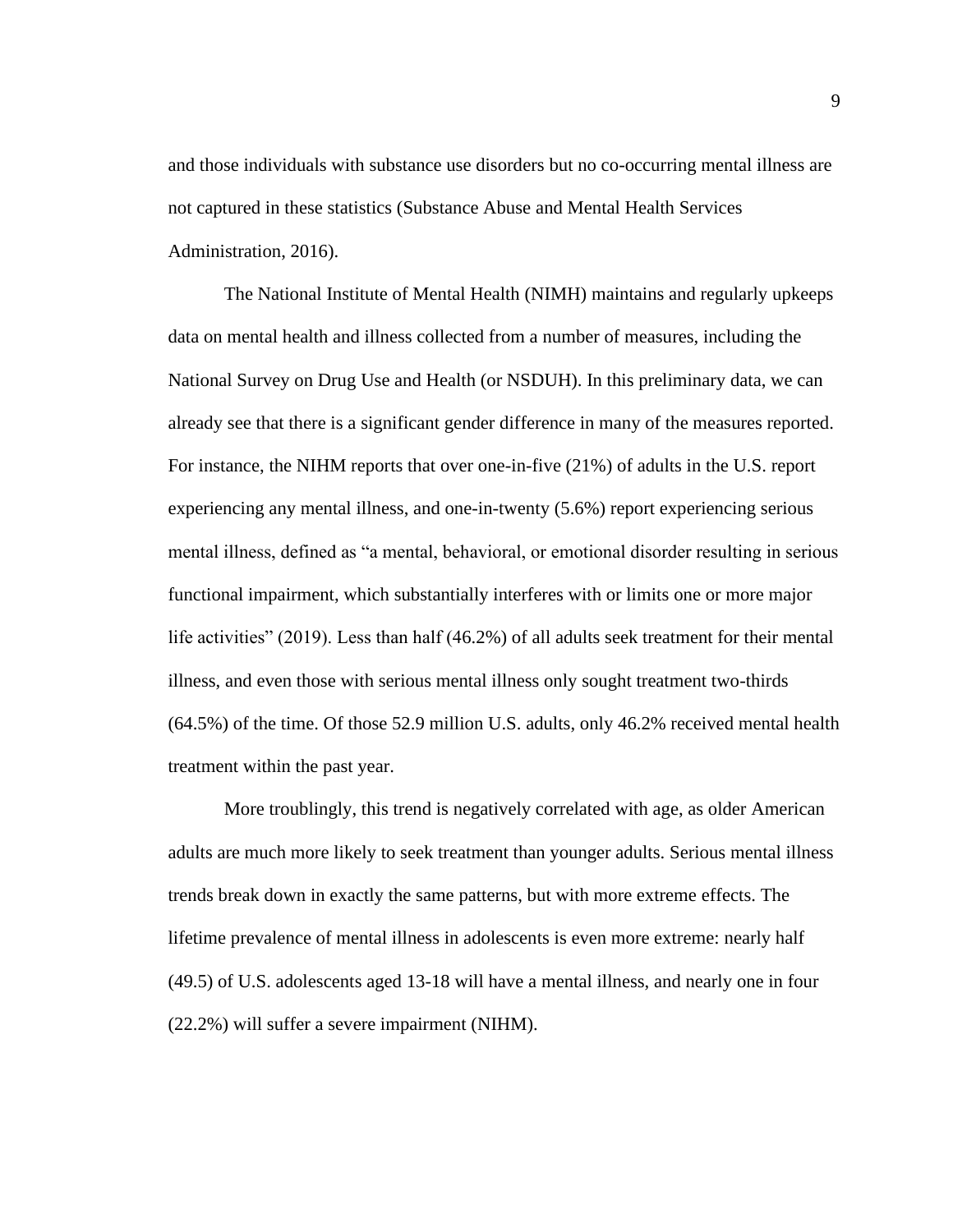### <span id="page-15-0"></span>*Mental Health and Mortality*

Mental illness, for a number of reasons, also leads to significantly worse longterm health outcomes, as seen in mortality and morbidity rates. In 2016, suicide was the tenth leading cause of death overall in the United States; the second leading cause of death among individuals between the ages of 10 and 34, and the fourth leading cause of death among individuals between the ages of 35 and 44. In addition, in 2019 the United States saw 248% more suicides (47,511) than homicides (19,141) during the year. This problem is growing worse, not better; between 1999 and 2018, the age-adjusted suicide rate in the United States grew over 35%, from 10.5 suicides per 100,000 people to 14.2. The study also found that 5% of U.S. adults had serious thoughts of suicide (or suicidal ideation) during 2019, with those aged 18-25 experiencing suicidal ideations at more than double the rate (11.8%) of the total population. Those aged 18-25 had significantly higher rates of suicide attempts, at nearly four times (1.8%) that of the total adult population. Overall in 2019, 12.0 million adults had serious thoughts of suicide, 3.5 million adults made suicide plans, and 1.4 million adults attempted suicide (NIHM).

In 2010, the median adult life expectancy in the U.S. was 79 years. A study conducted and released in 2015 found that globally, the median reduction in life expectancy among those with illness was 10.1 years, and that our planet sees 8 million people die every year due to mental illness (Insel, 2015). This data gets even worse when looking at schizophrenia, often considered one of the most severe mental illnesses. While the adult prevalence of schizophrenia is less than 1%, their estimated median reduction in life expectancy is 28.5 years. To extrapolate, an adult in the U.S. with schizophrenia has a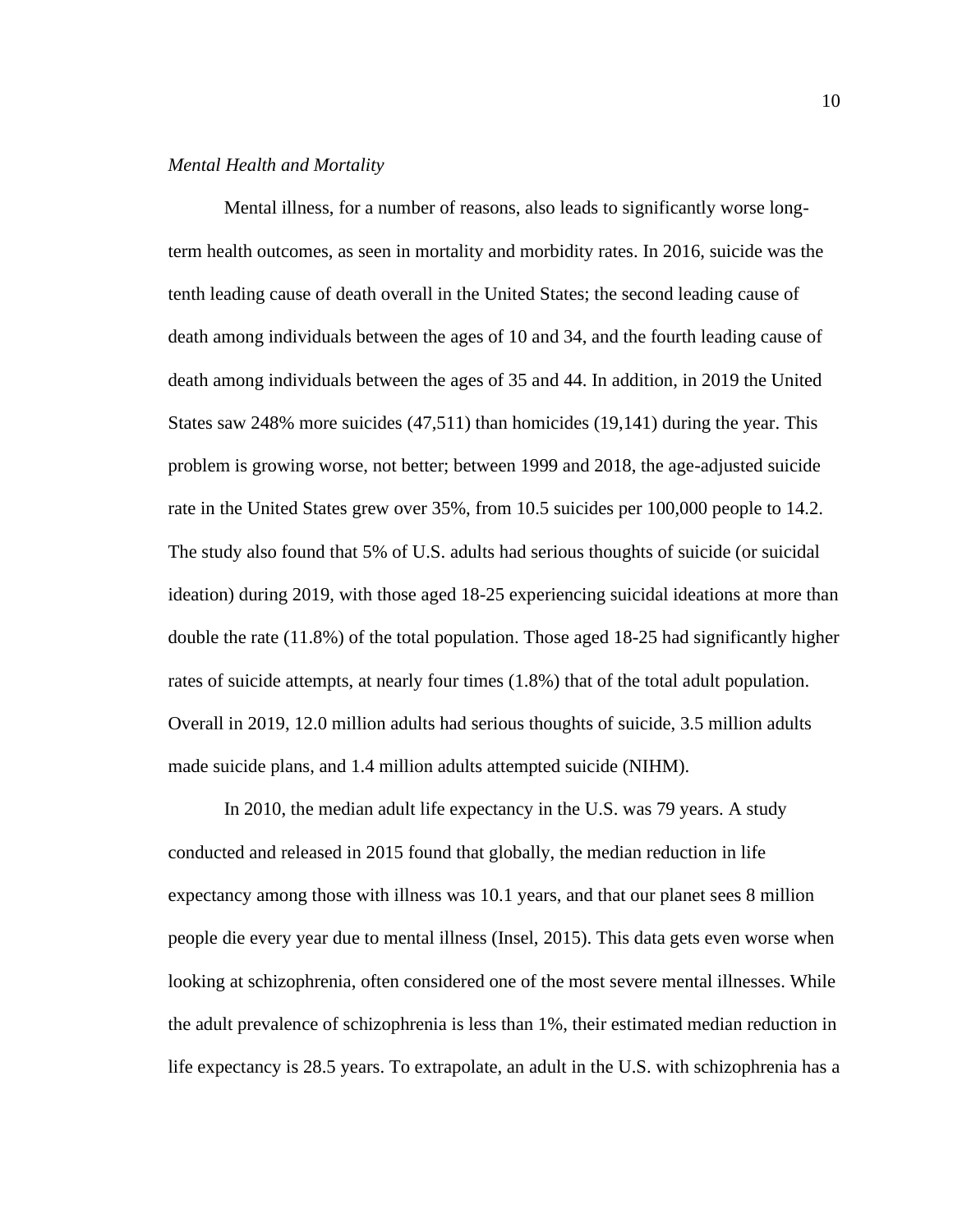median life expectancy of 50 (NIMH). That is about as low as the median life expectancy of a U.S. adult was in 1910 (Insel). Those suffering from schizophrenia are over a full century behind the average U.S. adult in terms of life expectancy.

#### <span id="page-16-0"></span>*What is a Mental Health Crisis?*

There is no universal definition for a term like mental health crisis, as the terminology used varies by precinct and time period. For the purposes of this thesis, I will define a mental health crisis as an acute period of mental, emotional, and/or psychological distress experienced by an individual that, lacking proper intervention, is likely to lead to the physical harm of at least one individual, typically themself but occasionally other people as well. This includes instances of self-harm up to and including a suicide attempt (completed or otherwise). What I seek to uncover is whether the models we will explore later mitigate or exacerbate the potential for harm within these situations, and theorize what a better model might look like.

Resources to help and support those with mental illness are dwindling, as more and more resources are devoted to bolstering police departments and the expansion of prisons and jails. Has the diversion of some of those resources to police Crisis Intervention Teams made a difference in the short-term and long-term outcomes for those suffering from mental illness?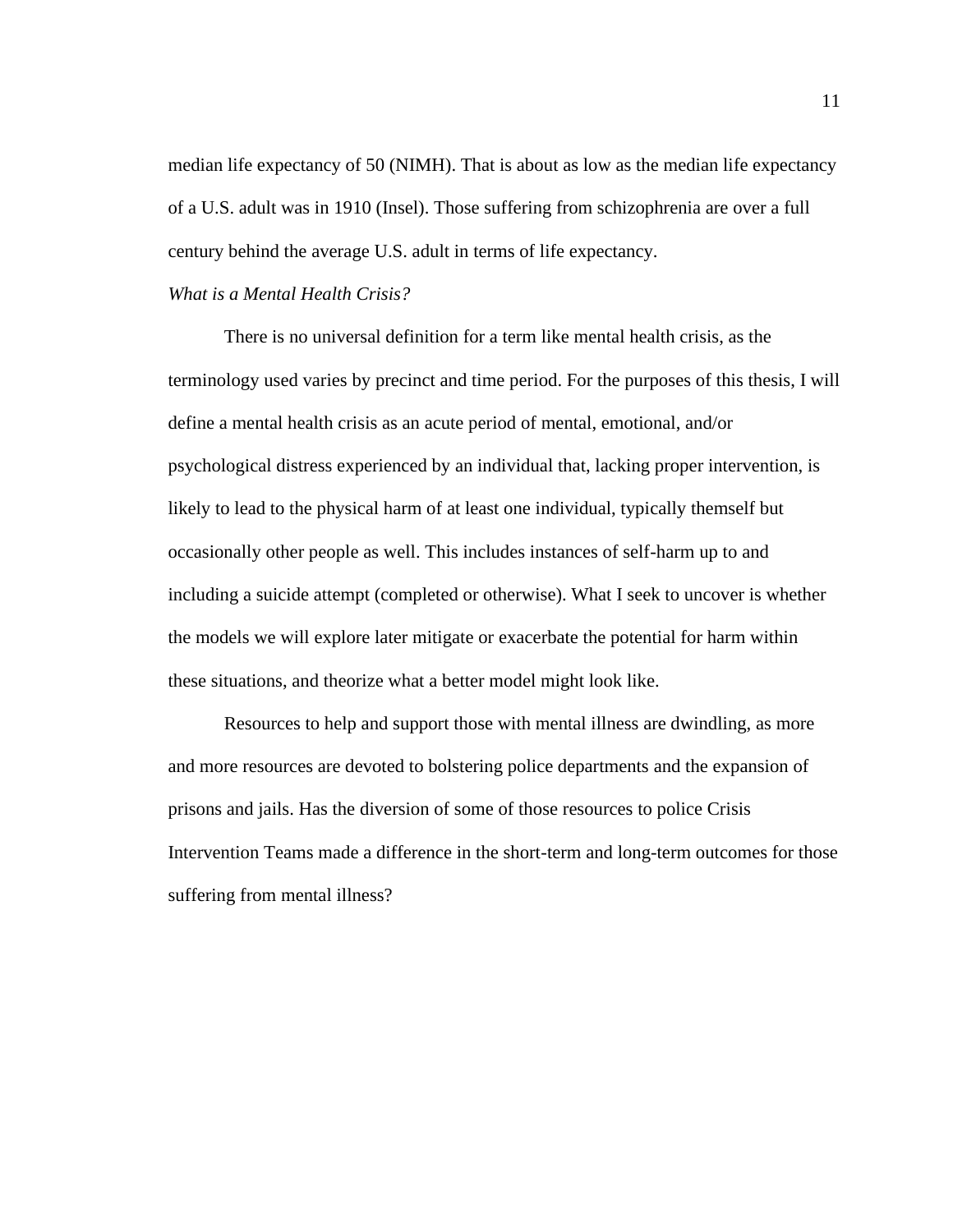#### <span id="page-17-0"></span>CHAPTER 3: THE LIMITS OF STATE-BASED INTERVENTIONS

#### <span id="page-17-1"></span>*State-Based Model: Crisis Intervention Teams*

The concept of the Crisis Intervention Team first originated in Memphis in the wake of the 1987 police slaying of Joseph DeWayne Robinson. This model seeks to train officers in de-escalation tactics best suited for individuals dealing with a mental health crisis, as well as connecting those officers (and teams) with local psychiatric professionals who could help not only in the field but also in making more appropriate referrals for individuals in mental health crisis than arrest and lockup (Connolly). In the intervening thirty years, the model has spread across the country and around the globe, and there have been CIT trainings in countries such as Uruguay, Greenland, Australia, and China. The reach and expansion of the CIT model is undeniable, but has it been more effective in producing better outcomes in police responses to mental health crises?

First we must answer the question: what is Crisis Intervention Training, and why is it considered a necessary supplement to traditional police training? To put it simply, CIT is specialized training to create teams, often working with local psychiatric professionals, to respond to mental health crises in a way that helps to de-escalate the situation and reduce the chances for harm to occur. Why is such specialized training necessary? There are a number of reasons, but the primary one is that traditional police methods of de-escalation, such as cornering individuals and making deliberate shows of force to intimidate subjects into the surrender, are far more likely to escalate the chances of harm when practiced on an individual experiencing a mental health crisis (Fyfe). One CIT researcher goes so far as to acknowledge that the "CIT concept is diametrically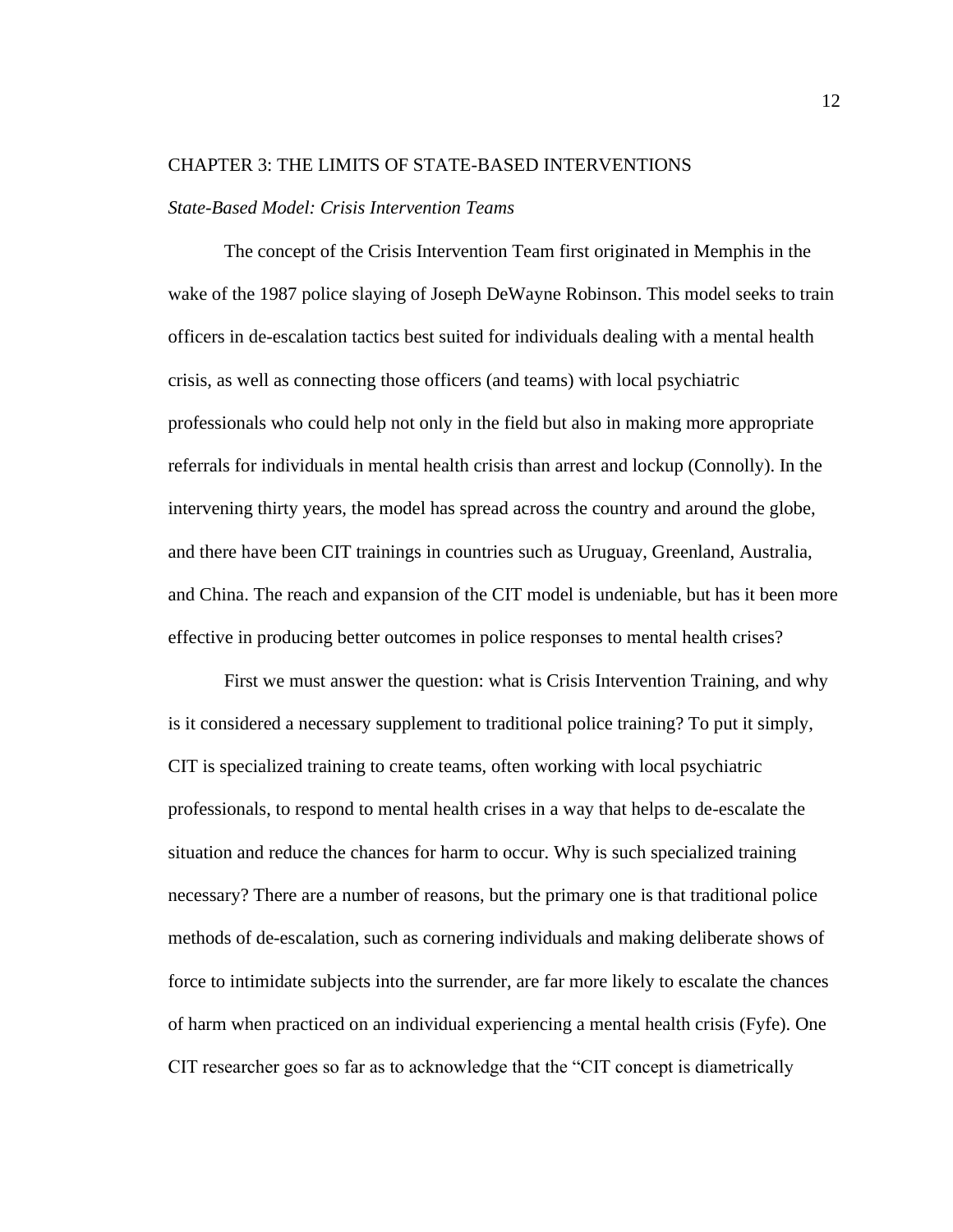opposed to the traditional law enforcement training" (Ellis, 2014). The "traditional law enforcement training", then, leads to more escalations, and more situations involving harm, danger, and worst of all, death. A Washington Post study found that roughly one in four of the individuals killed by police officers in 2016 had a mental illness, and similar study in Minnesota found that between 2000 and 2016, 45% of those killed by police officers either had a history of mental illness or were experiencing a mental health crisis when they were killed (Connolly).

Perhaps the most compelling data for the success of the Crisis Intervention Team model comes from the place where it all began: Memphis, Tennessee. Memphis Police Lt. Col. Vincent Beasley speaks glowingly of the changes he's seen in the city, where a full 15 percent of the sworn officers have completed the CIT training. Anecdotally, he has witnessed fewer negative outcomes, such as injuries to either the individual in crisis or to the officers responding to them. More quantitatively, the department received more than 18,000 CIT calls, and only three percent of those resulted in an arrest. The model also appears to be gaining the confidence and support of the community, as the number of CIT calls has steadily risen in response to greater outreach and education efforts (Connolly).

The other compelling data in support of the effectiveness of Crisis Intervention Team training relates to changing officer attitudes regarding mental illness and the mentally ill. The law enforcement field is notoriously heavily impacted by mental health stigma; police officers are more than twice as likely to die by suicide than to be killed in the line of duty (even when including traffic collision fatalities), and the culture cultivates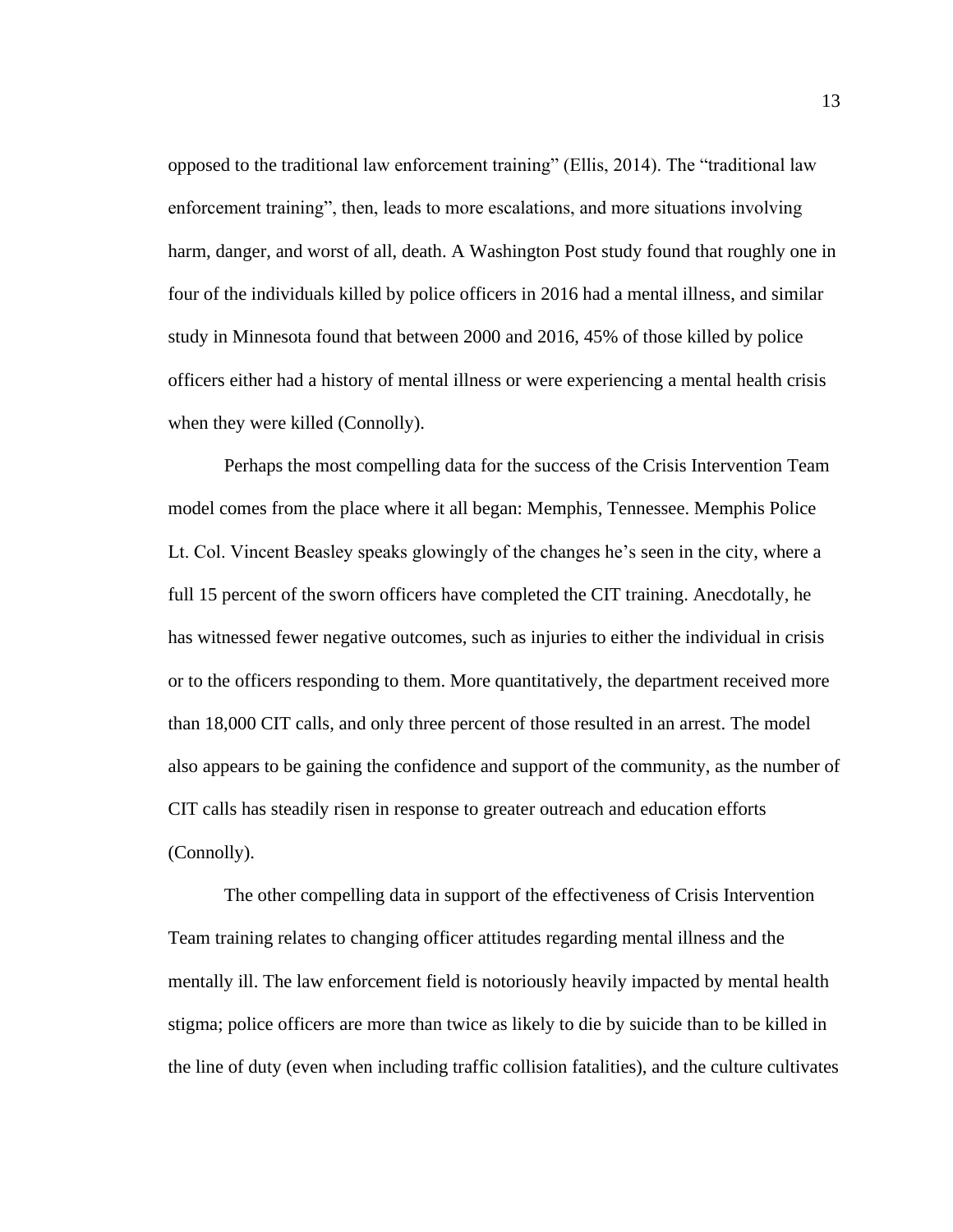a feeling that admitting to a mental health issue is tantamount to ending your career (Casteel). Studies conducted by both CIT International (Connolly) and Horace A. Ellis in Miami (2014) have found significant changes in the perceptions, attitudes, knowledge, and comfort level regarding mental illness and the mentally ill as a result of CIT training. Ellis's study also found reduced arrests and incarcerations of individuals suffering from mental health crises after the implementation of CIT training at Miami's precincts. A full 100% of the officers who participated in Ellis's study admitted to having dealt with individuals with mental illness, and 80% of the participants admitted to having arrested a person with mental illness.

Other studies have painted a less rosy picture, particularly two studies performed by the team of Amy Watson, Melissa Schaefer Morabito, Jeffrey Draine, and Victor Ottati. The first study, conducted in 2008, also found strong evidence of the shift in attitudes and beliefs regarding mental illness in those officers who participated in the CIT training. However, they found no evidence that CIT training led to a significant difference in the number of arrests of people with mental illness. They also found that there was little assessment to draw from in finding which aspects of the training have the greatest impact on positive outcomes, and which aspects of the training do not produce significant results and can therefore be improved upon. Their second study, found in 2011, found results both more hopeful and more dire. This study compared the outcomes of police interventions of mental health crises by CIT trained officers in two distinct types of neighborhoods; ones with greater resources and availability of mental health services, and neighborhoods with little to no mental health resources. The study found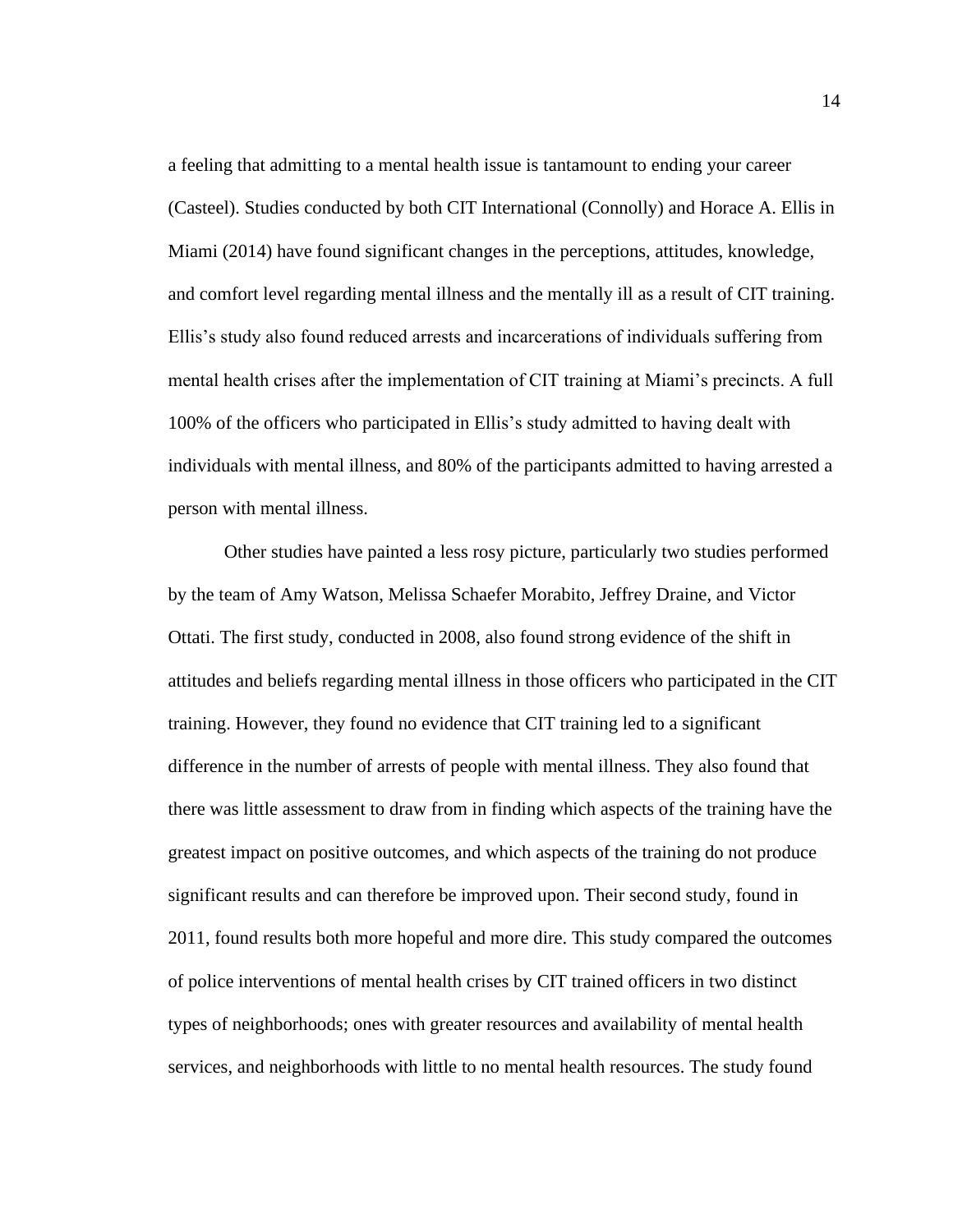that in neighborhoods with greater resources, the CIT training did appear to have a positive impact on the short and long-term outcomes of police interventions in mental health crises. In neighborhoods without those resources, however, the CIT training did not have to have any significant impact on outcomes. This suggests that community mental health resources are a more significant factor in improving outcomes of mental health crisis interventions than CIT training are, or at least that CIT training is completely ineffective in areas lacking the resources needed to provide long-term care and support for those suffering from mental illness. Given the lack of local resources, even CITtrained officers had little choice but to fall back on arresting individuals in crisis.

This is the argument put forward by a 2014 study of Crisis Intervention Teams in Philadelphia conducted by Jennifer Wood and Laura Beierschmitt. They find that the CIT training has produced a minimal but significant increase in positive short-term outcomes as a result of CIT training: fewer arrests, and more referrals to appropriate mental health care facilities. On the other hand, there has shown to be no significant impact on longterm outcomes, particularly the recidivism rates for the chronically mentally ill, whom the officers and mental health care workers interviewed by the study referred to as "regulars". What's worse, the researchers found that the care for these "regulars" tend to become perfunctory and routine; their mental health crises are always responded to in the same manner with the same outcomes, and there becomes little incentive to strive to find better long-term solutions for these individuals. Wood and Beierschmitt argue for "moving upstream" by building stronger relationships between municipal authorities to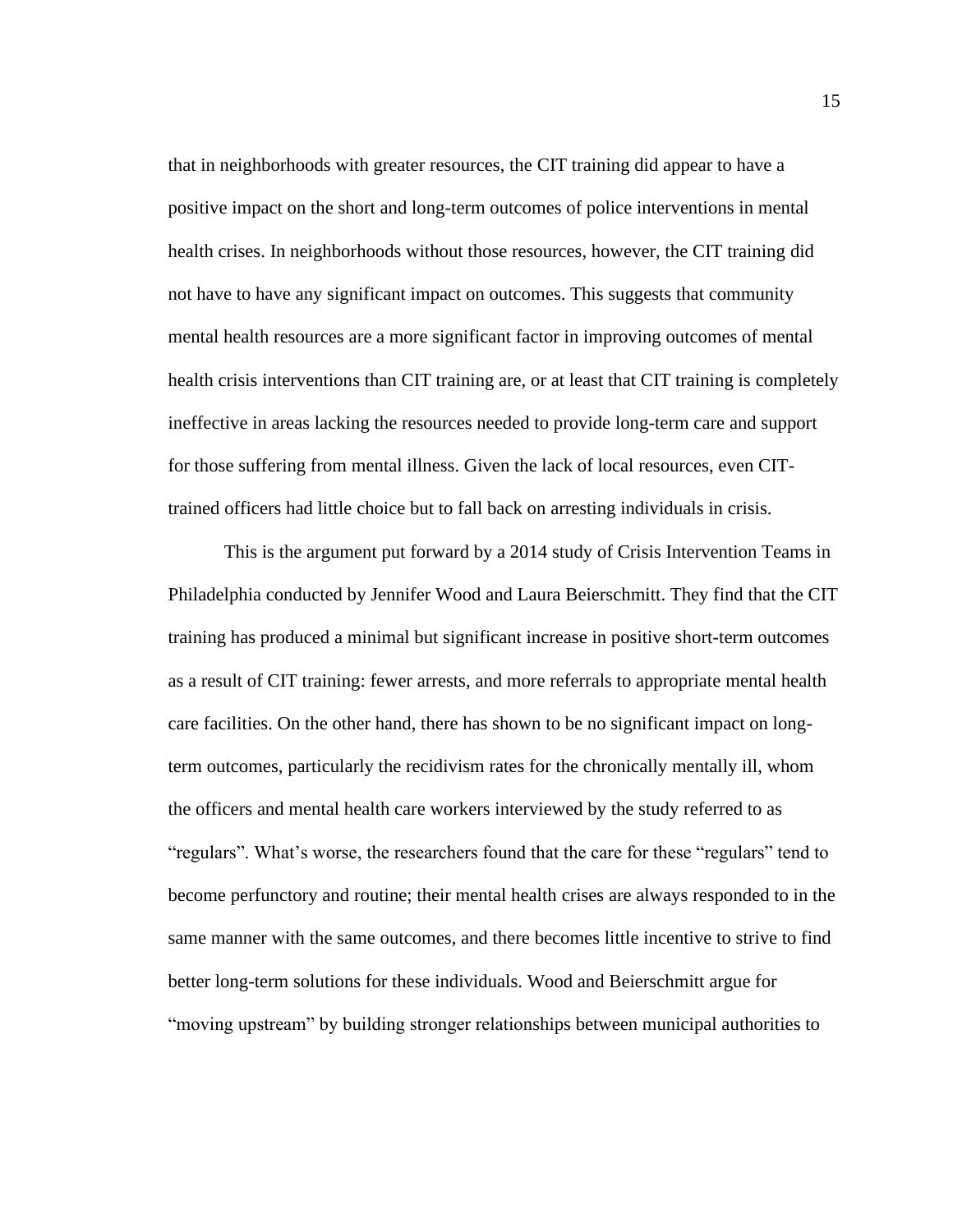create stronger and more available support systems and resources for preventative and long-term mental health care.

Furthermore, a great deal of research and theory have been conducted and crafted making the argument that members of law enforcement are necessarily a greater cause of violence within the community, not the answer or solution to violence. Much ink has been spilled regarding the proliferation of prison privatization and the enforcement of "broken windows" policing, all of which support the hegemonic, misogynistic, and racist agenda of white colonialism (Bierria, Kim, and Rojas, 2010). Andrea Ritchie's *Invisible No More: Police Violence Against Black Women and Women of Color* (2017) documents a long and brutal history of racialized and gendered police violence that specifically targets underrepresented communities and populations. The simple fact is that some communities cannot and should not rely on the police for any kind of assistance, and particularly not in the instance of a mental health crisis. Both Elinor Bumpurs and Joseph DeWayne Robinson, victims of high profile police killings in instances of mental health crisis, were African-American, and police continue to not be held to account for their slayings of people of color across the nation. Is there another model, one which relies on the community and not the state for invention in situations which demand it? *Deinstitutionalization and the Rise of Prisons as Mental Health Institutions*

<span id="page-21-0"></span>The history of the mental health institution in the United States began in the early days of the 19th century, beginning with private hospitals instituting treatments and culminating in the first full institution specifically built for the purpose in 1814. These institutions adopted what was known at the time as "moral treatments", where harsh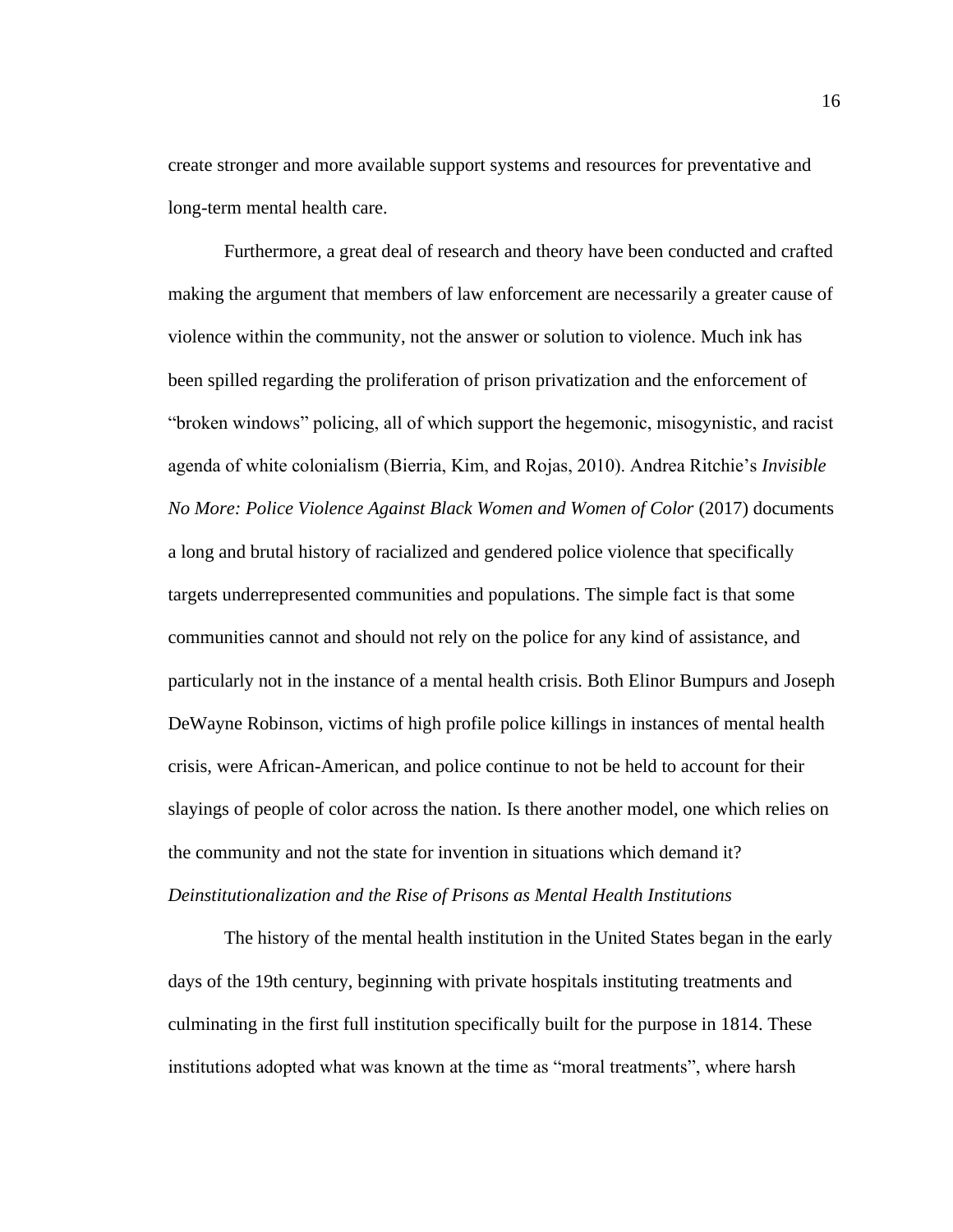methods of restraint and isolation were replaced with gentler, more humane treatment. At the time, though, these treatments were only available in privately run institutions, often available only to those with the means to afford them. By the middle of the century, however, activists began advocating for state-run institutions using the same model to be made available to all those suffering from mental illness. By the 1870's, nearly every state in the Union had at least one such tax-funded asylum (D'Antonio, date unknown).

It was not long, however, for these state-run institutions to come under attack. They were quickly overfull and ultimately underfunded, and the "moral treatments" that had previously proven so effective on wealthy patients with milder symptoms proved largely ineffective in treating more serious chronic illnesses, such as dementia or schizophrenia. By the 1930's, the Great Depression meant the tightening of state budgets, and by the 1950's the psychiatric asylum began to diminish, to be ultimately replaced by private practices focused more on preventative care than in treatment of serious mental health illnesses and crises. But these private practices ultimately turned out to be nearly as economically inaccessible as the original system in the early 1800's. Throughout the remainder of the 20th century, and well into the 21st, those without access to care or treatment were faced with constantly dwindling state-sponsored supports, culminating in a massive increase in those with serious mental illnesses ending up in the only other state institutions that they had access to: jails and prisons (Treatment Advocacy Center, 2010).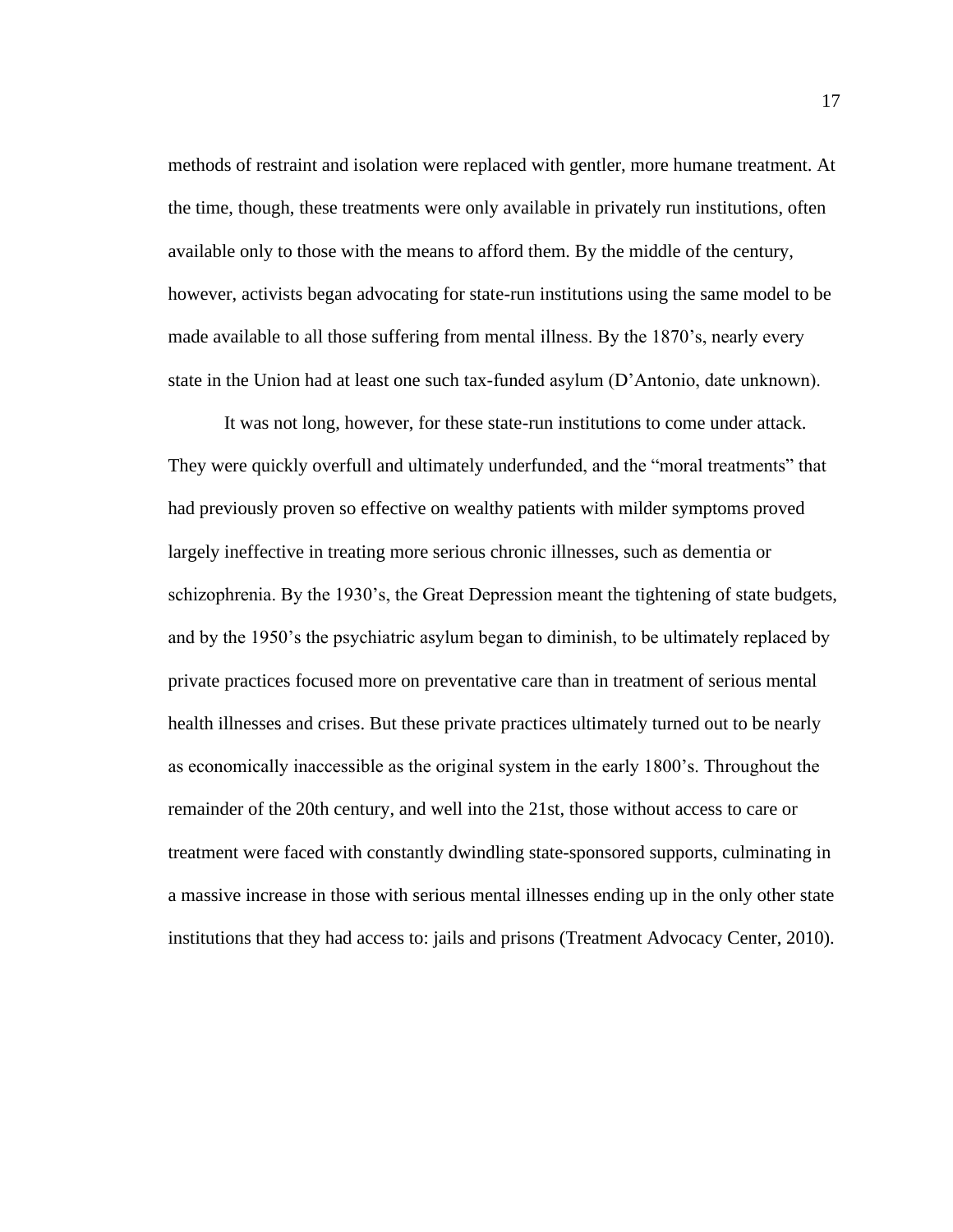

<span id="page-23-0"></span>Figure 1. Percentage of Jail and Prison Inmates With Serious Mental Illness

This process, often referred to as "deinstitutionalization", has led to demonstrably worse outcomes for individuals with serious mental illnesses, as well as demonstrable increases in the number of seriously mentally ill patients ending up within jails and prisons. As early as the late 90's, psychiatrists and psychologists were noting the troubling trend:

"We have taken away from mentally ill persons the asylum from the pressures of the world and the care and treatment, however imperfect, that they received in state hospitals... The fact that a significant proportion of this minority are not receiving sufficient care but are instead living in jails, on the streets… is evidence that adequate community care has not been provided for some of the most severely ill persons" (Lamb & Bachrach, 2001).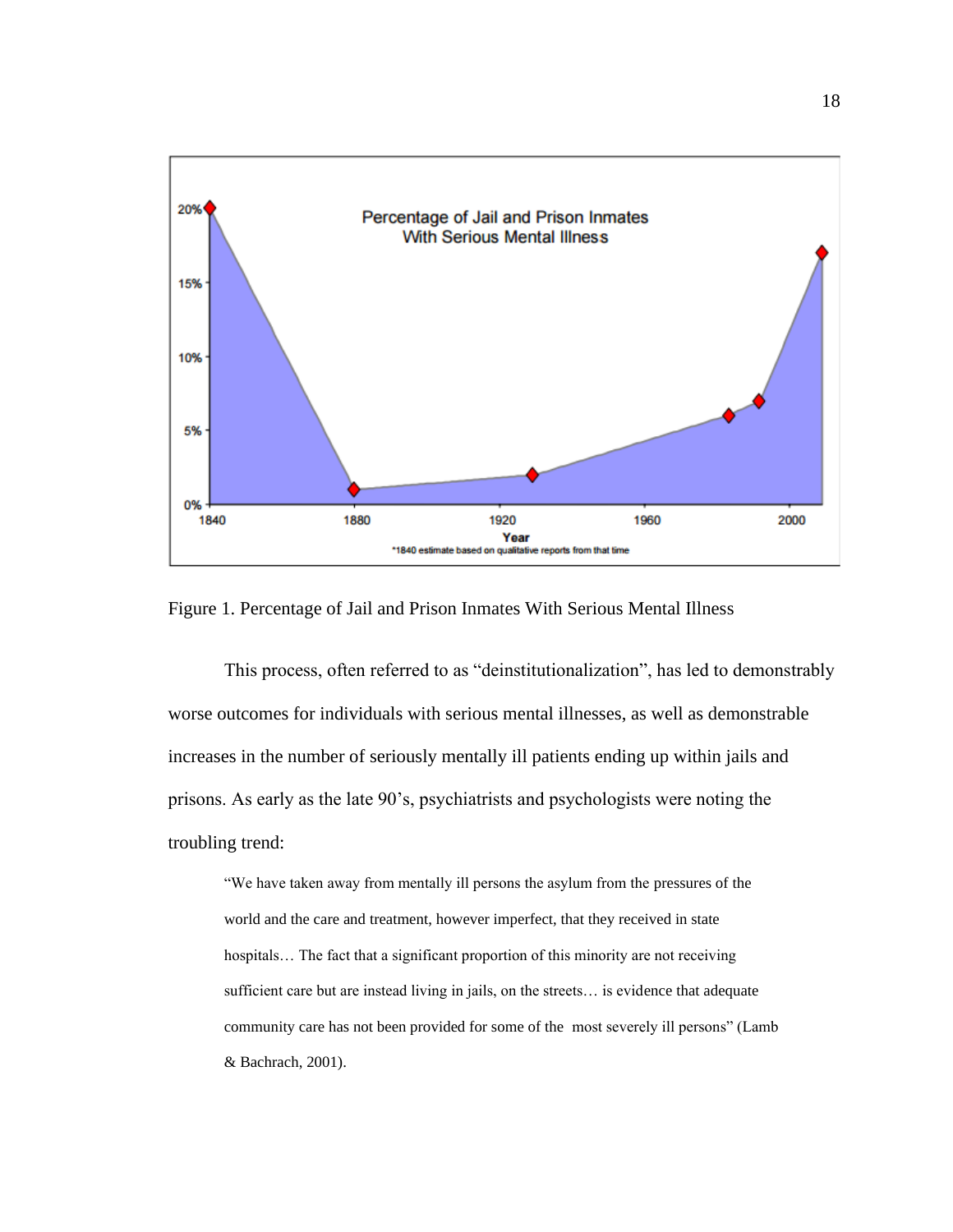By 2015, public-sector budgets for mental health support had cratered. In spite of both several federal laws demanding parity between physical and mental health insurance passed between the 1990's and 2010's, a noticeable gap remains. "Private insurance reimbursement for mental health treatment," writes E.N. Cromwel, "is still so poor that it discourages provider participation in plans and reduces consumer access to care," (2015).

In 1998, Dr. E. Fuller Torrey founded the Treatment Advocacy Center to research the criminalization of mental illness, the rise in the prison population of those with serious mental illness, and to advocate for changes within the law. This process has been complicated by the fact that there is no federal system or law pertaining to these issues. "We are effectively running 50 different experiments," states the organization's most recent report on "Grading the States" (Dalley, et. al, 2020). Yet despite their advocacy efforts, these problems have not only persisted, but in many ways been exacerbated by the passage of time. "The majority of states do not provide adequate support… for individuals with serious mental illness who have committed major crimes," states a 2017 report from the organization, leading to high rates of recidivism and re-incarceration. "Data indicate the magnitude of the problem is getting worse," the report concludes (Torrey, et. al.) Ultimately, there are now as much as three times as many seriously mentally ill persons in jails and prisons than in hospitals. As one TAC survey of the states succinctly concluded: "It is thus fact, not hyperbole, that America's jails and prisons have become our new mental hospitals" (Torrey et. al, 2010).

There are a number of factors, beyond de-institutionalization, behind this troubling trend. Nearly two-thirds of those arrested and sent to federal and state prisons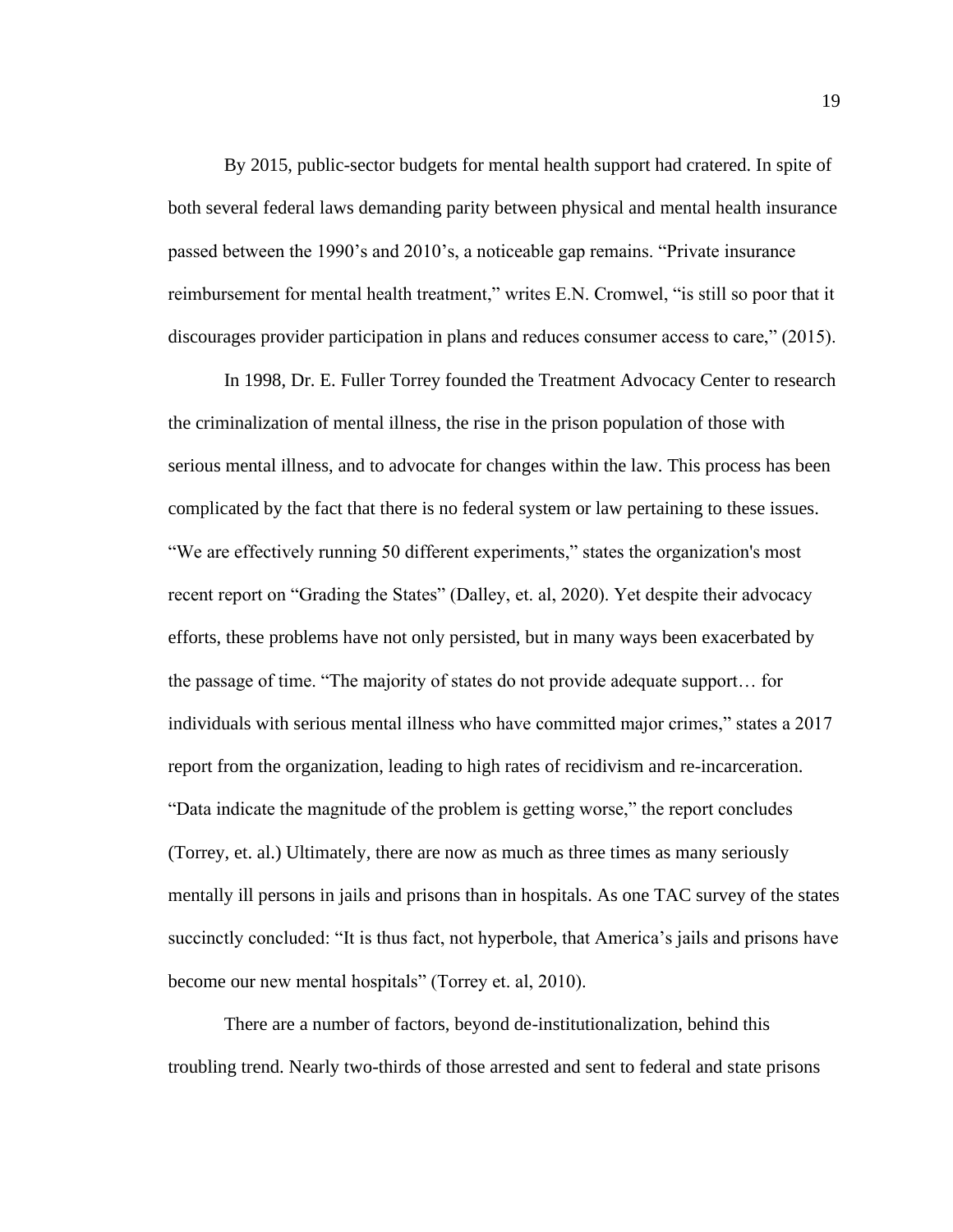who had previously been on, and still required, psychiatric medication, were off of their medication at the time of their arrest. The numbers are worse for local jails, where 39% of inmates were off of their medication at the time of arrest, and only 46% remained or returned to medication after incarceration. This does not represent a small majority of the total prison population, either. Nearly 40% of the over two million US inmates (roughly 800,000 individuals) suffered from some measure of chronic mental health condition (Wilper et al, 2009). A 2018 study found that a number of common factors of incarceration, including overcrowding, punitiveness, lack of work assignments, lack of televisions, and significant difference from homes and/or families, were all factors in exacerbating the mental health of their inmates (Edgemon and Clay-Warner).

And yet, even if our prisons and jails could be reformed and repurposed into institutions deliberately engaged in producing positive mental health care (which is already a far cry from our current institutions), there is evidence to suggest that they still would not be particularly effective at that goal. Research into the efficacy of coercionbased treatment is rare, particularly in contrast to other methods of autonomous treatment. Many focus specifically on treatment of drug addiction, which, while sharing significant comorbidity with other serious mental health issues, is its own complex issue where many factors may not be shared by the two. For what shared factors do exist, one study did find that legal coercion has been linked with "poorer cognitive engagement in treatment", lower meaningful participation, and lower attendance in non-coerced sessions (Urbanoski, 2010). With regards to specific mental health services, coercive treatment has also been linked with lowered self-assessments of treatment efficacy by the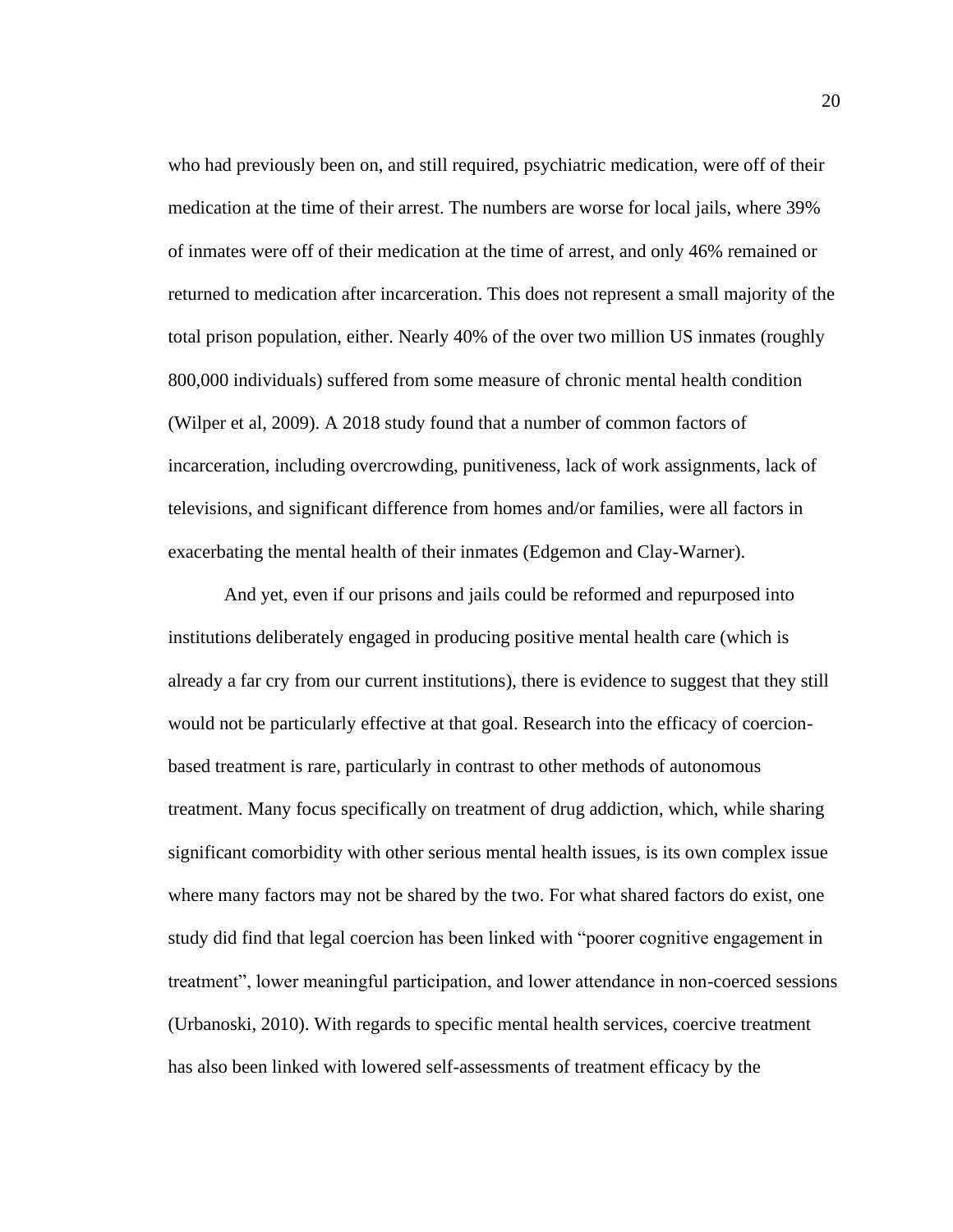individuals so coerced (Alan and McAlpine, 2018). While this issue does bear more intensive study, signs currently point to state-based coercion as a less-than-effective means of mental health treatment.

#### <span id="page-26-0"></span>*Conclusion*

Compared to "traditional" police de-escalation training, Crisis Interventions Teams appear to provide clear evidence of a massive step in the right direction, leading to better beliefs and attitudes, fewer stigmas, and generally more referrals to appropriate resources. Unfortunately, not everyone has true access to these resources, especially in the case of those who need consistent long-term care in order to avoid future crises. Furthermore, without a greater commitment to expanding access to those resources, CIT training does not appear to have any significant impact on short-term or long-term outcomes. While preferable to police interventions that only serve to worsen existing crises, this training, at best, appears to limit instances of immediate harm, but does little to address the underlying issues that contribute to mental health crises. In addition, there is a significant amount of research and theory to suggest that in a number of communities, particularly within marginalized communities, police interactions are more likely to result in negative outcomes such as incarceration, injury, assault, or death; and as a violent wing of a violent state, law enforcement should not be trusted to protect against violence within these communities.

The fact remains that the true quantitative data is fairly scarce in regards to the effectiveness of Crisis Intervention Teams and essentially nonexistent. Even advocates for CITs describe the model as a "best practice," but not "evidence-based yet"

21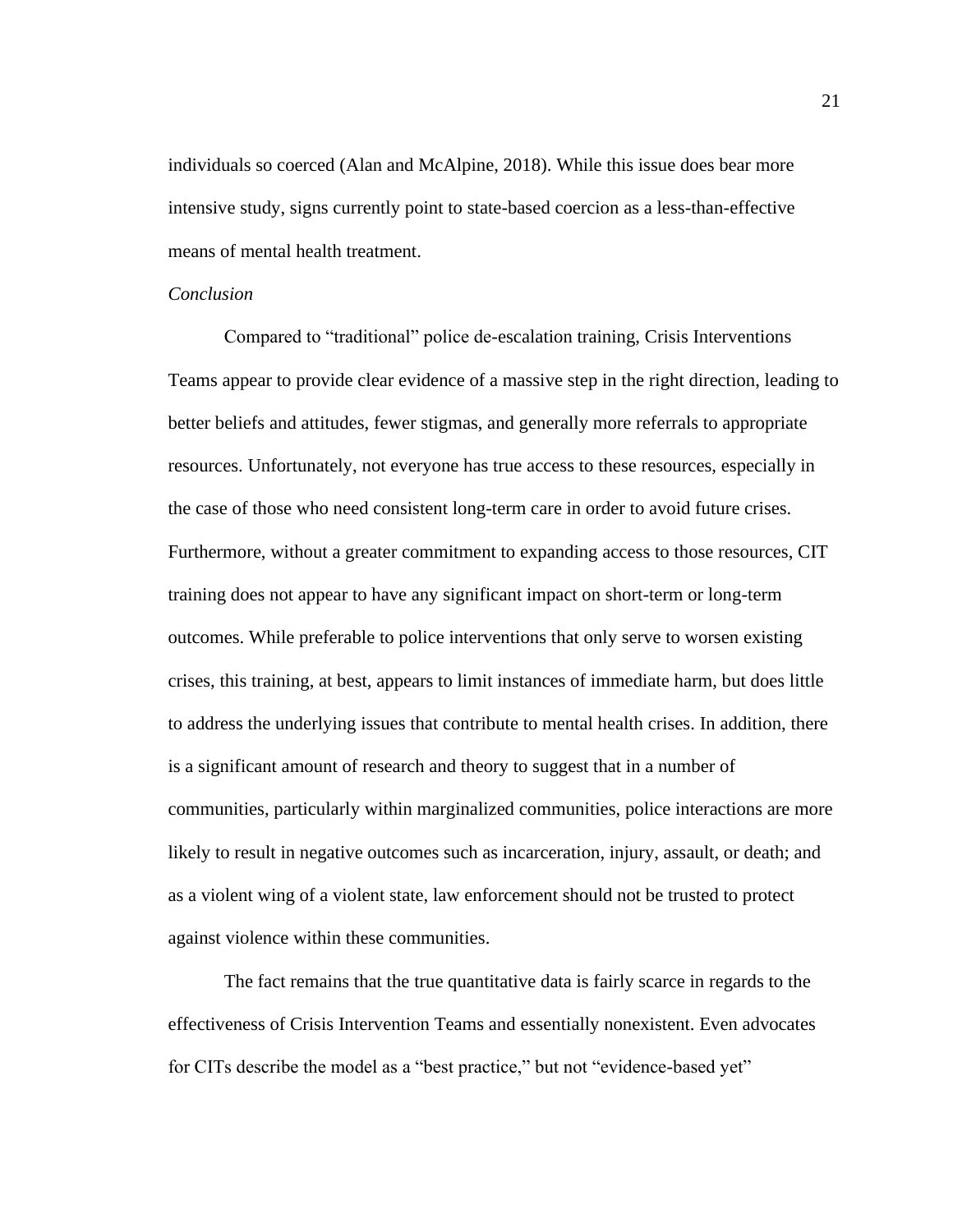(Connolly). And even if it was proven that CITs create better outcomes than previous interactions between police and individuals in mental health crises, does that mean that they are the best possible model, or simply one that is better, if only marginally? Or is it possible that such a model, no matter how well-intentioned and well-designed, will pale in comparison to the better short-term and long-term outcomes possible within a system that eschews the coercion of State entities entirely, and instead relies only on community resources?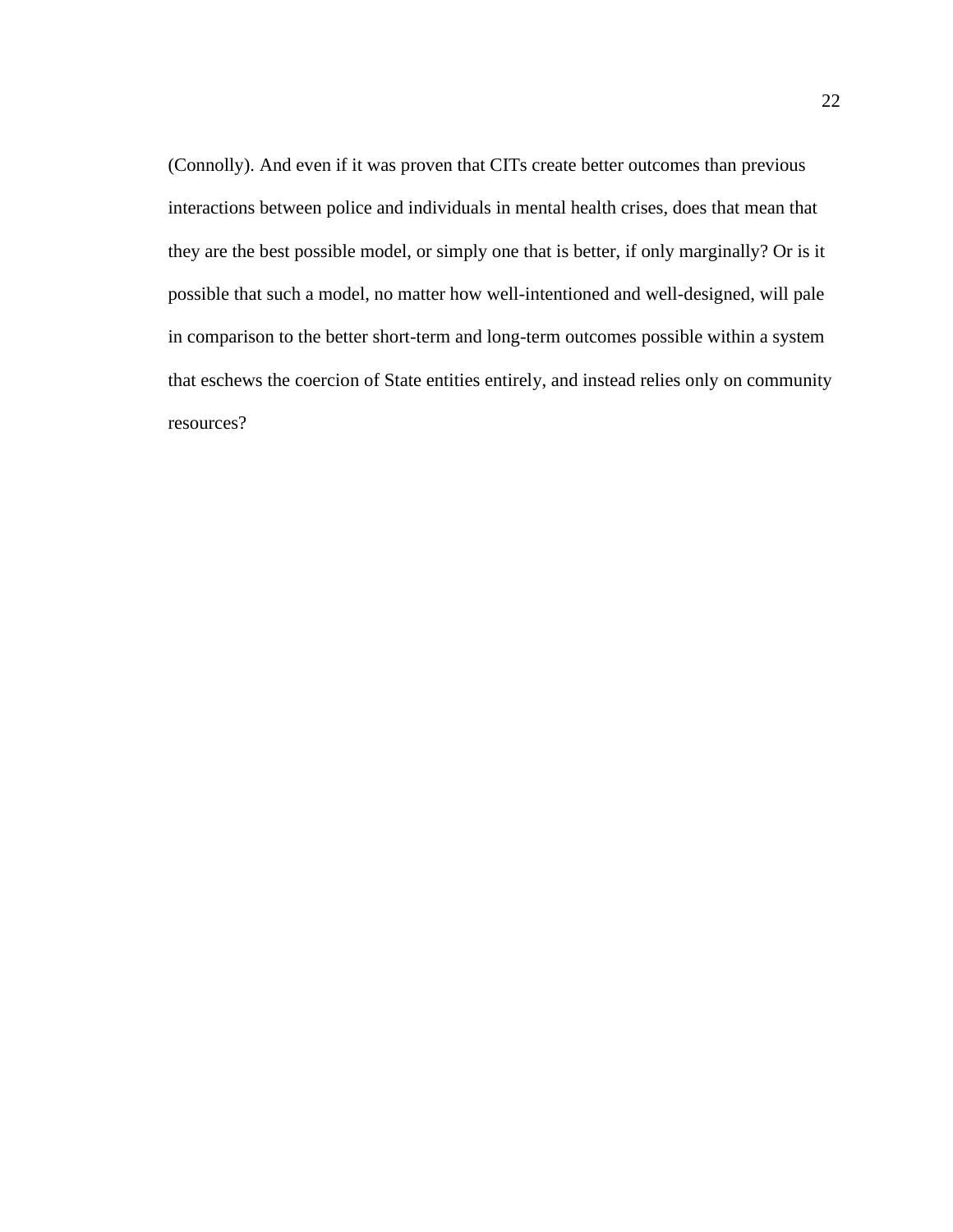# <span id="page-28-1"></span><span id="page-28-0"></span>CHAPTER 4: COMMUNITY CARE AND ALTERNATIVE MODELS *Introduction*

Fortunately, not every group relies upon State funding (and are thus beholden to state coercion). Private groups, from the most radical collectives to groups of embattled professionals, have moved away from the models prescribed most often by the State and/or traditional psychology and psychiatry. In this chapter, we will discuss one of many models of collaborative community agreements, and explore several examples of activists and professionals working outside traditional models of knowledge regarding mental health in order to better serve people who are in need.

We will explore several models of community organizations and care in relationship to how they might improve mental health crisis outcomes. We will begin with a look at the organizational principle known as "Mutual Aid", and move on to specific organizations, notably the *It Gets Better Project* and *The Fireweed Collective*. Finally, we will take a look into organizations that moved to make more traditional mental health inventions more easily and readily accessible through the use of phone and internet hotlines.

### <span id="page-28-2"></span>*Mutual Aid*

While there are many, many models for community organization, we will begin by looking at one of the most popular models: Mutual Aid. While often thought of as an organization in and of itself, Mutual Aid is instead an organizational *principle*, with smaller, local groups focused on their own communities, while still staying connected through the internet to other groups across the nation and world. First and foremost,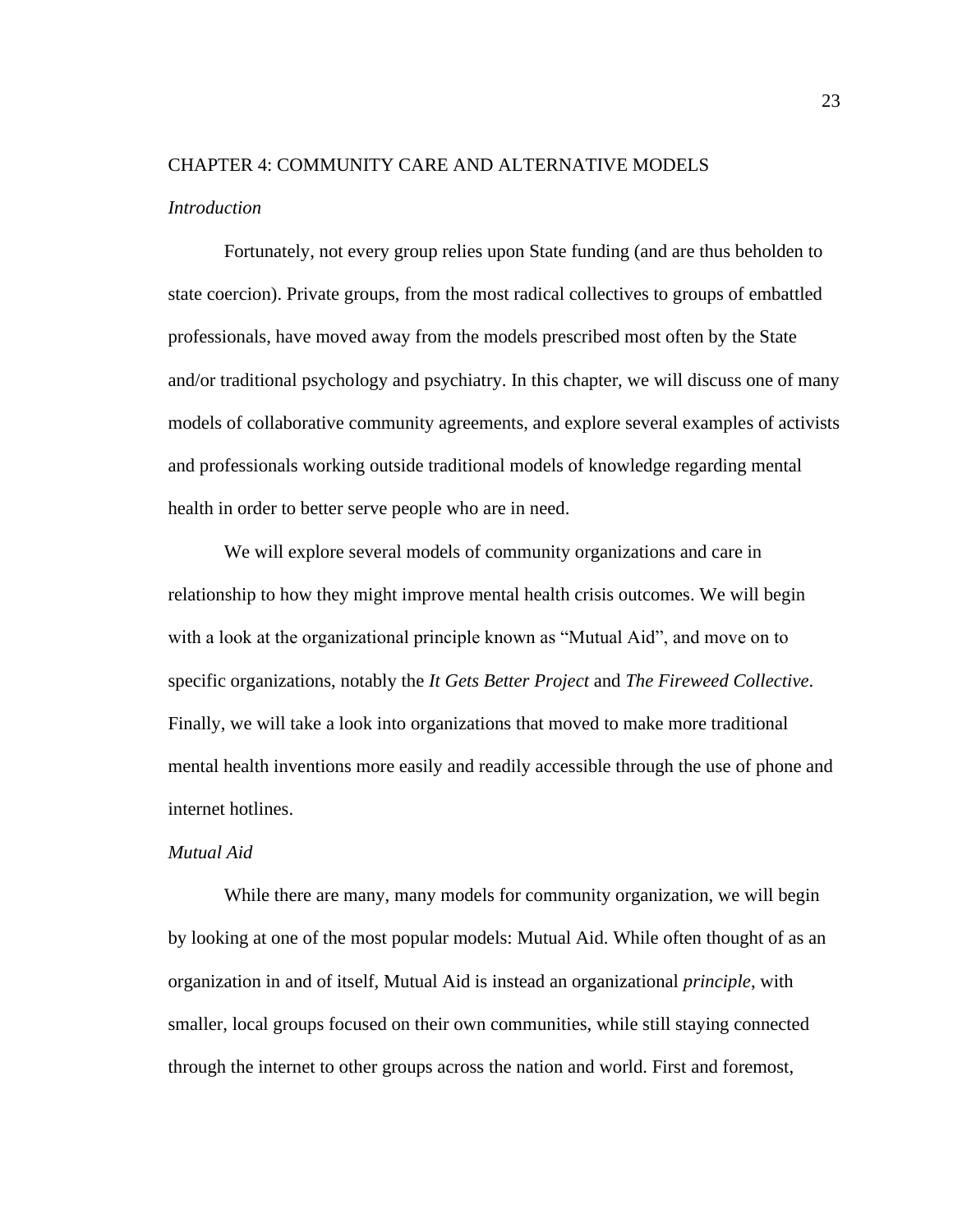Mutual Aid describes a community system that supports itself and its members through solidarity rather than charity. To quote one toolkit:

It means we recognize that our well-being, health and dignity are all bound up in each other. It means that we understand our survival depends on cooperation, not competition... Rather than disengage and feel powerless, mutual aid allows us to plug in where we can make the most impact — locally (Ocasio-Cortez & Rama, 2020).

How Mutual Aid works, typically, is that it begins with a small group, usually no more than twenty people, who make a commitment to materially support one another when they are in need. Resources and skills of the individuals within the community are shared by the group as a whole. What it is definitively *not* is charity; Mutual Aid is not set up so that those with a lot can share their resources with those who are most in need. Every member of a Mutual Aid community pitches in to support the group as a whole.

In addition to charity, one other aspect that Mutual Aid communities try to avoid is the appearance of *quid pro quo*. While every member commits to helping each other through their own abilities, there is no demand for every member to carry an equal share of the support. While this may seem to be a distinction without a difference, where the difference lies is in *intent*. Farmer Ted is not sharing his crops with Jane because he expects Jane to help him fix his tractor later. He's also not sharing his crops with her because he has food and she doesn't. He's sharing his crops with Jane because that is what bolsters and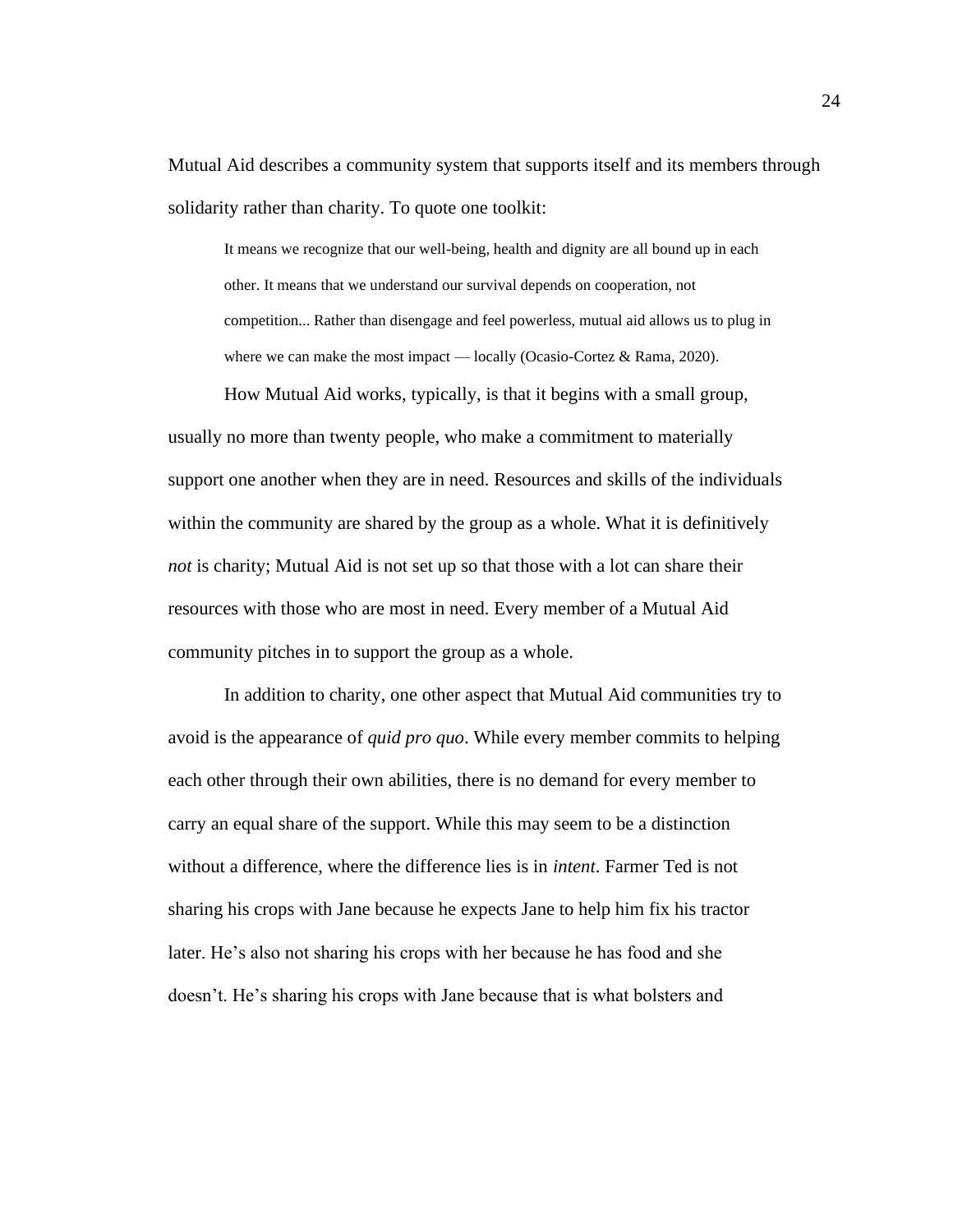strengthens their community as a whole. There is no *expectation*. There is simply aid. Support. Solidarity. (Spade 2020).

This difference is critical, because it recognizes the value and worth of every individual member of the community. In Mutual Aid organization, every member of the community is crucial, and so every member receives the support and aid they need. Those lacking material resources, or the physical or mental capacity required to "work" within a capitalist framework, are still treated as having value to add to the community. Knowledge and skills that the capitalist project has not found a way to create profit from might be incredibly valuable within a community dedicated to solidarity.

This is best seen in the organizational work of Leah Lakshmi Piepzna-Samarasinha and her network of fellow disability activists with Creating Collective Access in 2010. Tired of the many anxieties regarding available access at conferences suffered through in private moments by her and those she had been connected to, she sought to create a Mutual Aid organization centered on the accessibility needs of her fellow conference attendees. She connected with folks with varying levels of ability and accessibility needed to work out what were termed "pockets of planned accessibility"; those who could drive offered rides to those who couldn't; those who could read provided aid and direction to those who couldn't. The project was a success, and was repeated several years at the same conference, though it ultimately grew too large to successfully manage and organize without large structural supports that just were not there. An attempt to create a similar group in the Bay Area ran into struggles, due to "realizing that people with chronic pain and fatigue can have a hard time providing for the care needs of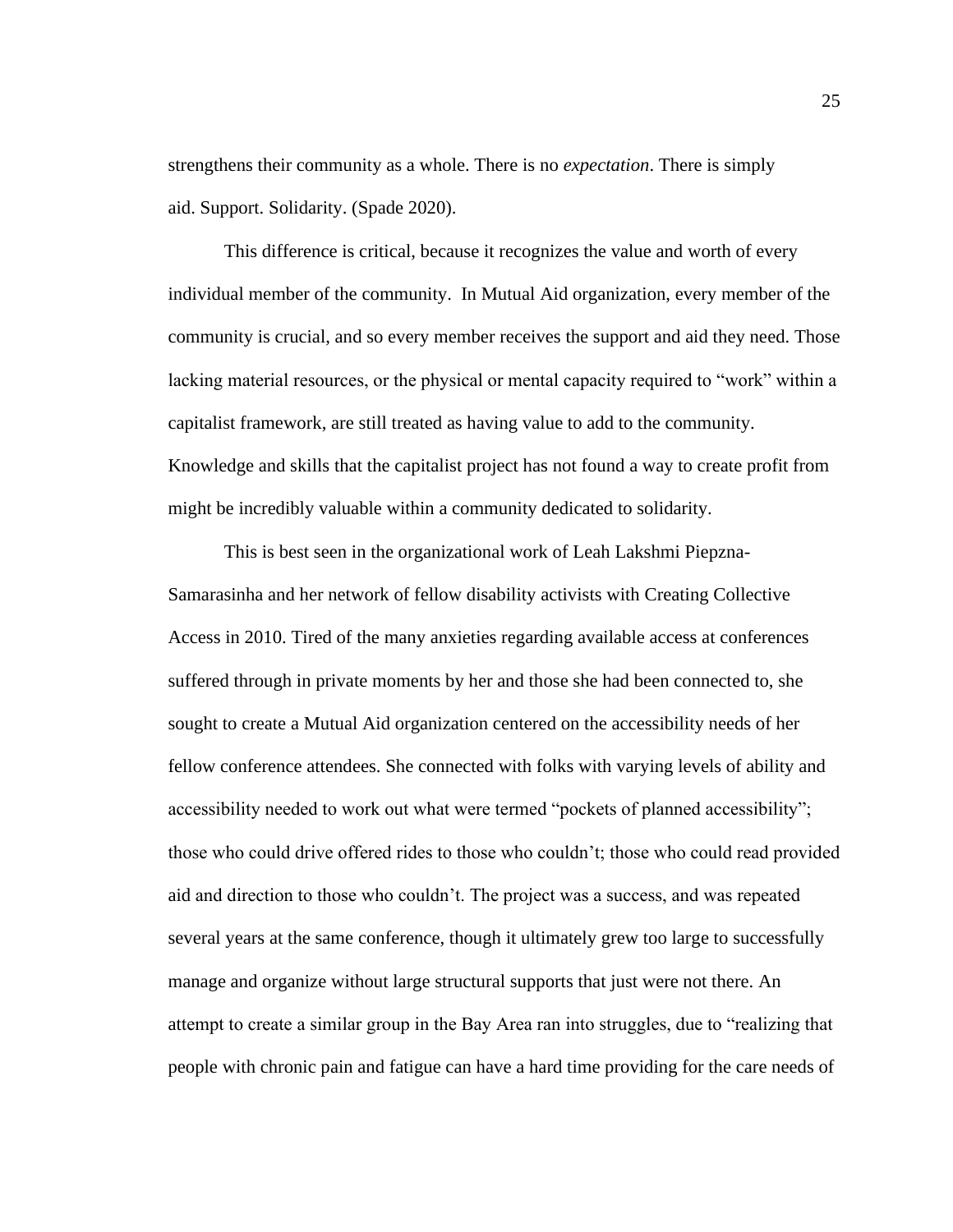physically disabled folks." However, in the lessons learned from these struggles, Piepzna-Samarasinha hit upon exactly how disability justice intersects with Mutual Aid: "...just because we can't always physically provide for each other's needs or know intrinsically what they are doesn't mean we can't support or be in solidarity with each other" (Piepzna-Samarasinha 2020). We will spend more time unpacking the ideas of Piepzna-Samarashinha in the following chapters.

For now, it appears that Mutual Aid presents a possible framework for a community care model of mental health. But we need to dive deeper into theory to really explore how this theoretical model might work, or possibly be improved upon, especially in response to mental health crises. For now, we will explore a small collection of alternative models of mental health care and support.

#### <span id="page-31-0"></span>*Spotlight on the Non-Profit Industrial Complex: The Fireweed Collective*

The history of the *Fireweed Collective* begins not with its founding, but the foundation of an entirely different organization known as the *Icarus Project*. The *Icarus Project* itself was a radical mental health advocacy group that originated in the Bay Area in 2002. While many people were critical in the institution's creation, perhaps its most central co-founder was Sascha Altman DuBrul (DuBrul, 2014). A musician who had written an article about his own bipolar disorder, he soon found common cause with many others whose beliefs were counter to the traditional narratives around mental illness and psychiatry.

*The Icarus Project* eschewed traditional psychiatric models of mental health and "illness" and sought to redefine such experiences in much the same way as radical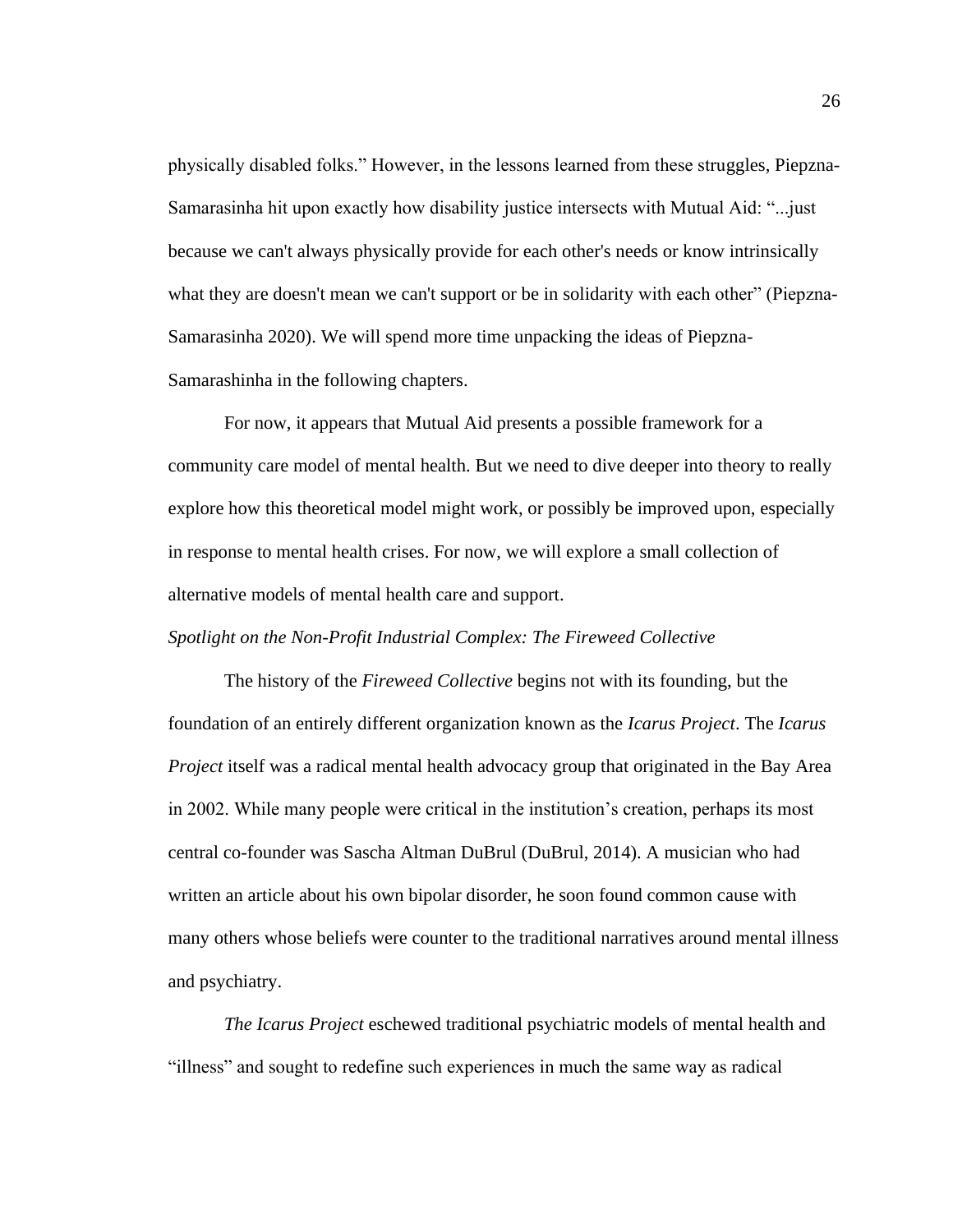disability and neurodivergent activists have. It defined itself as a "support network and education project by and for people who experience the world in ways that are often diagnosed as mental illness." Their Vision statement more strongly defines their stance:

The Icarus Project seeks to overcome the limitations of a world determined to label, categorize, and sort human behavior. We envision a new culture that allows the space and freedom for exploring different states of being, and recognizes that breakdown can be the entrance to breakthrough. We aim to create a language that is so vast and rich that it expresses the infinite diversity of human experiences. We demand more options in understanding and navigating emotional distress and we want everyone to have access to these options, regardless of status, ability, or identity.

The Icarus Project helps us overcome alienation and tap into the true potential that lies between brilliance and madness. We are members of a group that has been misunderstood and persecuted throughout history, but has also been responsible for some of the world's most extraordinary creations. Sensitivities, visions, and inspirations are not necessarily symptoms of illness, they are gifts needing cultivation and care. When honored and nurtured, these gifts can lay the foundation for a wiser and more compassionate society. As a mutual aid community, we intertwine threads of madness and creativity to inspire hope and transformation in an oppressive and damaged world.

As all long-standing institutions do, the *Icarus Projec*t began to grow, both across the United States and also, eventually, internationally. And as institutions do, it began to grow more hierarchical, and as it grew more hierarchical, it became more internally oppressive. According to the History page of the *Fireweed Collective:*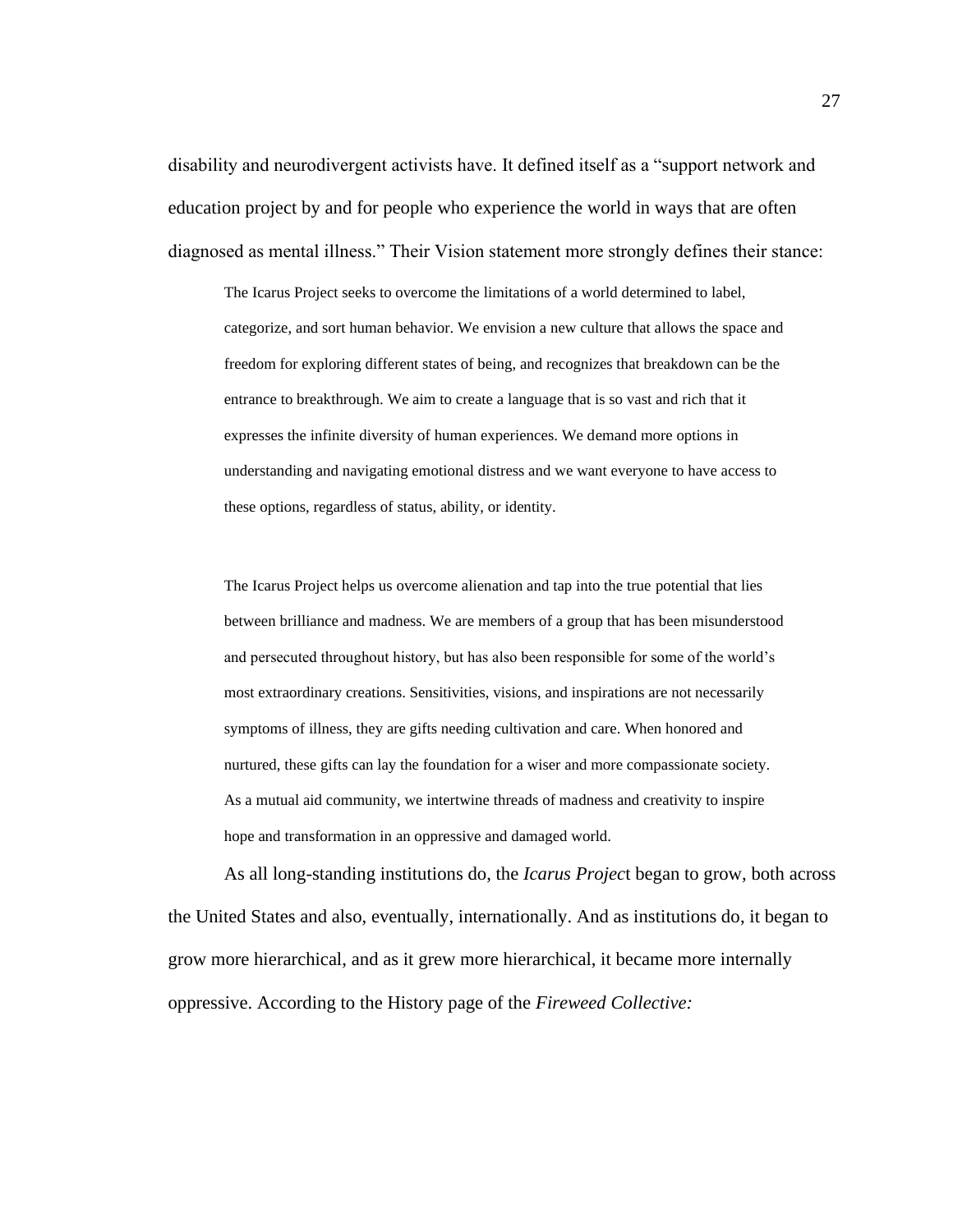"Past leadership included many white cisgender men that didn't fully understand how deeply mental health struggles are interlocked with many forms of oppression. The result was an oppressive organizational culture that harmed people of color, women and femmes, LGBTQIA+ and other marginalized folks. White cis men, particularly those affiliated with *The Icarus Project'*s New York City chapter, were the folks most often named in these grievances…"

Attempts at accountability were met with retaliation and stubborn refusal to make necessary changes. "It became clear," they continue, "that in order to stop and heal these harms, we had to transition away from white cis men leadership."

Thus, the *Icarus Project* and its various local chapters ultimately disbanded, and in its place rose the *Fireweed Collective*. Smaller, more nimble, and more committed to intersectional analyses. Contrast their new mission and vision statements to the above:

#### **Mission**

Fireweed Collective offers mental health education and mutual aid through a Healing Justice lens. We help support the emotional wellness of all people, and center the needs of those most marginalized by our society. Our work seeks to disrupt the harm of systems of abuse and oppression, often reproduced by the mental health system.

#### **Vision**

We strive to cultivate a culture of care, free of violence, where the ultimate goal is not just to survive, but to thrive as individuals and as communities. We envision a world in which all communities get to self-determine the source of their care, medicine, and wellness.

With the *Fireweed Collective* we see a much more consistent view of justice and anti-violence, and an opposition to "systems of abuse and oppression".

28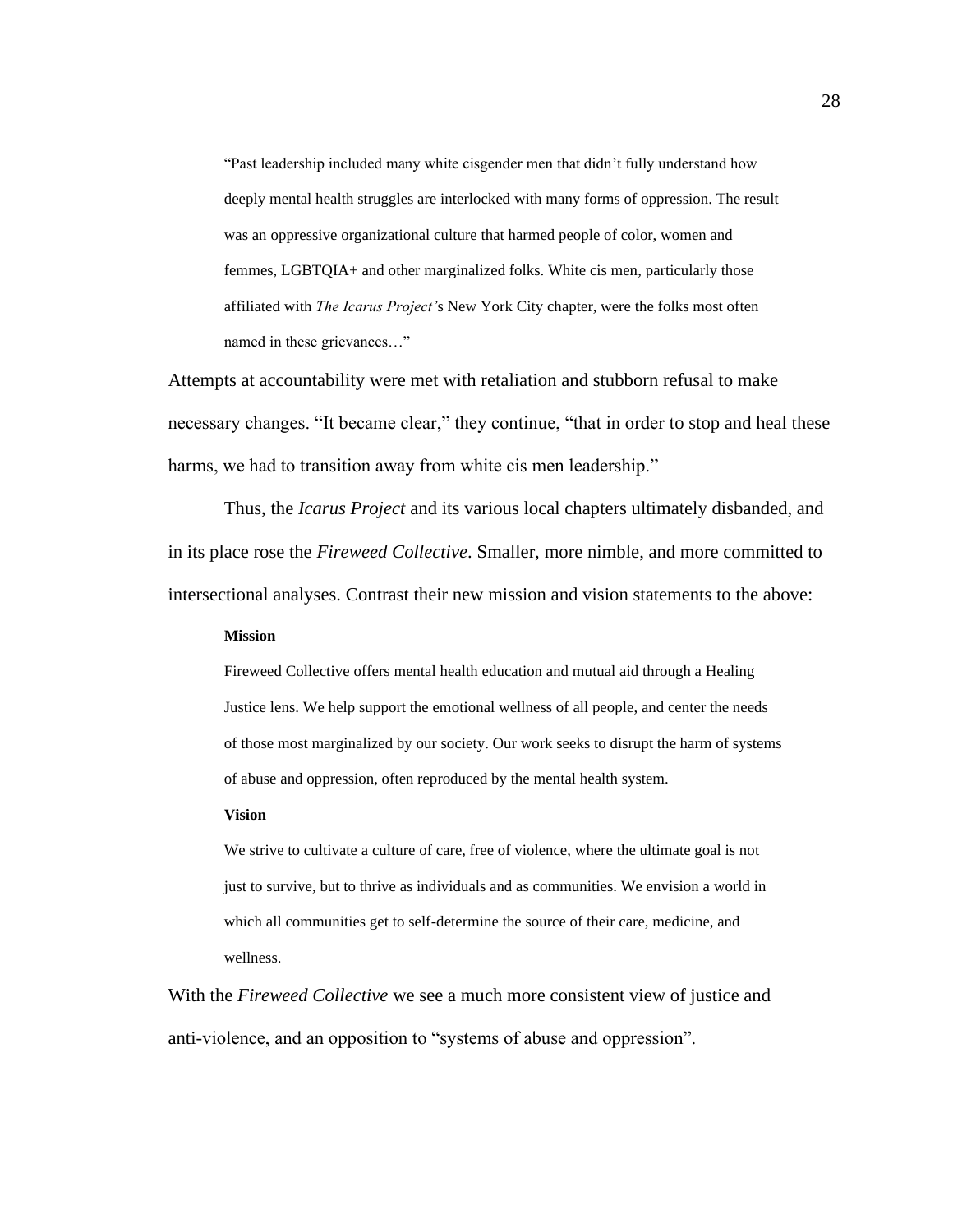Their new name was meant to embrace a different kind of metaphor. *Fireweed*, they explain, is one of the first things to bloom after a forest fire. A plant that "flourishes in scorched earth", it nevertheless "[readies] the ground for new life to thrive." While the dissolution of the *Icarus Project* definitely appeared to be acrimonious, and quite a bit destructive to the institutional supports that the organization could once depend on, it is their belief that their new institution is going to lay the groundwork for something new, something better. "We have decided," they conclude, "it is time to put our wings away and direct our fire towards tearing down the walls of oppression."

Rather than an organizational structure, they have a group of individuals that serve as "staff" that run the logistics of the organization. The staff is made up almost entirely of an "Education Team" that leads the drive to provide the kinds of education and resources that the *Icarus Project* was primarily known for. They also feature a single person in charge of "operations", as well as a single person in the role of "Development and Partnerships", whose focus is to "increase the capacity and scope of grassroots organizations, non-profits, and collective organizations", which appears to be a signal that this new *Fireweed Collective* is intended to rebuild its network, this time through primarily grassroot justice organizations.

The *Fireweed Collective* sees itself as a vessel for social justice and a model for educating each other and the world about the incredible range of human experiences felt and embodied by those traditionally labeled as mentally ill.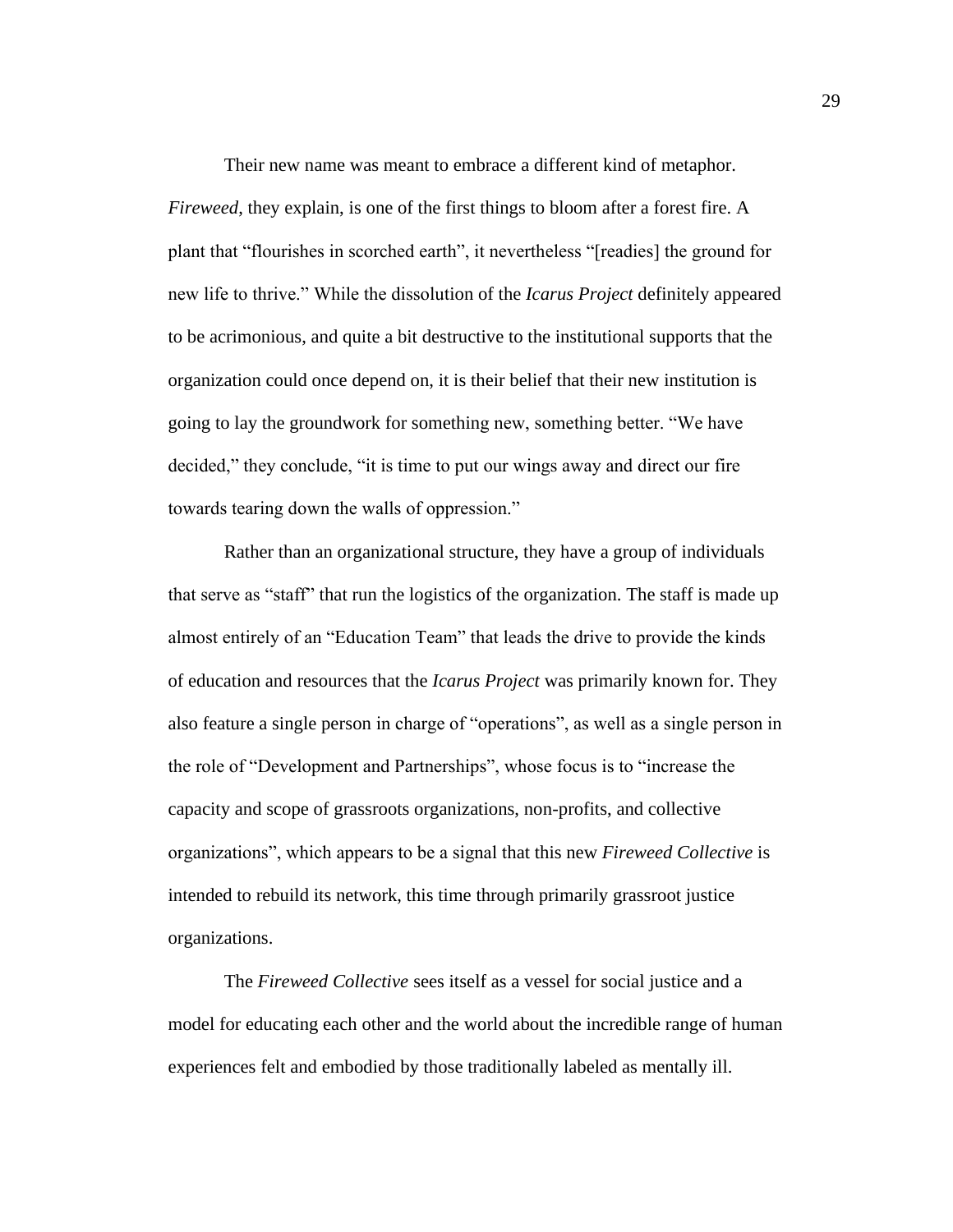Rather than treat such experiences as "illness", they seek to re-imagine them as simply another form of human diversity and divergence. At the same time, they are welcoming and supportive of all manners of experiencing and dealing with what would normally be defined as mental health issues; this includes individuals who still refer to and believe in medical and psychiatric diagnoses, up to and including those who take psychiatric drugs and medicines. What they do not advocate for is allowing mental emotional distress to dominate or ruin lives: their main mission is, after all, "emotional wellness for all people."

They are also realistic about the potential dangers and harms that come about when individuals find themselves in moments of crisis. To that end they have developed what they refer to as "The Crisis Toolkit", a series of articles offering advice on how to prepare for a potential crisis you may later experience, how to prepare others to help you through that crisis, as well as advice on how to help others through crisis. Their most significant resource is a two-page pamphlet simply titled "Navigating Crisis". This resource provides a wealth of extremely useful advice both for preparing for a crisis of your own or helping someone else work through their crisis.

The first section of the pamphlet refers to creating an Advance Directive. While not always respected as a legal document, this directive can help guide the responses of your friends and loved ones as they seek to help an individual through a mental health crisis. This includes sections helping to describe to others what it looks like when a person is in a crisis; which medications, treatments, and/or treatment facilities are preferred or unacceptable, and the reasons why those are; and instructions on how to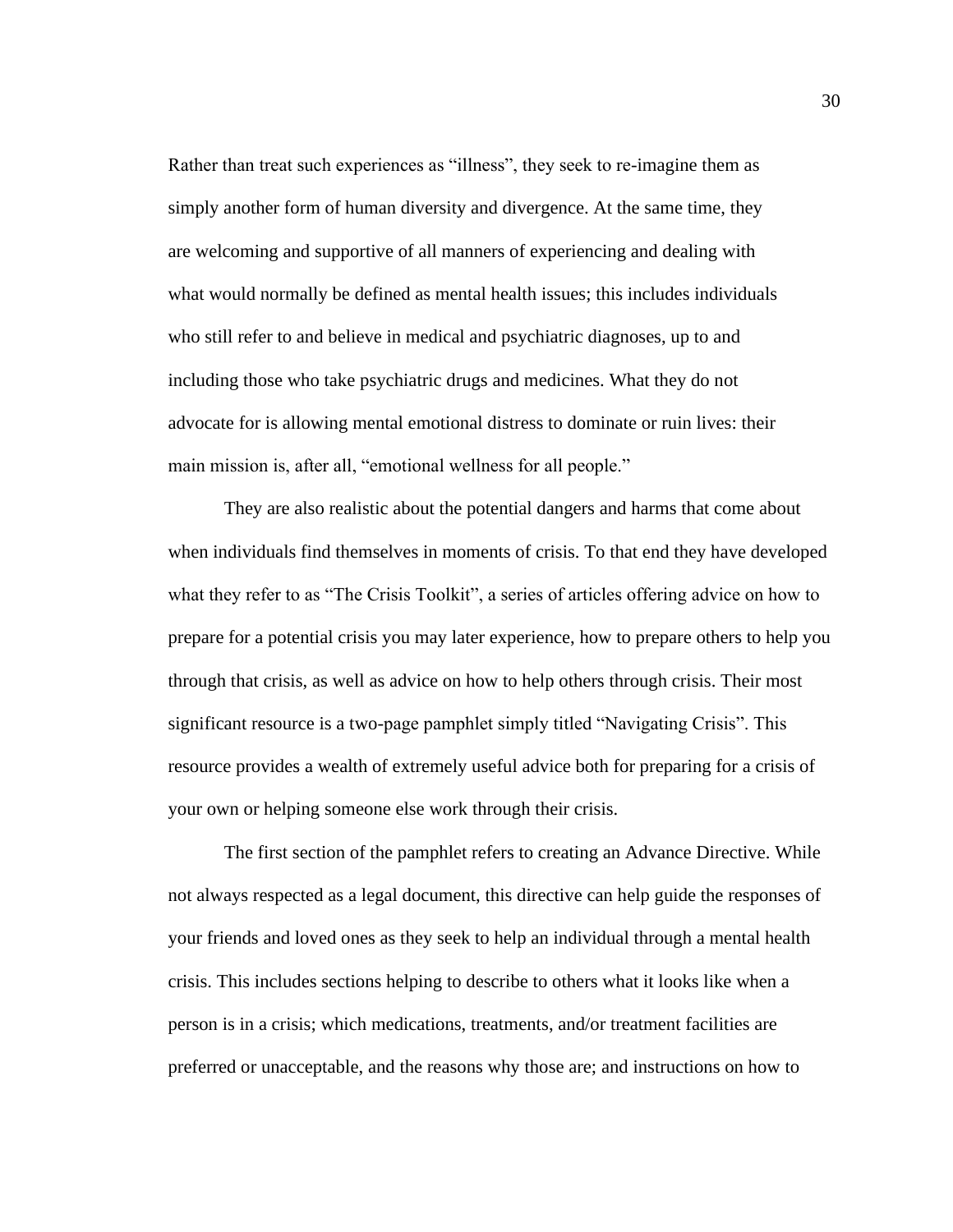respond if the individual becomes a danger to themself or others. This directive can become a powerful tool in a community's toolkit should the need arise for them to intervene in a mental health crisis without needing to rely on the "proper authorities", such as the police or a hospital.

The pamphlet also contains eight helpful suggestions, listed in a handy "Quick List" on the front page and explained in greater detail throughout the document. The first suggestion is to work in teams, and support one another through crisis care and invention. The second is try not to panic; rather than mirror the extreme emotional states of an individual in crisis, instead try to present a calmer and relaxed attitude. Third: be real and honest about what is happening; do not overreact, but also do not underreact either. Fourth: listen without judgment; people in crises can feel like they are not being heard or trusted to accurately explain their own experiences, which can contribute to a feeling of a loss of control, which in turn can exacerbate a crisis. Fifth: encourage the individual to get some sleep; a lack of sleep can exacerbate a crisis, and a restful sleep is often enough to bring an individual out of crisis. Sixth: consider that the crisis might be related to drugs and/or medication; this could mean starting a new medication, quitting a medication cold turkey, skipping or forgetting doses, or mixing prescription medications with nonprescription medications or illicit drugs to extreme effect. Seventh: create a sanctuary; a place where the individual feels safe and secure and is able to have their basic needs (food, water, cleanliness, shelter, rest, connection) met easily and quickly. Eighth: do not automatically call the police or hospital. This last point is interesting in that it echoes comments from earlier in the article that police are often ill-suited to respond to mental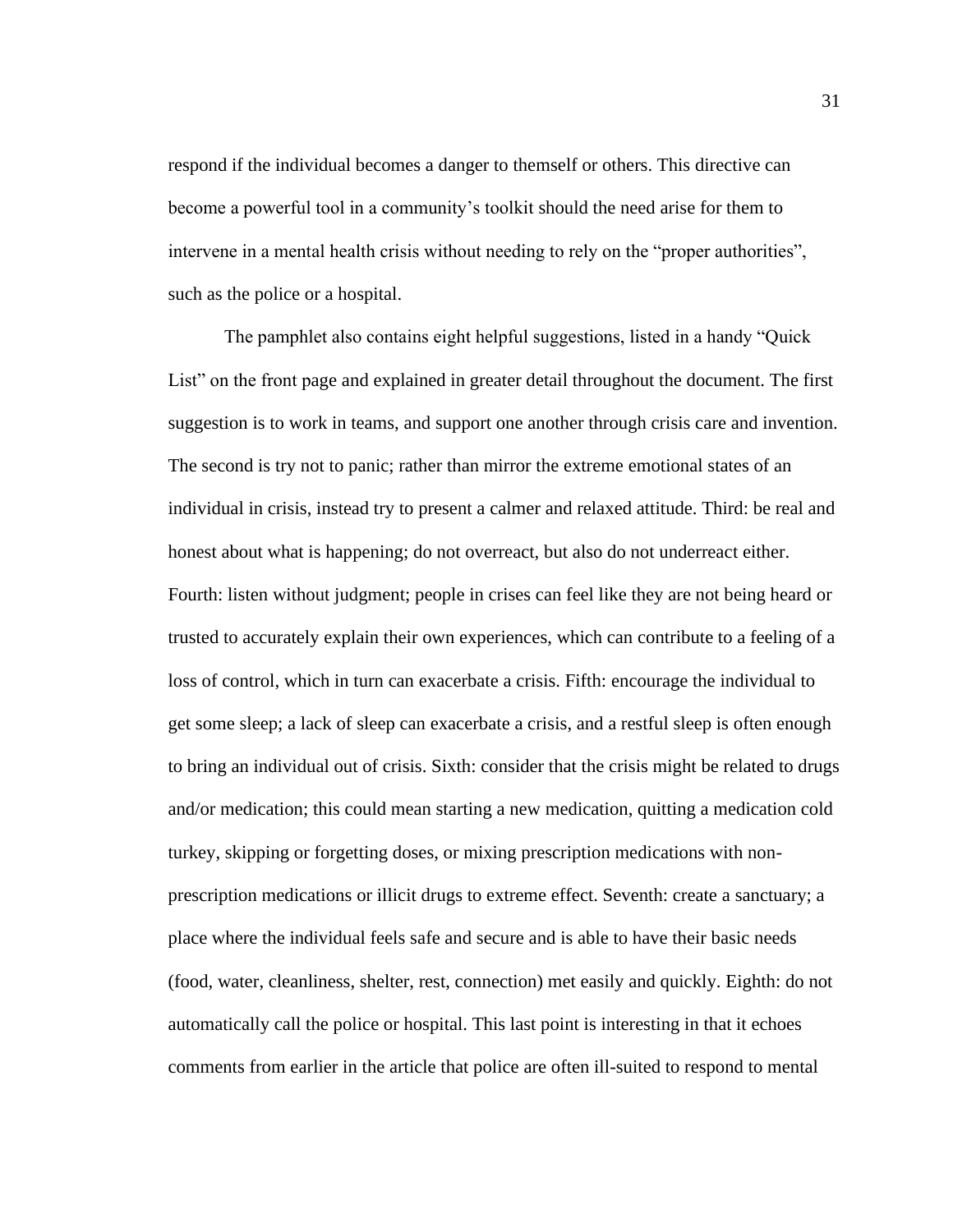health crises and may only make the situation worse, or create more opportunities for harm or danger. Still, the pamphlet encourages the reader to "[be] realistic, however, when your community has exhausted its capacity to help and there is a risk of real danger. The alternative support networks we need do not exist everywhere people are in crisis."

Finally, the pamphlet makes the distinction that mental illness does not necessarily coincide with crisis, and neither necessarily coincide with suicide. They take great pains to caution against romanticizing extreme mental or emotional states and madness to the extent that the warning signs of suicide are missed. This section provides a few brief pieces of advice and words of encouragement for those who might be feeling suicidal or attempting to intervene on the behalf of another individual's suicidal thoughts or behaviors. First, it reminds us that feeling suicidal does not mean giving up on life, but instead represents a desire and desperation for a change that seems impossible to obtain in any other method. Second, it reminds us that people who are suicidal are often socially isolated, and may just need to reach out and make a strong connection to someone, or to just have someone who can listen to them. Third, it reminds us that people experiencing suicidal desires often need to hear things that may seem obvious, simple words of encouragement and praise that can remind the person not only that they can be the person they hope to be, but that in many ways they already are. Finally, it reminds us that suicidal individuals are often under the sway of a critical belief or voice that lies to them about themselves. This voice may come in many forms, either external or internal, but it is often a highly critical voice that is not fully connected to reality.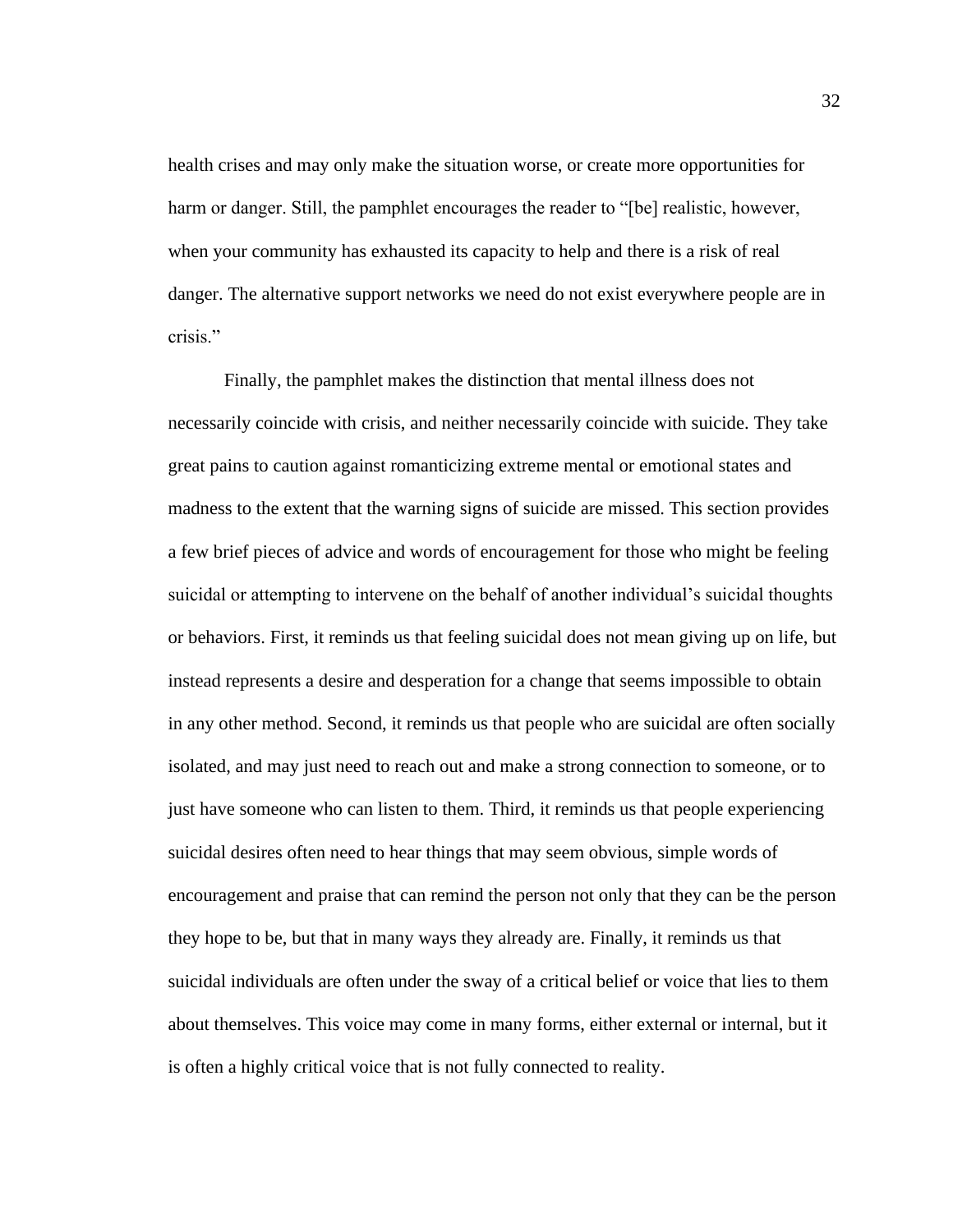Ultimately, this model consists of forming a sort of community-based Crisis Intervention Team, but with several key benefits over the police model. First, the team is built within the community and consists of friends and loved ones, not strangers. These teams know the individual intimately, and have a greater understanding not only of the person's history, but also their desires and wishes, whether through experience or through an Advance Directive. Second, by not being tied to any state, there is no risk of negative consequences associated with coercive state interventions of mental health crises, such as incarceration or involuntary hospitalization. Third, one does not need to face the risk of whether or not the first responder has received any kind of appropriate training for handling mental health crises, or whether they will instead rely on tactics and training that have been proven to exacerbate crises and lead to potentially greater risk of physical harm, injury, or death. Finally, by building such a community team this group is building and strengthening the relationships within the community that can set the stage for responding to greater threats of violence within and without the community, all without having to rely on state intervention and the significant possibility of introducing state violence and criminal "justice" to an already volatile or harmful situation. *Spotlight on the Non-Profit Industrial Complex: The It Gets Better Project*

The *It Gets Better Project* would describe itself, first and foremost, as a LGBTQ+ advocacy organization, as it begins in its mission statement: "The *It Gets Better Project*  fulfills its mission **to uplight, empower, and connect lesbian, gay, transgender, and queer (LGBTQ+) youth around the globe**." (emphasis theirs). In fact, the terms mental health, depression, suicide, and bullying are nowhere to be found in either the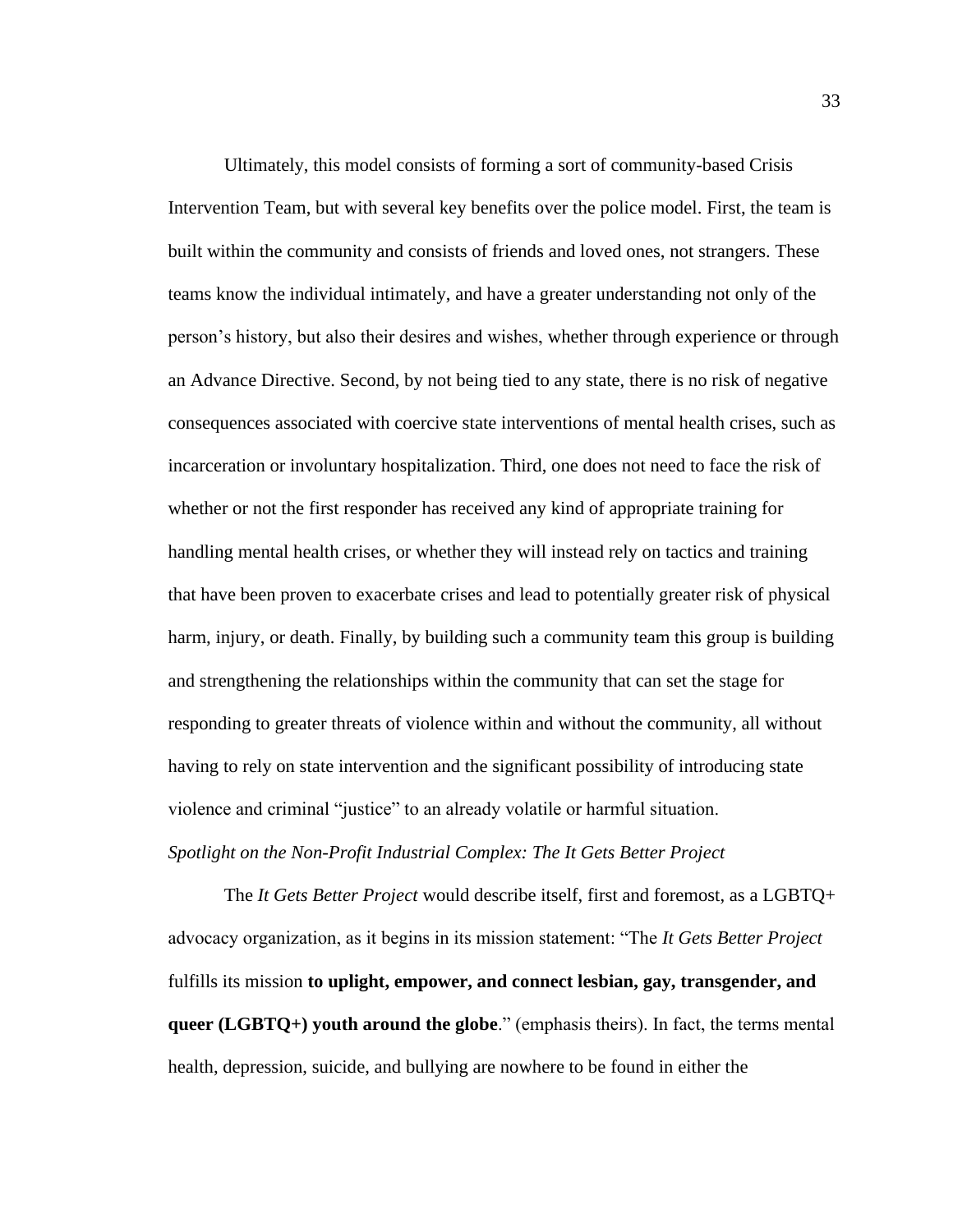organization's vision or mission statements. The organization's roots, however, are absolutely steeped in the problems of queer teen suicide and youth gay bullying. The *Fireweed Collective*, on the other hand, is up front about its focus on both mental health and on advocacy, but it is a particularly radical group, having splintered from, and grown out of, a previous radical mental advocacy group. The mention of "health" within "mental health" is likely a paean made to the way such issues are talked about exclusively, and often reframe the issue as much as they are able to counter and deny the medical industry's role in a person's mental and emotional wellness. The *It Gets Better Project*, on the other hand, is about as mainstream as mainstream gets. Two of its most popular videos (its primary format for outreach) feature Ke\$ha and then-President Barack Obama. Its co-founder, Dan Savage, became practically a household name in the wake of the project's overnight success.

The *It Gets Better Project's* website boasts that over 630,000 people have pledged to support their mission. Their public Facebook page has nearly half-a-million followers, and their Twitter account nearly 200,000. Contrast this to the *Fireweed Collective,* whose website hosts no membership or pledge numbers to count. Their primary means of outreach and support, their private Facebook group, hosts only a little over 10,000 members, and its twitter account boasts just over 5,500 followers. When I refer to the *It Gets Better Project* as mainstream and the *Fireweed Collective* as radical, I mean more than just each organization's politics, but also their effective reach. The *It Gets Better Project's* most watched video has nearly 2.5 million views on YouTube. The *Fireweed Collective's* handful of half-a-year-old YouTube videos barely muster double-digit views.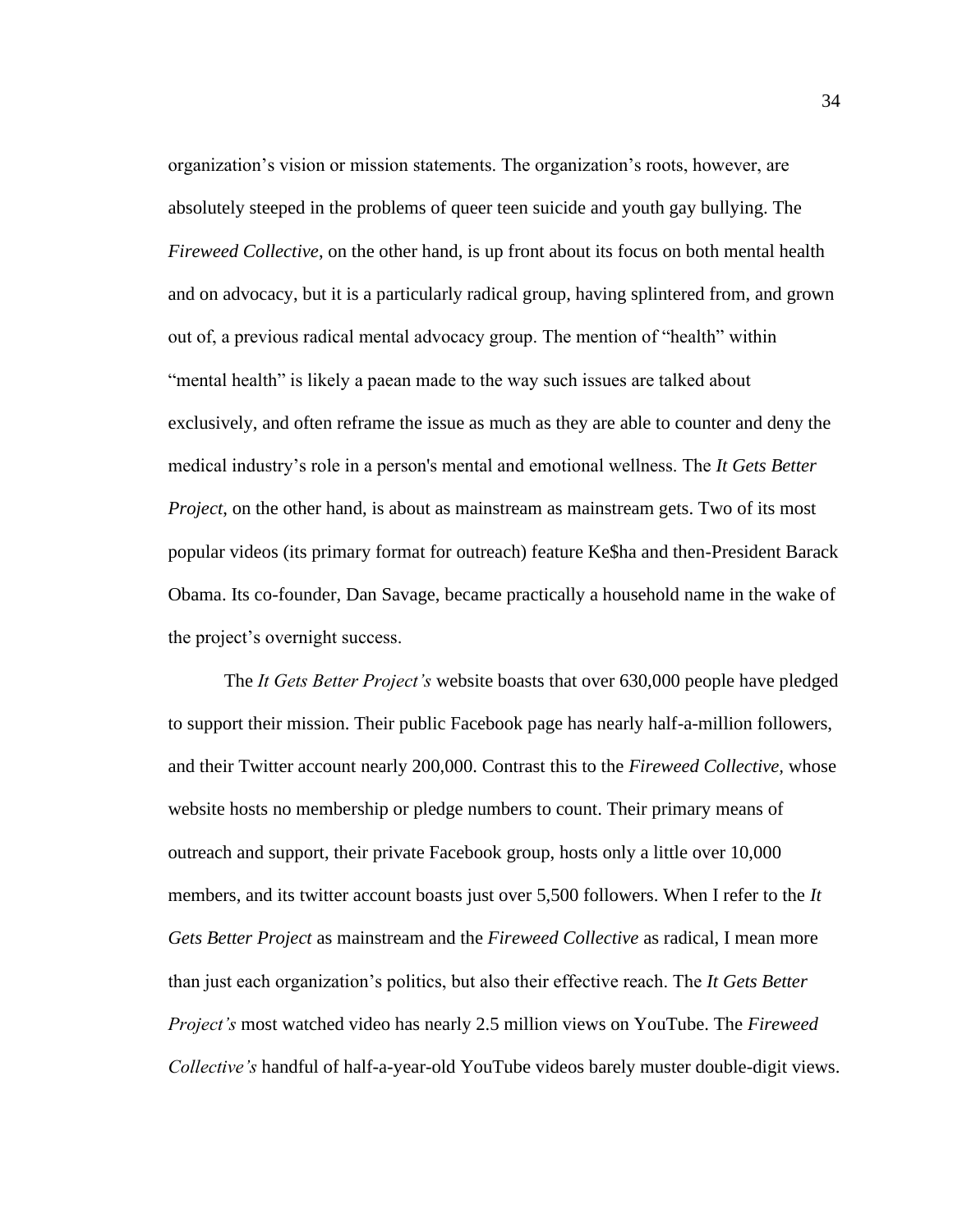The *It Gets Better Project* is a 501(c)3 nonprofit organization. It might bill itself as, more broadly, a LGBTQ+ rights and advocacy organization, but this is not its history. Its history begins not with an organization, a call to action, or even any kind of movement. It began with a single video made by two gay men: media personality Dan Savage and his husband Terry Miller. Their video rose in response to the high-profile suicide of Austin Aaberg, a 15-year-old openly-gay teen who suffered anti-gay bullying at his high school. Savage's initial thought upon hearing the news was "I wish I could've told him it gets better." And so, he and his husband made a grainy, eight-and-a-halfminute long video titled "It Gets Better: Dan and Terry", in which the two men describe their experiences with bullying growing up, and how their lives changed significantly for the better after leaving high school. The video was posted to YouTube on September 21, 2010. By the end of the month, Savage and Miller were inundated with hundreds of videos from other LGBTQ+ adults sharing their own stories and urging young queer students to stick it out, that it gets better. Bullied LGBTQ+ teens and their parents sent videos of their own stories. Before too long, it was no longer a video, it was a *Project*. By October 7th, Savage had created the *It Gets Better Project* website, with a call to action. The mission could not be more clear: "This site," Savage posted on its welcome post, "is a place where LGBT adults can share the stories of their lives with LGBT youth. It's a place where you people who are gay, lesbian, bi, or trans can see with their own eyes that love and happiness and reconciliation with their families are possibilities for them, too." Their motivations were also quite clear: "We despaired as we read about gay teens taking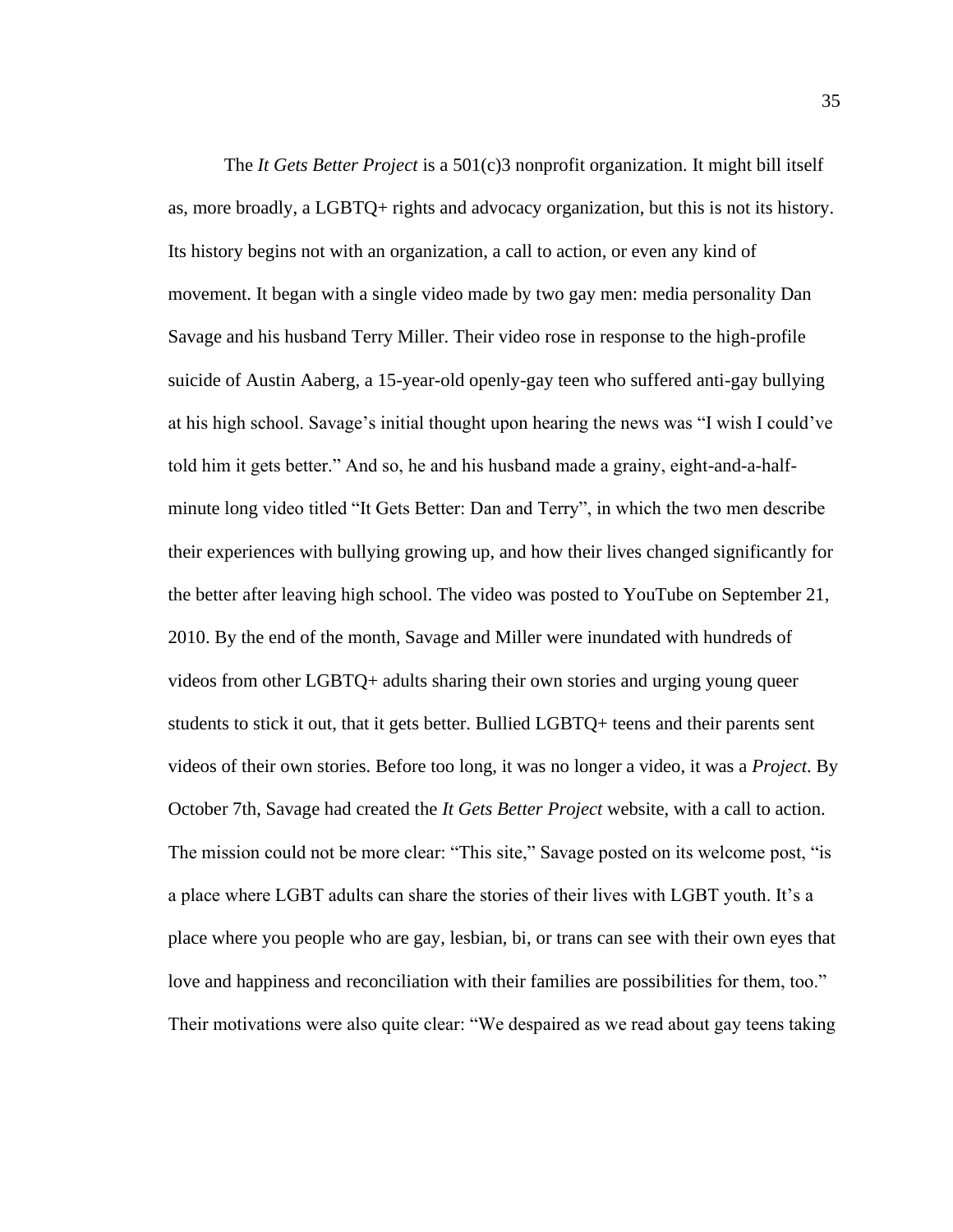their own lives, and didn't know how to reach out to these kids" (Savage and Mills, 2011).

The initial *It Gets Better Project*, then, was explicitly a repository of videos offering messages of support and hope to suffering LGBT kids in mental health crisis in an effort to address and reduce instances of queer youth suicide. But Savage's vision for the future of these videos extended beyond mere messages of hope, but also practical tips for surviving queer youth, as well as serving as role models and mentors. I think this is reflected in what the *It Gets Better Project* has become: "a major, multimedia platform capable of reaching millions of young people every year through inspiring media programming, a growing network of international affiliates, and access to an arsenal of community-based service providers." Its mission is now split between two primary methods, the first being the "Storytelling" from which the project got its start, and the second being "Building community" by "engaging with young LGBTQ+ people both on and offline, and… connecting them to local community service providers." The *It Gets Better Project* is not a direct action organization, and the throughline goal seems clear: to connect queer youth to stories of hope and to each other, in order combat the feelings of despair and potential suicidality that can be found in bullied LGBTQ+ teens. While the website's current depiction of itself, its vision, or mission do lack references to depression or suicide, it still mentioned in the introduction of the organization's 2019 Annual Report (Wenke & Levy, 2020).

It is important to note that the problem being addressed was more than just media sensationalism of a few photogenic white gay youth. Suicide has been a major issue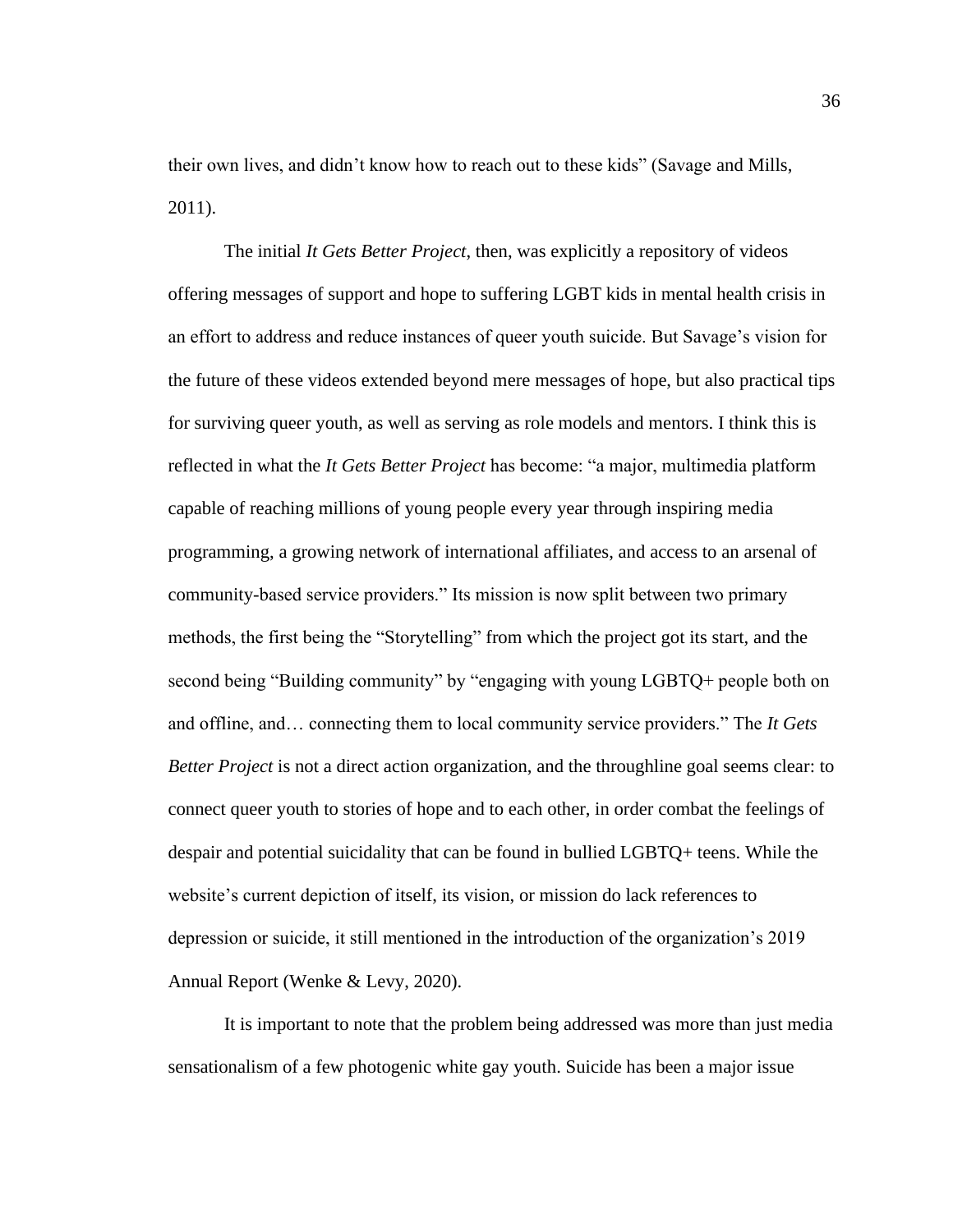among young people; as of 2010, it was the 2nd leading cause of death in people aged 10 to 24. LGB youth (transgender and other queer identities were excluded from this dataset) were three times as likely to contemplate suicide and five times more likely to attempt suicide than their straight peers. A separate study of trans adults found that 40% of trans people had attempted suicide, and 92% of those had made their first attempts before the age of 25. Bullied queer teens were at even greater risk; those that faced rejecting families attempted suicide at eight-and-a-half times the rate of their LGB peers with accepting families, and *each* instance of bullying, violence, or abuse faced by LGB teens increased their odds of attempting suicide by two-and-a-half times, on average (Trevor Project). The *It Gets Better Project* leaves out actual data on youth LGBTQ+ suicide from its annual report, which one might expect to be included as a significant measure on the success of the project. The report instead focuses on its event and engagement numbers, which as we've seen are quite impressive. Equally impressive in the organization's most recent annual report is their financials; they reported nearly 150% growth in their revenue and support between 2018 and 2019, increasing from just over \$900,000 to \$2.2 million (Wenke & Levy, 2020). And while these are indeed measurable outcomes and impressive benchmarks, their report again leaves out the data on the key point of the institution: has queer youth suicide decreased?

Turns out, the answer is no. In fact, from 2009 to 2018, the U.S. suicide rate continued to climb year after year. 2019 actually has marked the first time in a decade that the U.S. suicide rate has dropped (Trevor Project, 2020). The picture is bleaker for youth. More than a third of all students and nearly half of female students reported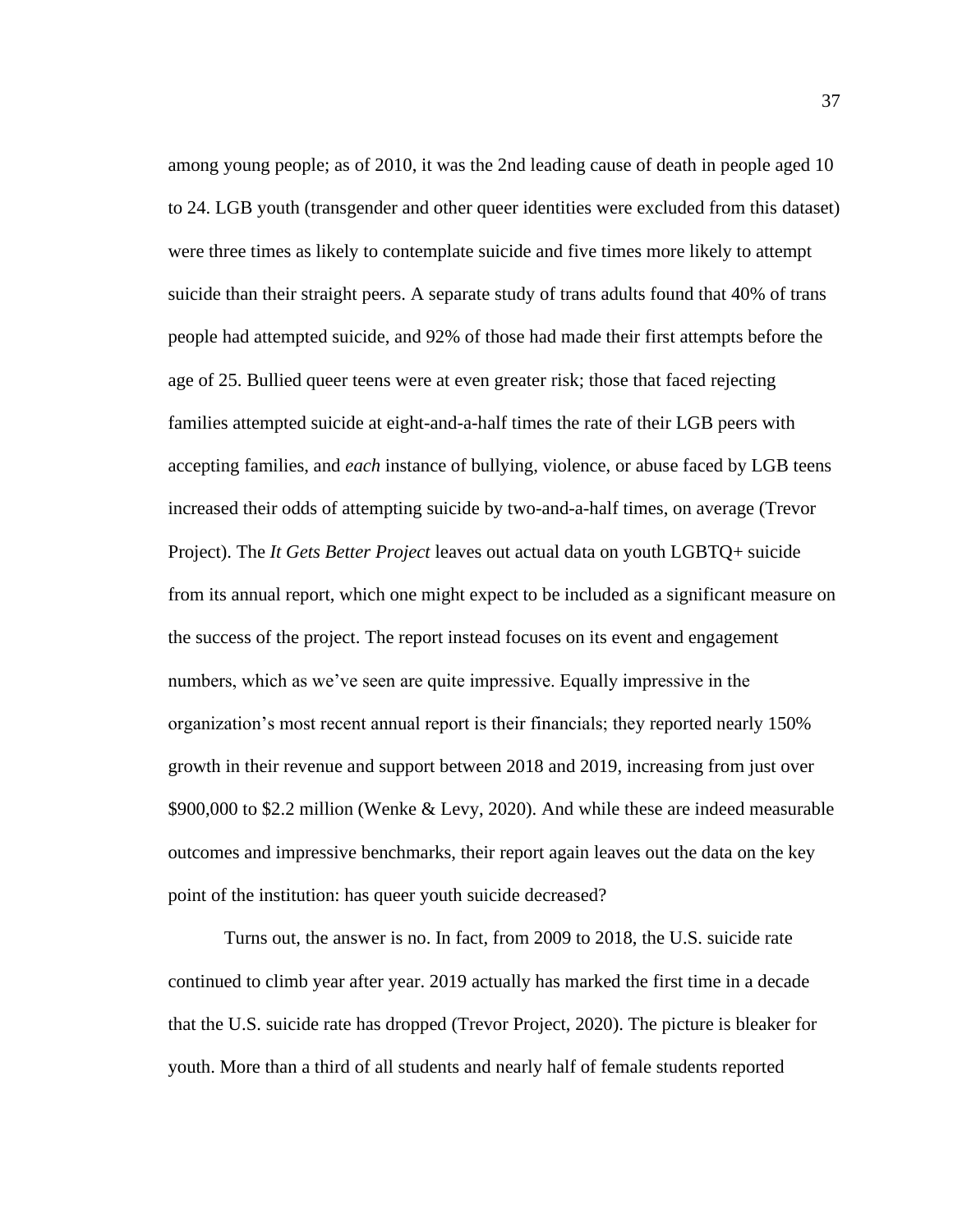feelings of overwhelming sadness and hopelessness in 2019, a rate that had climbed steadily since 2009. Serious suicidal thoughts, make a suicidal plan, and actual suicidal attempts all also increased in youth from 2009. Though there was a significant (and hopeful) drop in 2017, that backwards trend reversed itself in 2019, with their highest numbers in a decade. While this study did not disaggregate data by sexuality or nonbinary gender identities, there was evidence that students with marginalized identities were seeing their suicide rates increase at even larger rates. Female and black students saw their suicide rates increase, particularly since 2017, at much greater rates than males and students of other ethnicities (Center for Disesae Control, 2020). Separate studies sponsored by the Trevor Project, who are critical of the CDC's lack of data on LGBTQ+ youth, do show that marginalized youth, and especially trans youth, have seen their rates of suicidality and suicide attempts increase as well (Trevor Project, 2021).

Can we say that the *It Gets Better Project* has been a phenomenal failure? Sadly, it is not that simple. Barring access to alternate dimensions, we have no control sample from which to judge whether the increase in suicidality and suicide attempt rates in queer youth would have been much worse had the *It Gets Better Project* never existed. It is probably fair to say that the *It Gets Better Project* has provided hope for some queer youth, and it is likely not a stretch to say that the project may have saved quite a few young peoples' lives. It would be hard to argue, then, that we would be better off without the *It Gets Better Project*. What can, and has, been argued thoroughly, is that queer youth would have been much better served by a *better* project. No matter Savage and Miller's best-selling book, and the scores upon scores of celebrities, gay and straight, all the way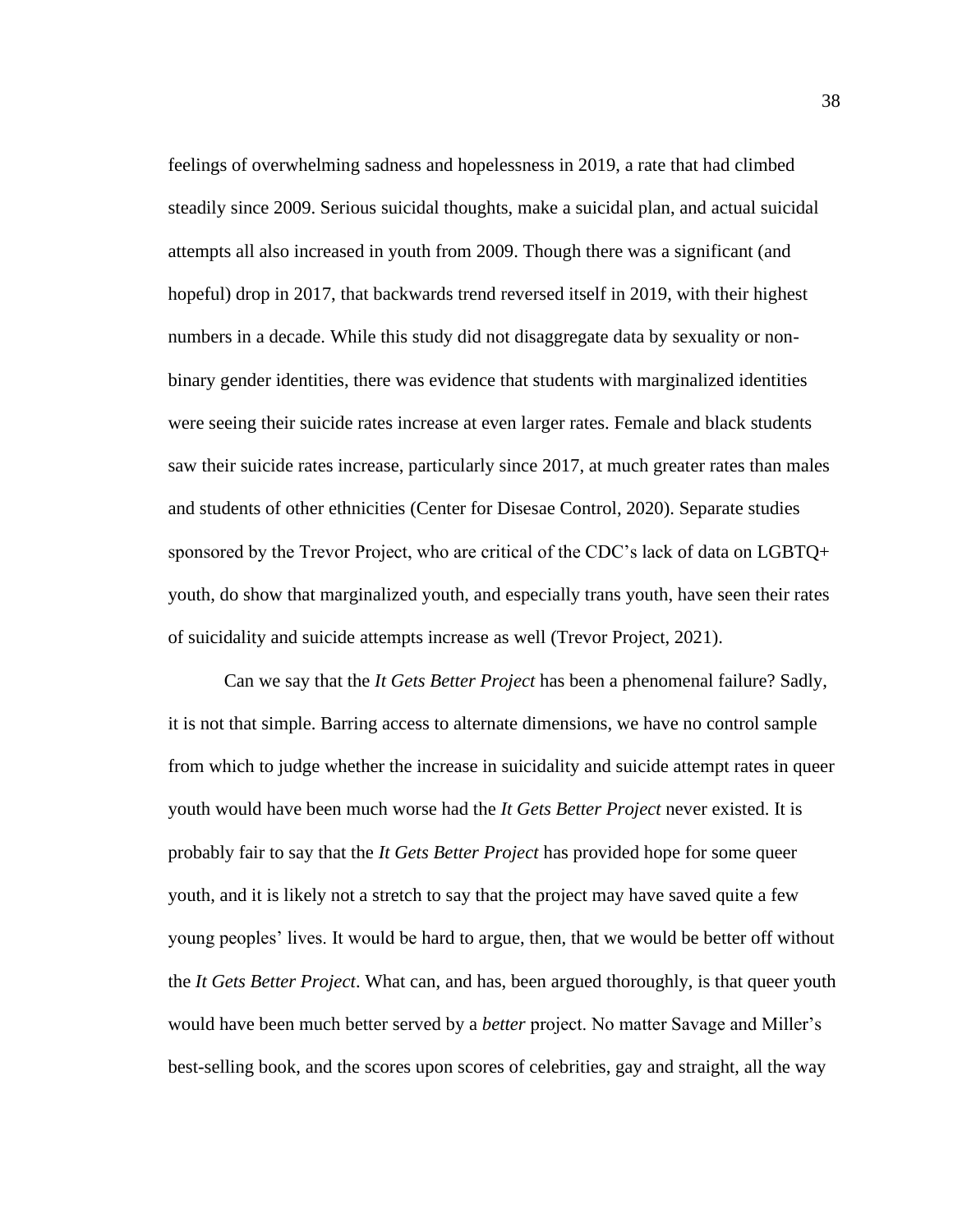up to the leader of the free world, were lining up to share their own videos of support and hope, it was still not particularly difficult to find criticism of the project, from multiple avenues. These range from calls to listen to queer youth and help them feel seen, rather than speaking at them; recognizing that not all queer people have happy and successful adult lives; the recognition that the passive voice "It Gets Better" name encourages privileged would-be allies not to help because it doesn't seem like it needs it; the fact that queer communities face their own issues with discrimination and bullying, whether from a stance of racism or transphobia; and much more. Articles came out with headlines like "Let's Not Pretend the Gay Community Has No Rifts" or the Psychology Today's "It Won't Get Better By Itself" (Eichler, 2010). A rival organization with a more active name and goal "Make it Better" rose and then briefly petered out and died, leaving little trace on the internet save a single introductory post made on October 8th (one day after *It Gets Better* went from a video to a *Project).* Sadly, none of these critiques really seemed to reach the mainstream. By the end October, President Obama had shared his own video with the project, permanently cementing the air of gravitas around it.

It was clear then that the *It Gets Better Project* was here to stay. It was popular because it was safe. It didn't challenge anyone's preconceived notions of the struggles of marginalization beyond the types of schoolyard bullying everyone could easily picture. There was no nuance, no racialized contexts; there was very little communication with actual mental health professionals, and finally and perhaps most important, there was no *call to action*. You can tell a child "it gets better" from your couch. Most importantly, you don't have to do anything yourself to actually *make* it better for them.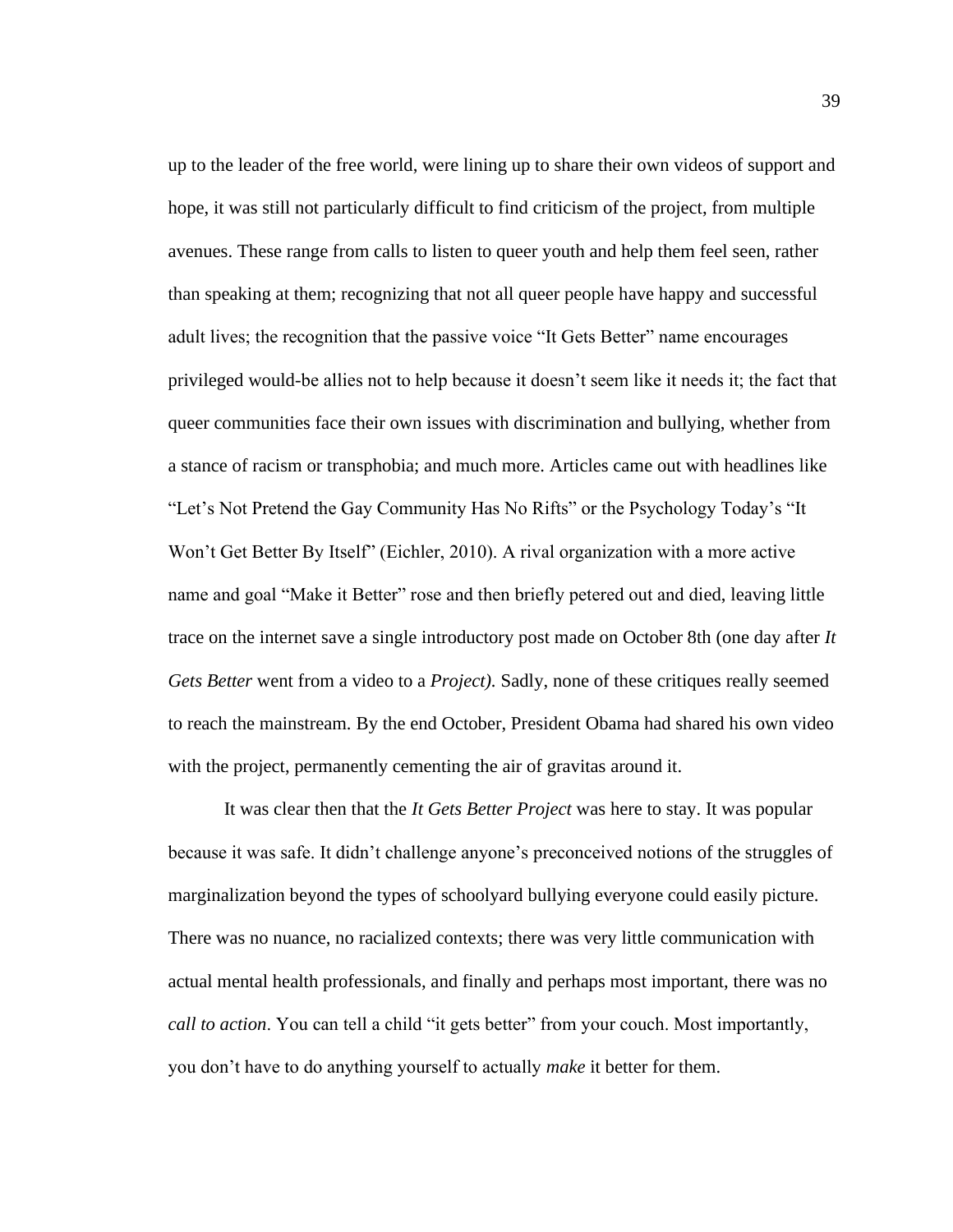Ironically, Dan Savage himself was aware of these shortcomings. In his introductory October 7th post, he explains:

"These videos on this site do not solve the problem of anti-gay bullying. We need to work on getting safe schools legislation passed in every state; we need to push for antibullying programs; we need to hold negligent school administrators accountable; and we need to confront the bigots and demagogues who inject hate into the national conversation about LGBT people and give straight children license to abuse and bully LGBT kids. All of that will take years of dedicated activism."

## *Conclusion*

We have seen how the State has failed to produce positive outcomes through its crisis intervention. By looking at larger non-State organizations that have attempted to address mental health crises, we can see their successes and pitfalls and take the lessons learned into the work of envisioning something new. We can see that it takes both direct action and mindful preparation in order to ensure greater positive outcomes. Smaller community-based models are able to more directly meet the needs of their members. While there can be no one-size-fits-all solution, we can still build a sample framework; one that provides flexibility while building on best practices developed by these organizations.

But the lack of truly successful large-scale institutions means that we cannot rely solely on the methods practiced by these smaller scale organizations, which have produced little in the way of truly measured results. Instead we must turn to theory to fill in the gaps in our evidence to envision something new.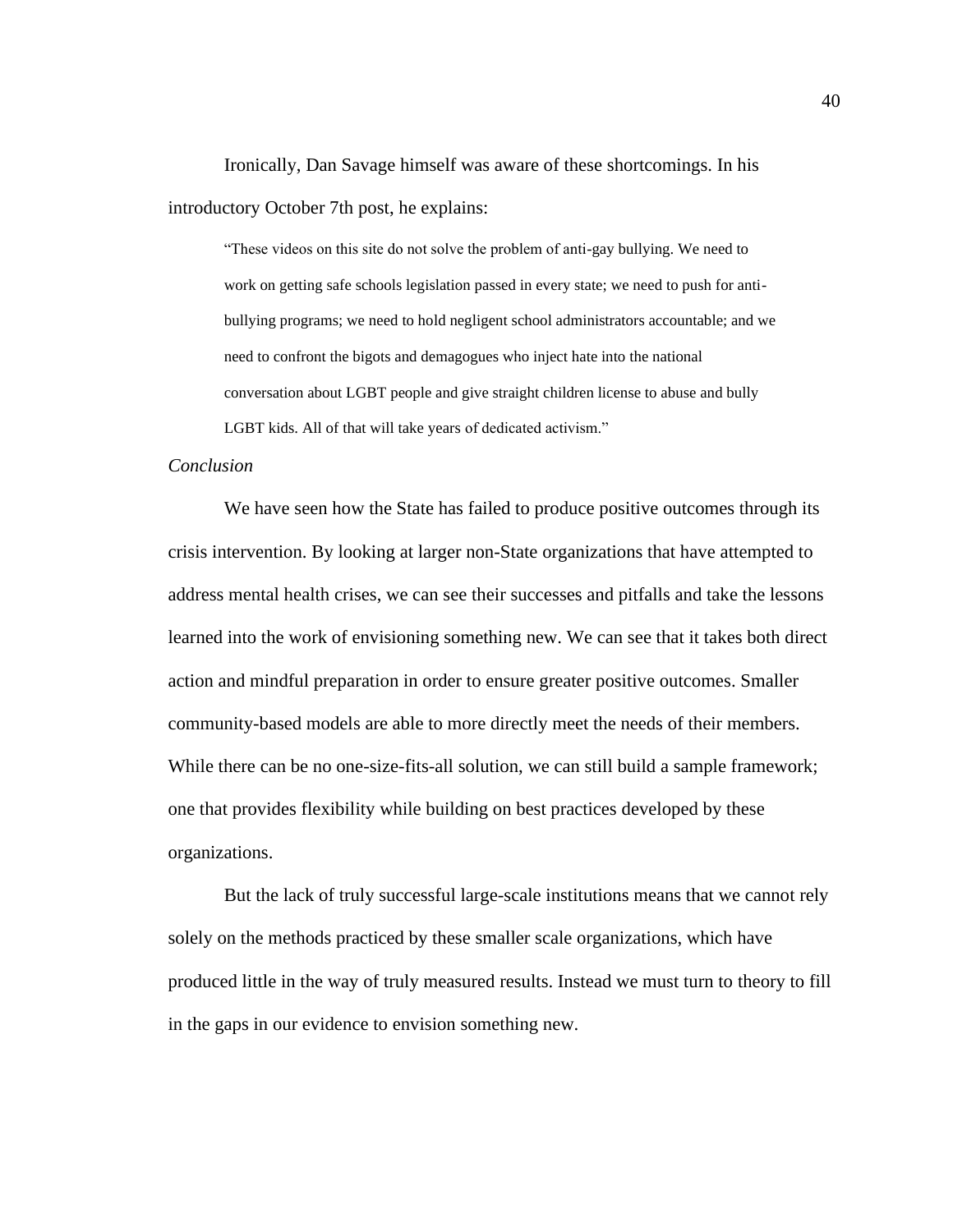# CHAPTER 5: CARE WORK & DISABILITY JUSTICE THEORY

## *What is Disability Justice?*

To begin this discussion we must first define what is meant by "Disability Justice". It is easy to conclude that such a movement begins and ends at the most common and visible attempts at accommodating individuals with physical disabilities, in particular mobility issues. Some might think of accommodations for the hard of hearing, such as sign language interpreters. The key word here is "accommodation" and conflating efforts at expanding accommodations with disability justice would be a mistake. These are instead the hallmarks of the Disability Rights

Movement, a movement that led to, among other things, the creation of the Americans with Disabilities Act. The relationship between the Disability Rights Movement and a movement for disability justice are complex and only occasionally in alignment. Primarily, the Disability Rights Movement established civil rights for people with disabilities. This meant protections against discrimination based on disability, as well as the ability to demand accommodations within public spaces. These were (and are) important steps in the process towards improving the lives of those living with disabilities. The downside comes from those who have been most invisibilized and left behind by these civil rights efforts.

To answer the question of what disability justice is and what sets it apart from its civil rights-focused counterpart, we turn to Sins Invalid, a collective of disabled performance artists working towards what it describes as disability justice. As to the question itself, they have no simple answer, no straightforward definition.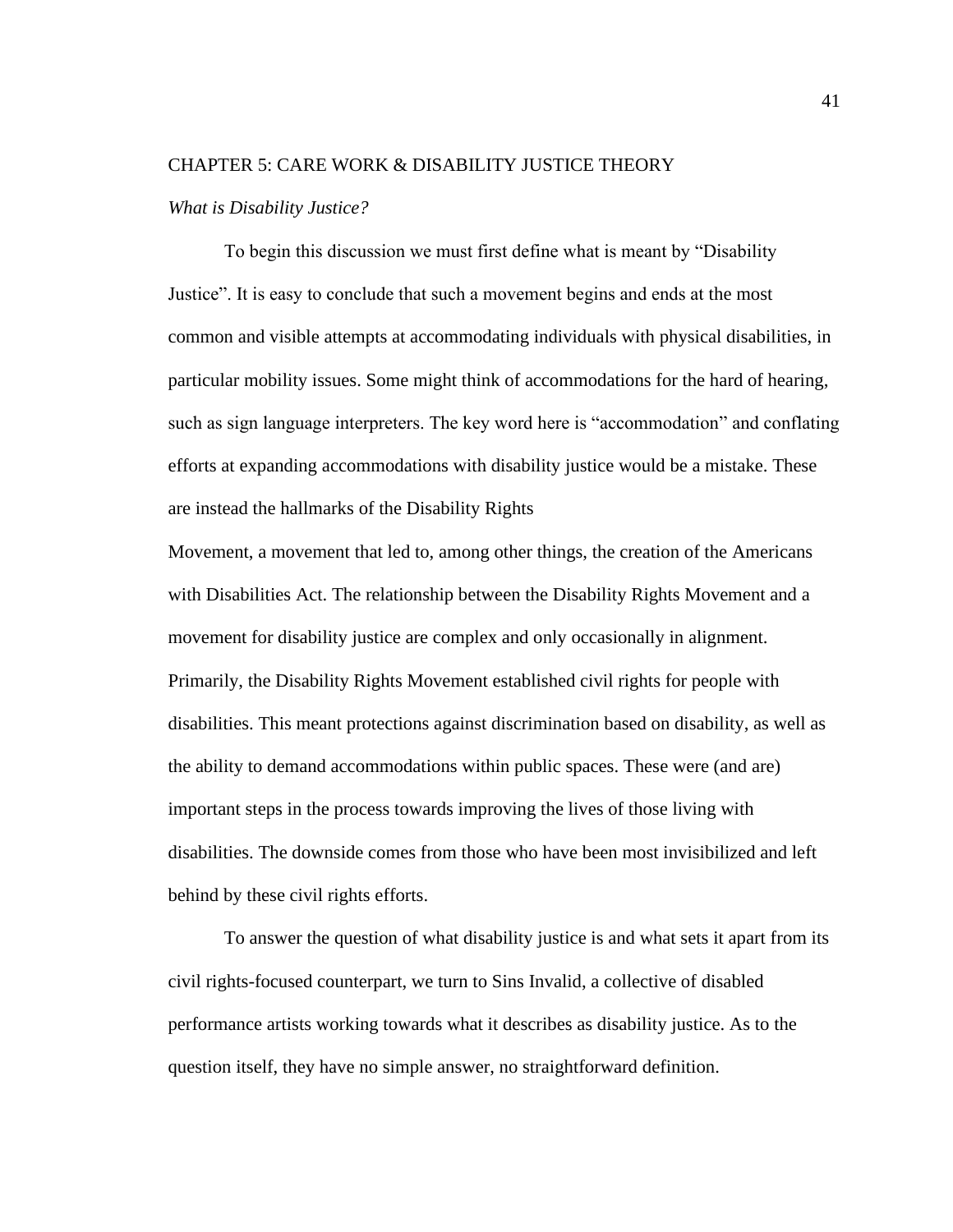Foundationally, they look to the work of advocate and activist Aurora Levins Morales: "There is no neutral body from which our bodies deviate… What our bodies require in order to thrive, is what the world requires." They provide four key aspects of a disability justice framework:

- All bodies are unique and essential
- All bodies have strengths and needs that must be met
- We are powerful, not despite the complexities of our bodies, but because of them
- All bodies are confined by ability, race, gender, sexuality, class, nation state, religion, and more, and we cannot separate them

Tracing the history of the disability justice movement brings us to individuals, many of them disabled queer women of color, who found themselves disillusioned by disability rights activism that centered on primarily white experiences, to the exclusion and erasure of intersectionality and less common and/or invisible disabilities. Furthermore, mainstream progressive and radical movements for social and racial justice often ignored disability or simply failed to address the oppressive nature of ableism within their activism. A "second wave" of disability rights was needed, and leaders stepped up within their communities to address this new foundation of disability justice.

Historically, such leadership found themselves local and ephemeral, isolated from like-minded peers in physical space, if not digital space. It is this ephemeral quality in particular that we will see multiple times as we discuss the activism of Leah Lakshmi Piepzna-Samarasinha and the formation of care webs. To quote Sins Invalid: "These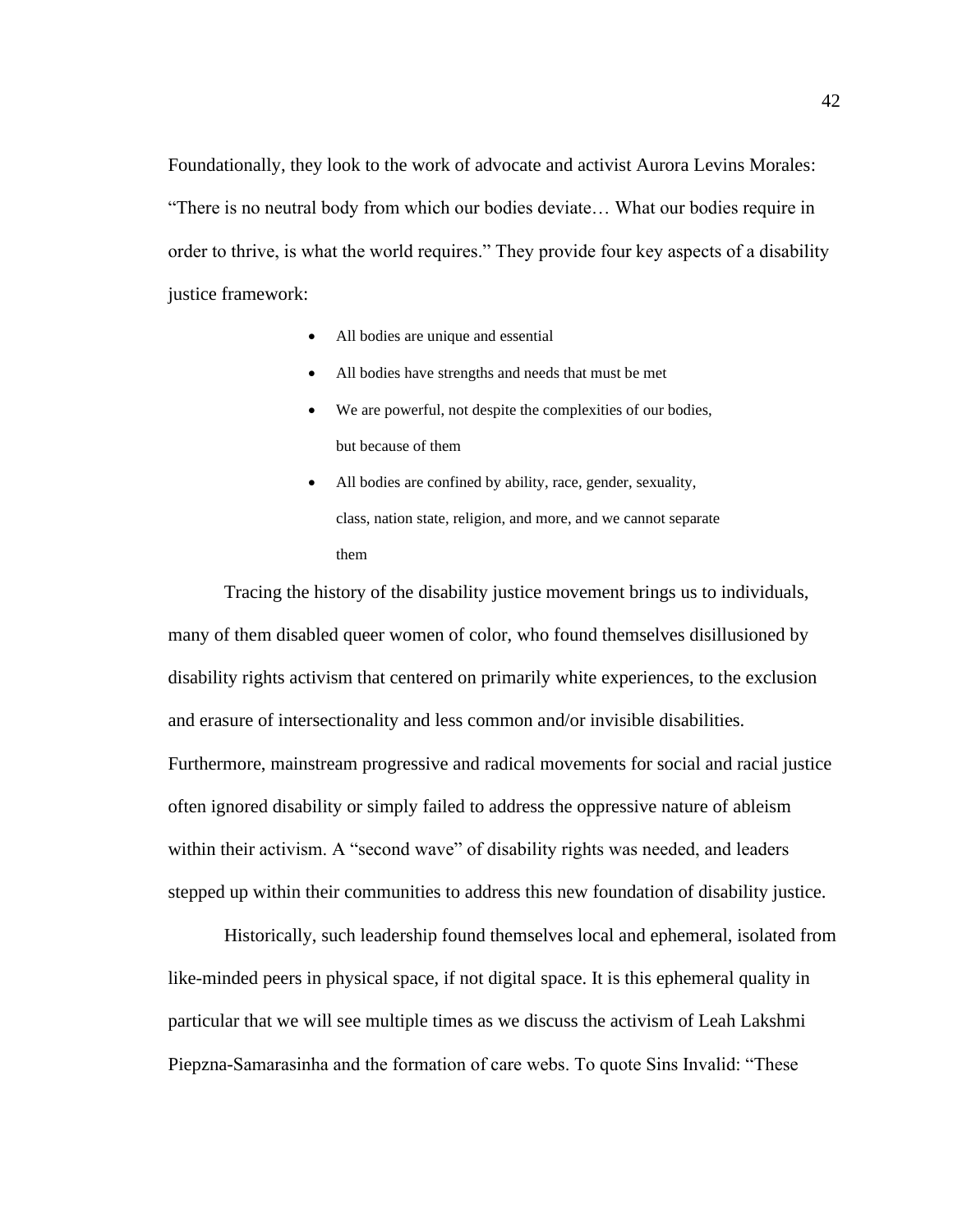groups and organizing structures often come into being, fall apart and regroup with different names and configurations over time." Larger, broader networks have been largely scarce, though we shall also examine one such network later this chapter.

Central to disability justice is the concept of intersectionality; the idea that ablebodied supremacy operates in relation to other systems of oppression, and cannot be addressed through single-policy politics. The language and perspectives of white supremacy are steeped in ableism, in the creation of "others" that are deemed "lesser" due to their perceived deficiencies. Such language also suffuses the heteropatriarchy, in particularly pointing to queer and gender non-binary bodies as "deviant" and thus again lesser; less worthy, less able, less capable. This can be seen through the infantilism of imperialism, and through the domination of capitalism and the diminishment of the "have-nots", particularly those who are deemed valueless (such as the houseless). All of these must be addressed simultaneously to achieve justice for all, including those with disabilities. Or as Sins Invalid puts it: "There is no way to stop a single gear in motion – we must dismantle this machine." (2020).

#### *Care Work & Care Webs*

Leah Lakshmi Piepzna-Samarasinha is a queer woman of color and disability justice advocate, frequent contributor to Sins Invalid, and is the author of *Care Work: Dreaming Disability Justice*, a critical book in the intersection of disability justice theory and practice. In particular I want to highlight Piepzna-Samarasinha's discussions of the community groups she had been a part of, several of these ephemeral groups that she refers to as "Care Webs". She begins her essay on Care Webs as follows: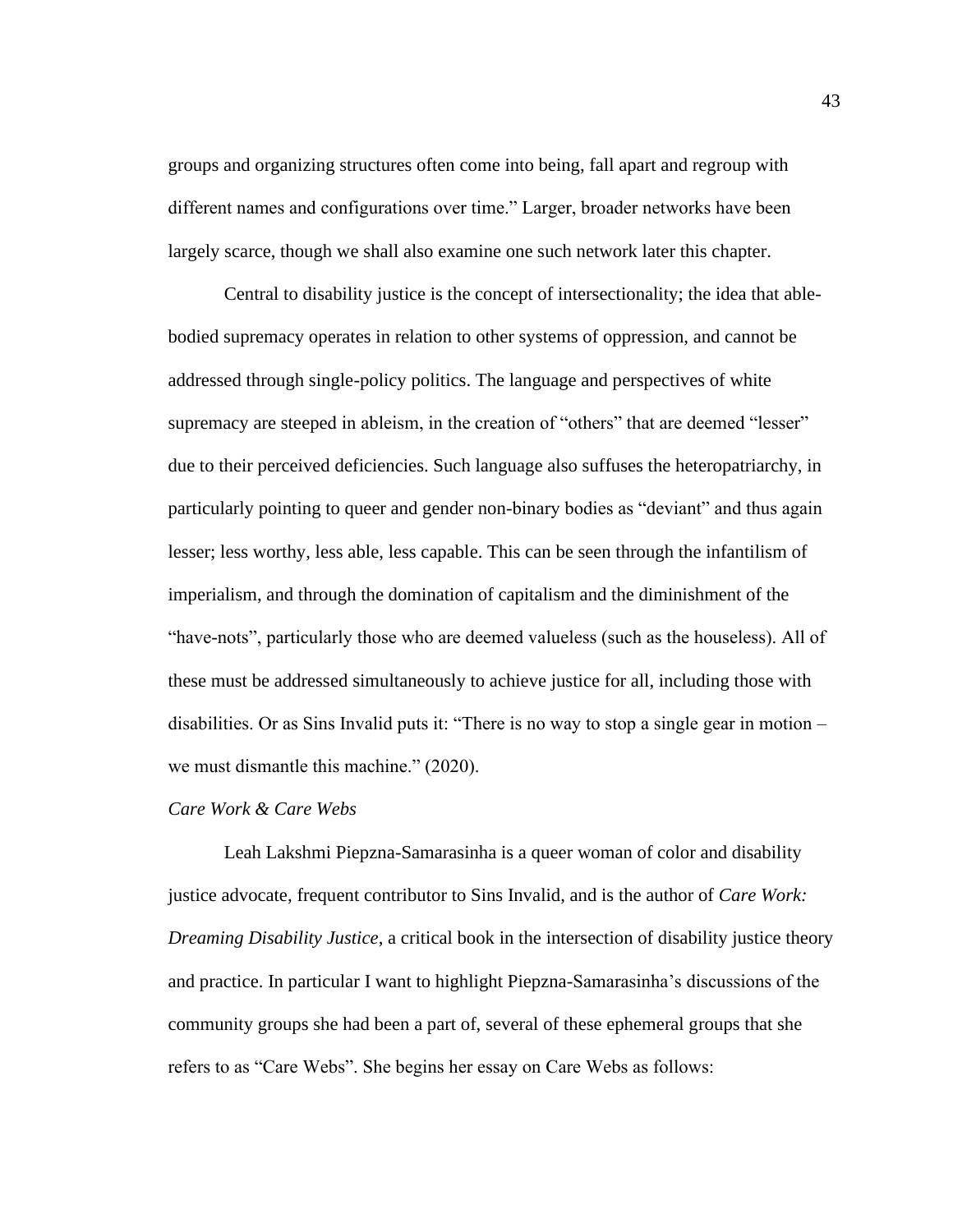This is an essay about care–about the ways sick and disabled people attempt to get the care and support we need, on our own terms, with autonomy and dignity. It's specifically an essay about some experiments that have taken place over the past decade by sick and disabled predominantly Black and brown queer people to create networks of care by us and for us. It's about our attempts to get what we need to love and live, interdependently, in the world and in our homes, without primarily relying on the state or, often, our biological families–the two sources disabled and sick people have most often been forced to rely on for care, sometimes, well, often, with abuse and lack of control. (2018, 33).

Piepzna-Samarasinha discusses the activist and community spaces that she has found herself a part of over the years, without sugar-coating or papering over the difficulties and disputes, the "contradictions and the cracks". She is quick to point out that "'community' is not a magic unicorn". Her mission is to share the stories of QTBIPOC (queer and/or trans Black, Indigenous, and people of color) dealing with disabilities and trying to find their way both on their own and within their communities; where they've succeeded, and more importantly where they have failed in creating sustainable webs of care. She tells of webs both deliberately structured as well as organic; on care webs she says "sometimes we call them… collectives, sometimes we call them 'my friend that helps me out sometimes,' sometimes we don't call them anything at all– care webs are just life…"

She continues to describe multiple models of care, developed in part on the foundations built by Loree Erickson and her model of a "Care Collective". Erickson's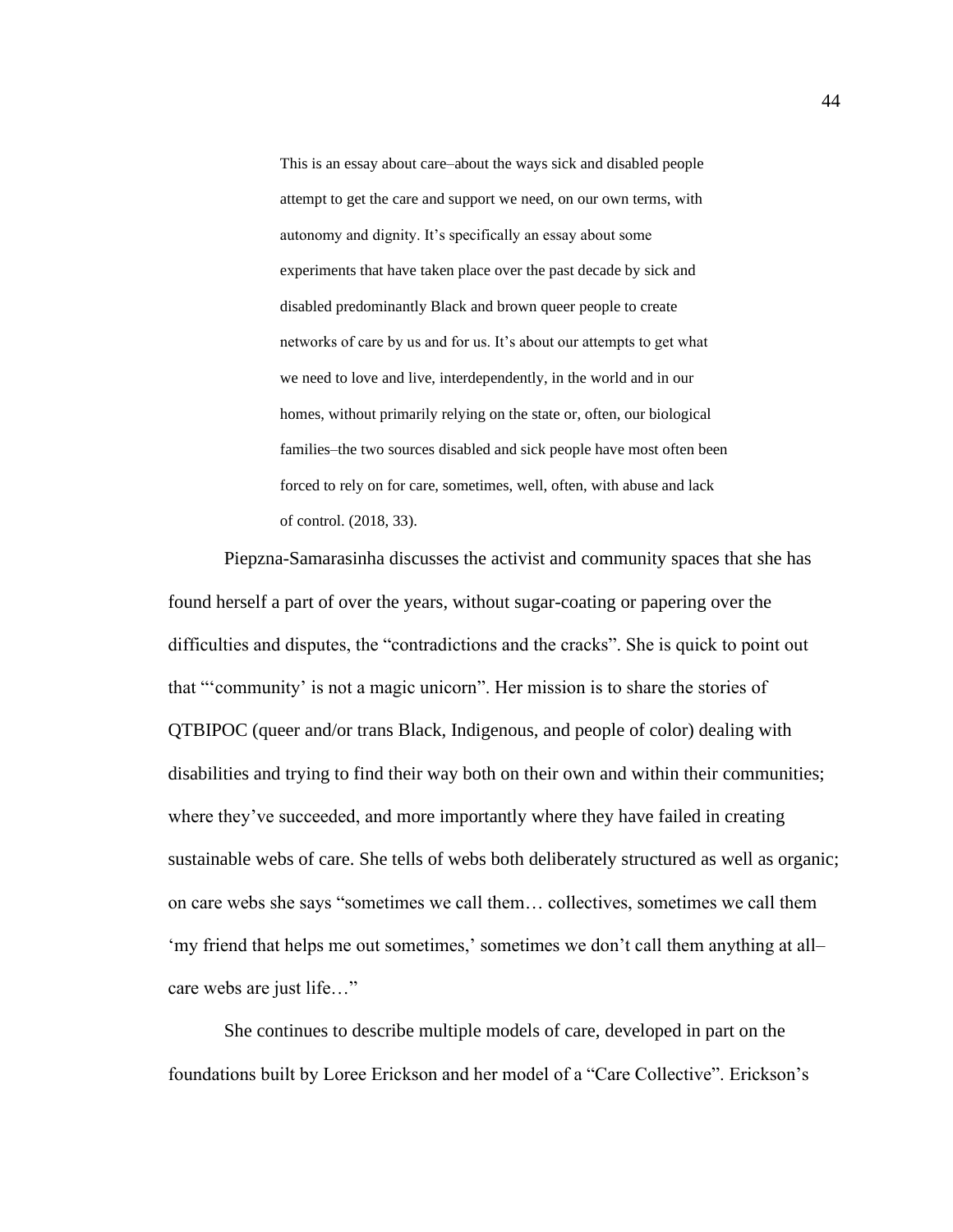model is itself based upon the concepts of Mutual Aid, and defines itself as broad network of friends and acquaintances that make themselves available to care for one another as they need. While a solid first step, a "deep possibility model," as Piepzna-Samarasinha describes it, she is quick to point out that it is not a one-size-fits-all model. Not everyone has access to such a tight knit social circle, and in fact in many cases disabilities can exacerbate social isolation. Still others feel uncomfortable with the idea of relying on friends or acquaintances; those whose care might be seen as dependent on how well liked they are. As one friend of Piepzna-Samarasinha's states: "I don't ever want to depend on being liked or loved by the community for the right to shit in my toilet when I want to"  $(44-47)$ .

Other experiments discussed include Creating Collective Access, which began as a pop-up call for care and accessibility for those attending a conference in Detroit in the Summer of 2010 and grew into something stronger. It was "one of the first places [Piepzna-Samarasinha] ran into… cross-disability solidarity… the reality of our different disabilities not being a liability, that there could be was we supposed each other." She describes one individual using "poor, cute cripple skills" in order to talk their way into the use of a communal kitchen, while another neurodivergent member without mobility issues hiked a mile and back to provide food for those who could not make the walk. *Contradictions of Care*

Similar organizations, including a CCA founded in the Bay Area, grew and flourished and flamed out in equal measure. Problems would often arise in the form of interdependence, on expectations and ability, of guilt and disappointment. What did it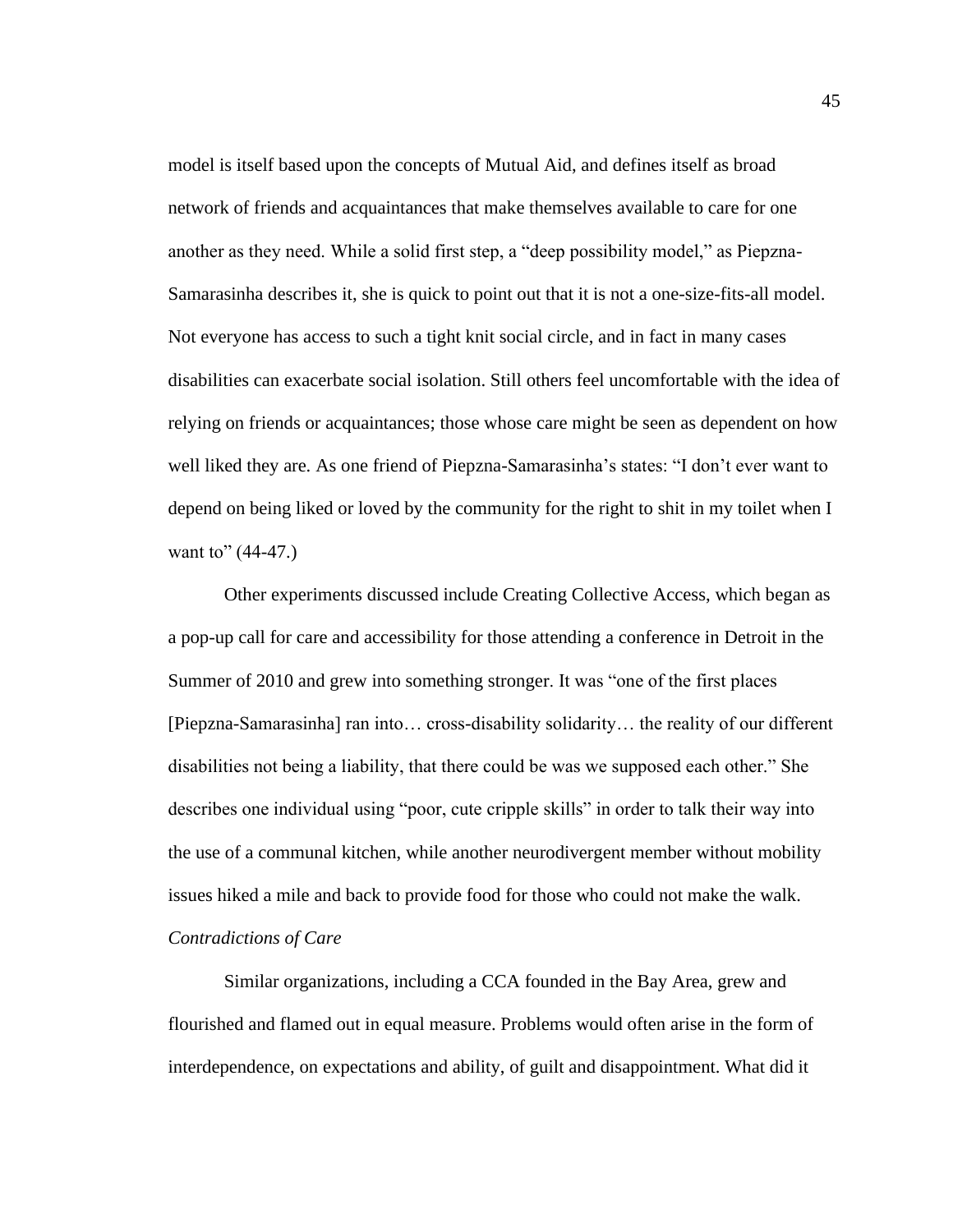mean to be an acceptable member of such a community? An example is one of a member with physical disabilities asking for help moving; what of those unable to physically help due to their disability? What if they cannot afford to bring food as a means of support? What about those unable to help due to chronic fatigue, or illness, or simply cannot get out of bed, so as to even provide moral support? Piepzna-Samarasinha characters the issue, also discussed by Loree:

> What happens when chronically ill folks–who often have fatigue, lack of physical strength, and a need to shift and cancel schedules as we get sick–try to assist physically disabled folks, who often need folks to be able to lift heavy things, and who may have pretty scheduled lives? …We weren't always great at sitting with those contradictions with kindness and curiosity… Often, instead, we experienced the places where interdependence didn't just magically work out as betrayal, letting each other down (58.)

The result is breakdown after breakdown of once strong communities, as those so used to betrayal and being let down by those outside their community they never considered for a moment they would be let down by someone from *within*. With the value of hindsight, Piepzna-Samarasinha stresses the need for building towards resilience, an understanding that these questions will come up and that these struggles and setbacks will occur, and that compassion, understanding, and even humility play a huge role in creating sustainable communities. One example she gives of care webs not built for resilience are what she calls "emergency response care webs," which she describes as often being built for when a formerly able-bodied individual experiences an acute disability; say a car-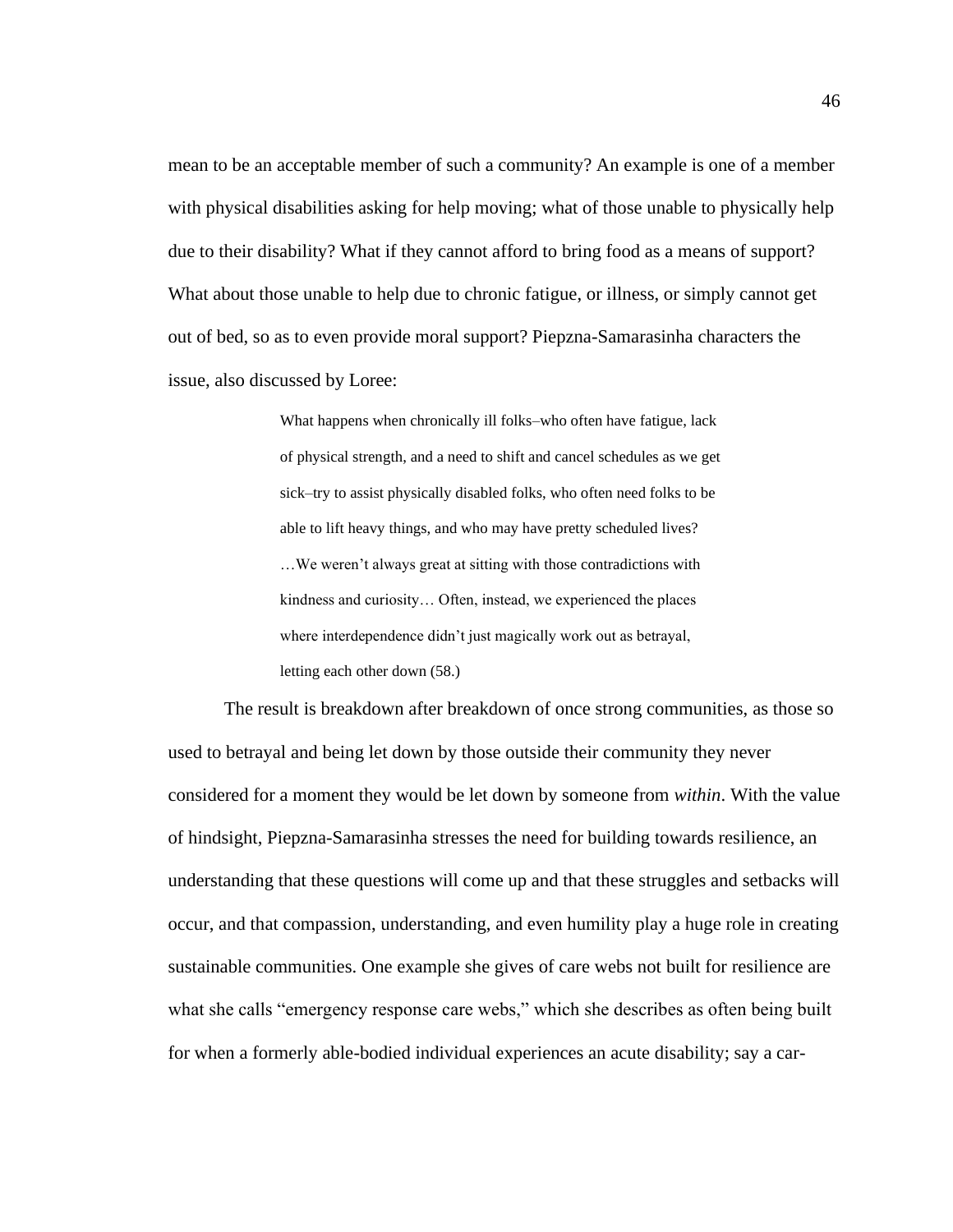accident or long-term illness. The result are able-bodied friends coming together to schedule whatever they can do to help. Potlucks, fundraisers, errand running! These carewebs largely begin with an unsustainable burst of energy and urgency, which begins to taper off before too long, regardless (or especially) if the individual's emergency disability becomes more of a long-term nature. Bitterness and frustration are likely to follow. These care-webs point not just to the unsustainability of urgent emergency systems of care, but of the need for able-bodied activists to truly to begin to understand that the work they struggled through for their formerly able-bodied friend is the lived reality for many people with long-term and permanent disabilities. Most importantly, there needs to be an acknowledgement that like other forms of oppression, these issues are not individual but systemic, and that dismantling ableist systems is a necessary step on the path to justice.

## *World Wide Care Webs: SDQ*

SDQ, or Sick and Disabled Queers, was a Facebook group launched in 2010 that attempted to take this model of care web nationally, if not globally, through a shared internet space. As Piepzna-Samarasinha describes it, it was mostly, for its time, a roaring success. The members of this group shared many things, both digitally and in many cases physically, through mailing extra medication and adaptive equipment, to running crowdsourced campaigns to pay for any number of needs, from replacement equipment to rehab to simple living expenses.

> At its height, [SDQ] was everything good that social media made possible–instant connection with a million people with shared identities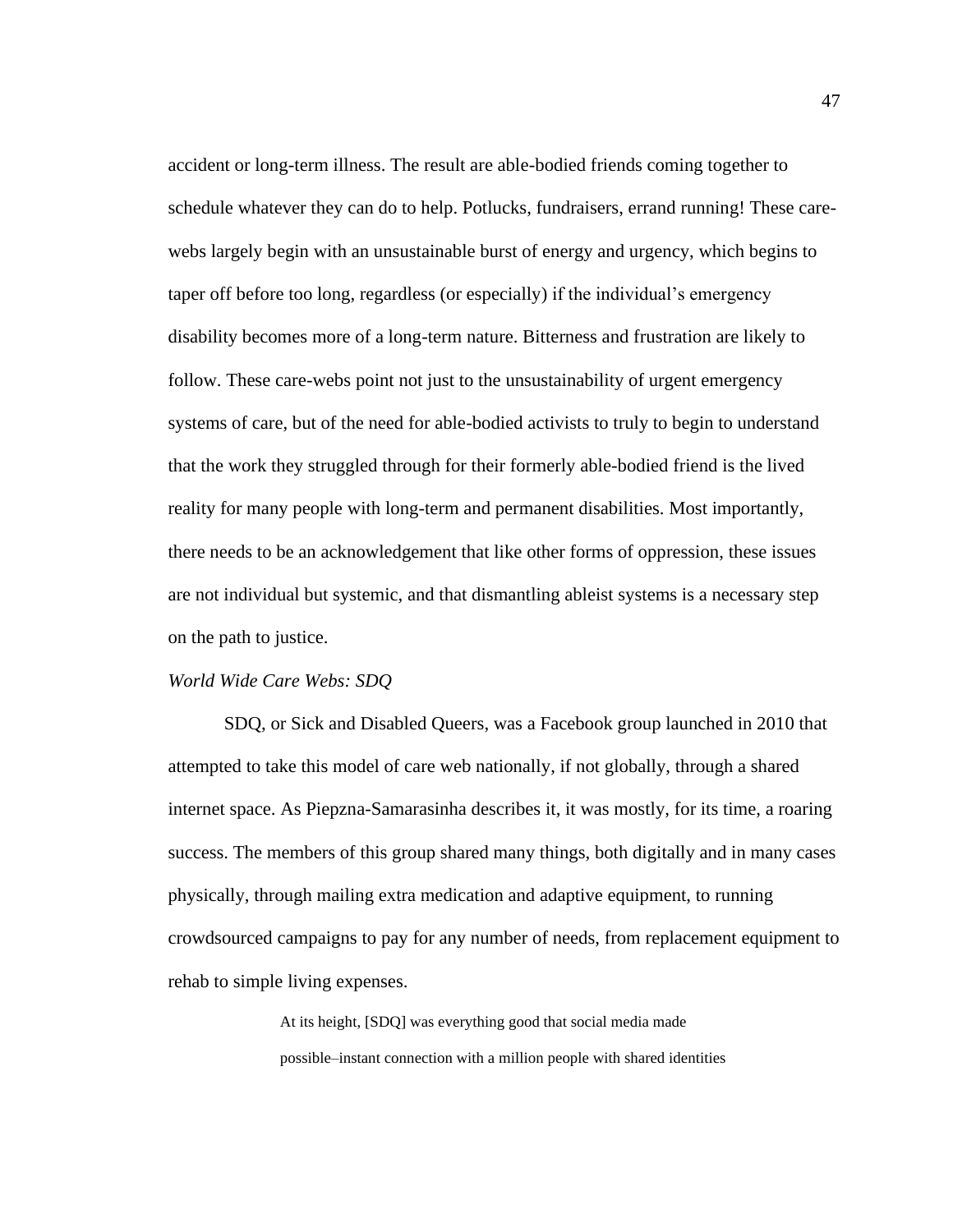and interests, who could listen to you when you were in crisis or answer a disability question that no one near you knew the answer to. It was a structure that broke two of the biggest barriers most disabled people face–isolation and shame. (61).

Critically, SDQ was a space free of the "activist stardom" that had plagued past community efforts Piepzna-Samarasinha had previously been a part of. Instead, it was a truly broad and crowdsourced network not just for care, but for sharing art, poetry, theory, and activism. Most importantly, its size made it sustainable over a long period of time; no one person was so depended upon that a member could lack capacity for care or response without shame or consequence; with so many to step up that no one would be let down or feel betrayed.

Sadly, Piepzna-Samarasinha does not elaborate on why the organization no longer exists, at least in its current form. There is little information to be found in cursory search as well. Instead, there are but a handful of much smaller SDQ groups that have risen in its place, located primarily in larger metropolitan areas, such as the Bay Area. Without insight on the dissolution of this space, there is little we can do to speculate as to why this amazingly sustainable group ultimately failed to sustain itself.

## *Lessons Learned*

Piepzna-Samarasinha closes out her chapter with a short section of tools and pitfalls for those looking to replicate the types of care work she is describing. While she describes multiple pitfalls, they boil down to three key points. The first is in finding ways to avoid burnout. This is the most important aspect of sustaining a great network. She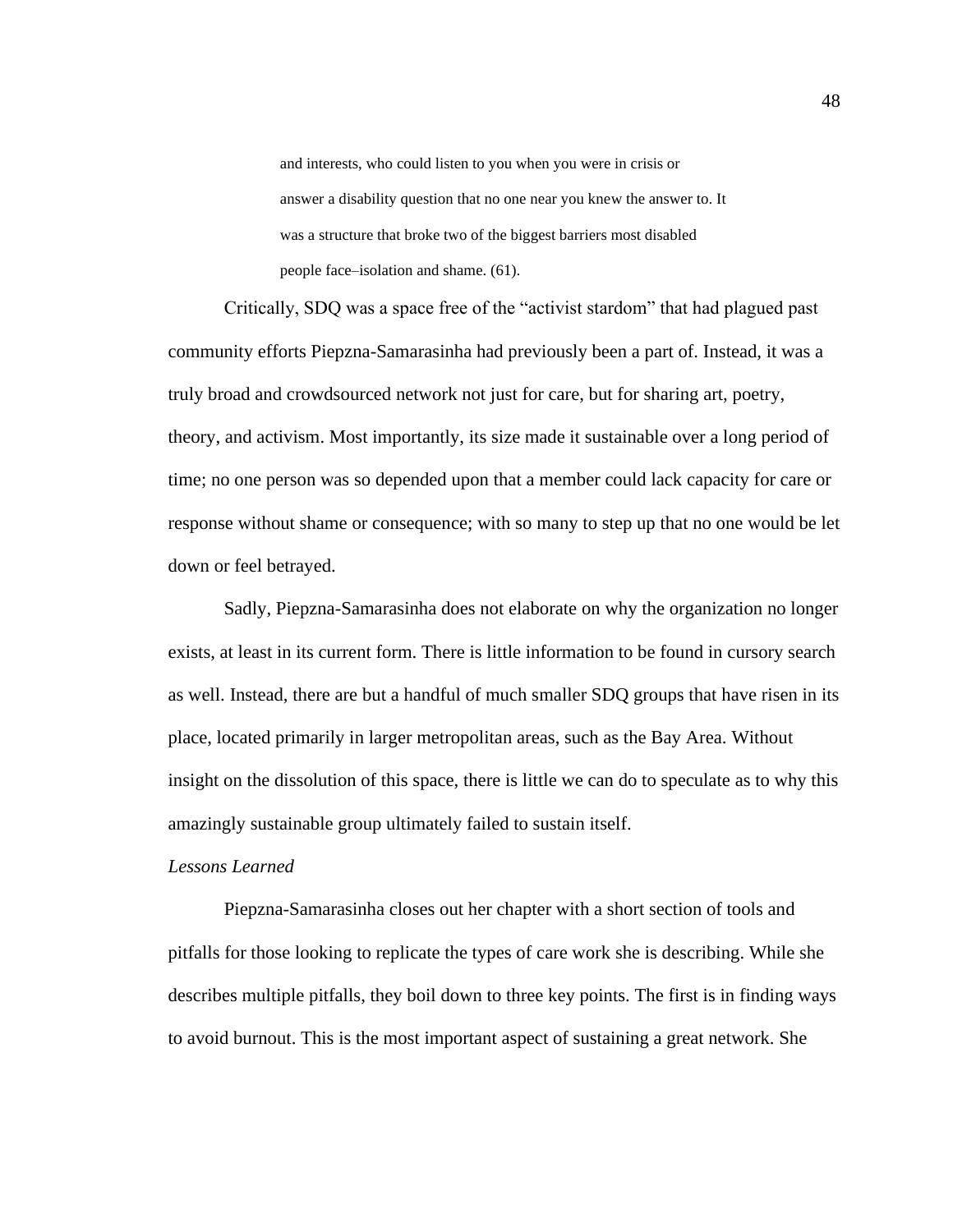recommends recruiting able-bodied folks who actually "get it", "it" being the roadblocks of structural ableism and respecting the needs and abilities of all, as well as spreading the administrative load, such that one person is not handling all of the logistics of the web. Second is checking assumptions at the door. When one lives their life as a sick or disabled person and has done care work or activism it becomes easy to assume one can be an "expert" in every specific need or aspect of care required within the group; this is patently false. Listening, believing, and respecting should always trump assumptions when it comes time to provide for others within the group. Finally, one must always keep an eye out for other dynamics of oppression to exert themselves within the web. This can often take the form of feminine individuals doing much more of the care work than masculine individuals; the same often goes for people of color doing more care work than white people. She recommends having a proactive plan for "checking in and making sure funky dynamics aren't creeping [in]..." not just for these identity-based dynamics but also any feelings that can create tension and isolation within the group, such as expressions of pity, guilt, or martyrdom. Making sure boundaries are being consistently respected through care work is also essential. Any of these issues can evolve from slight interpersonal tension to massive, group-shattering conflicts that can become a bridge too far in keeping the care web intact and afloat.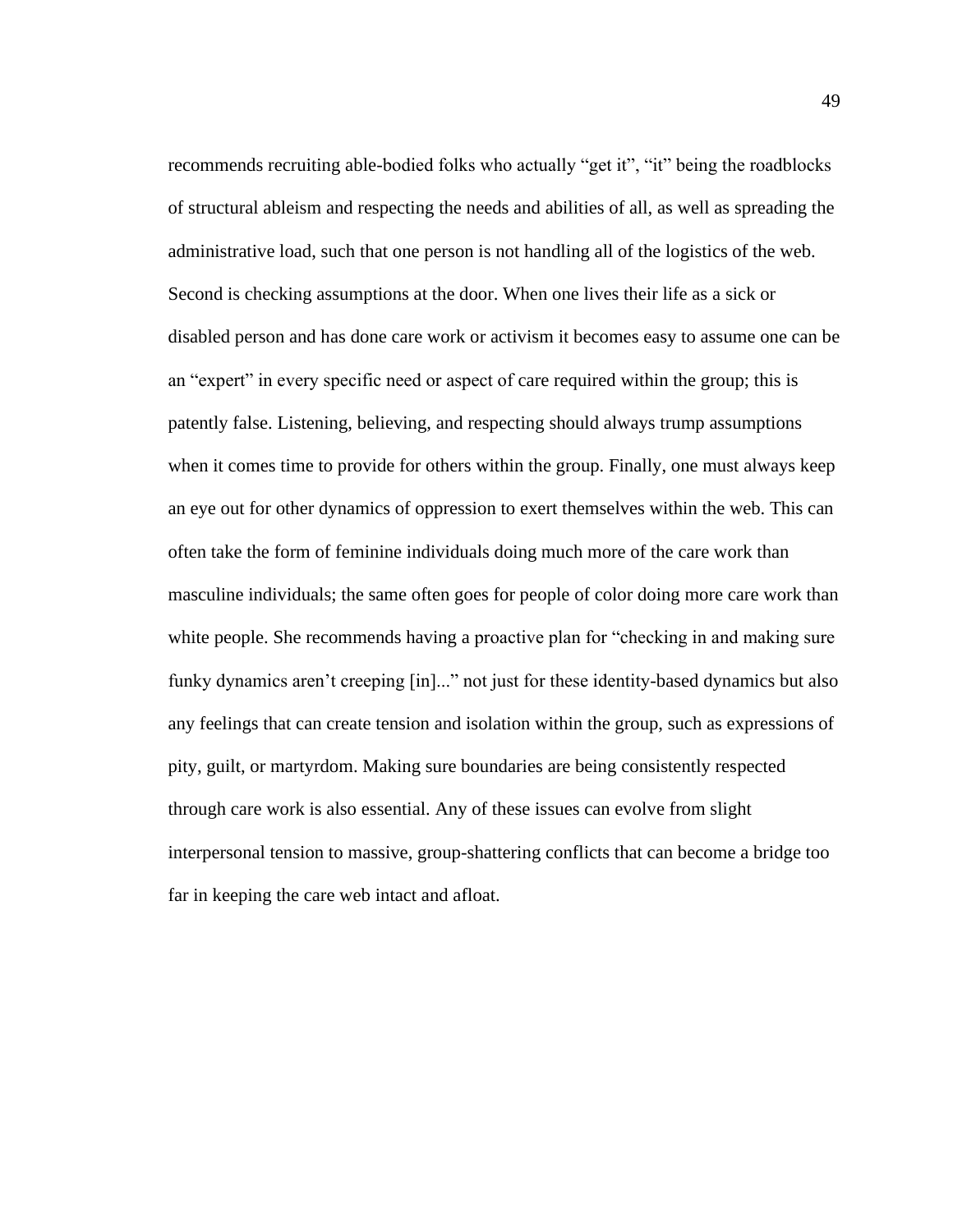## CHAPTER 6: ENVISIONING THE MADNESS WEB

### *Prevention is the Best Intervention: Care Webs*

One cannot have a complete discussion of mental health crisis intervention without addressing the role that preventative care plays. Professional mental health care can be inaccessible for any number of reasons, from cost to timing to philosophical differences. State intervention in crises can lead to coercive care, which limits individuals' autonomy and agency over their own care and progress, which can often have a deleterious effect on those dealing with severe mental health issues. Models of community care, on the other, allow individuals to maintain their own agency while still providing options for care and support in times of need, if not outright crisis.

Care Webs, as presented by Leah Lakshmi Piepzna-Samarasinha in *Care Work: Dreaming Disability Justice* provide a great blueprint to build off of. While envisioned by Piepzna-Samarasinha for creating groups of care and support for and by people with disabilities, it is not too far a leap to include those struggling with mental health issues within that framework. Alternatively, one could build a separate network dedicated to those who are mentally ill or "mad" can reach out to provide care and support for and to each other. Such a "Madness Web" would reach out to and recruit those most often left behind, exploited, or damaged by traditional and professional models of mental health "care." As was often the case in the Care Webs described by Piepzna-Samarasinha, those mostly likely to fall into that category are, presumably, those already outcast or shunned by traditional society: queer, trans, Black and indigenous people of color (QTBIPOC), from those struggling to survive to leaders in activist spaces throughout their many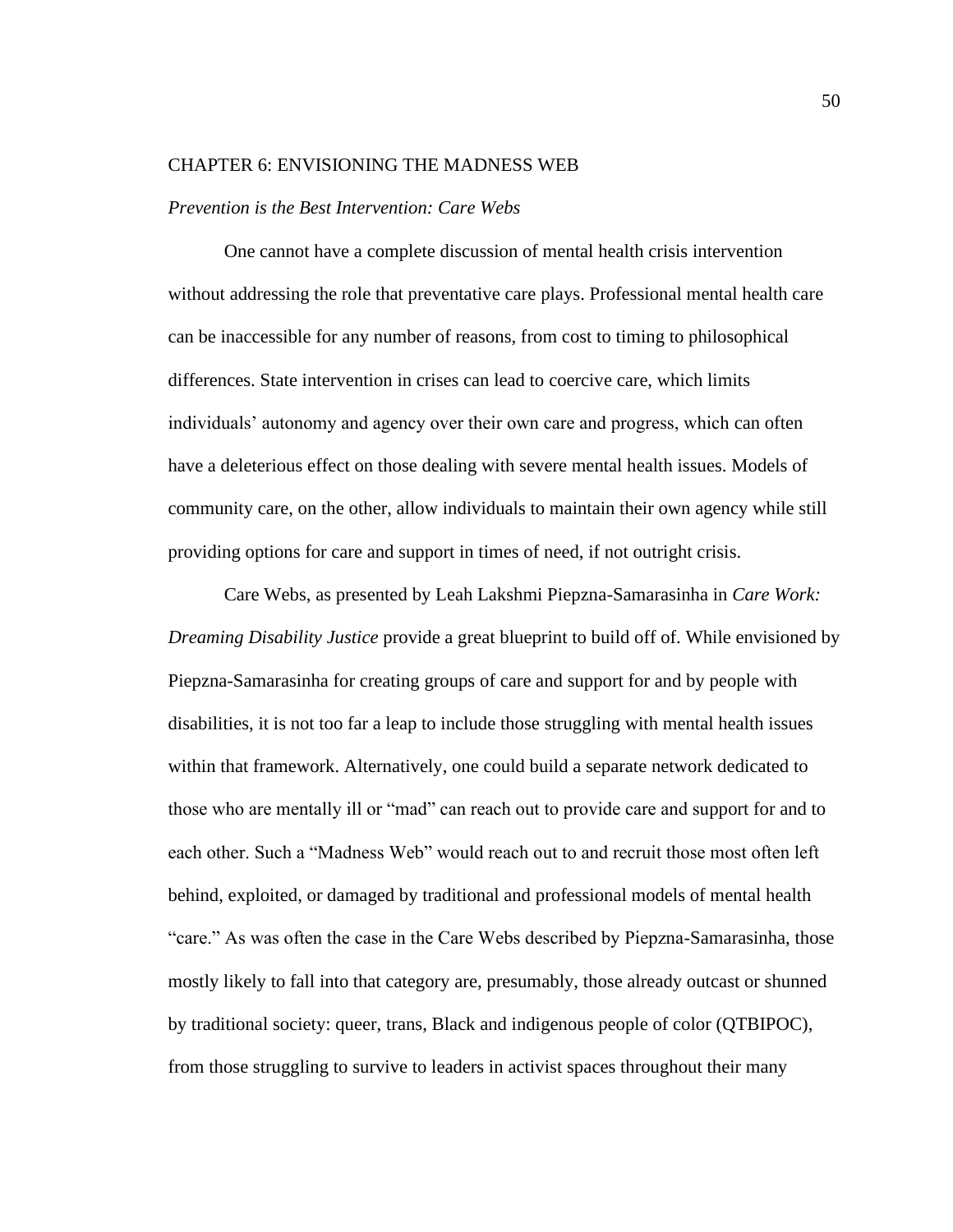communities. The Madness Web would adopt the same Mutual Aid framework that Care Webs do; to each according to their need, from each according to their ability.

The structure of the Madness Web would be similar to that of the Care Webs described earlier. A membership primarily made up of those who struggle, whether routinely or intermittently, with mental health issues; as Piepzna-Samarasinha recommends recruiting a few able-bodied individuals who "get it" to participate in Care Webs, those who deal with only minor mental health issues, if at all, would also potentially be extremely helpful members of the community, for as much of themselves as they are willing to give of themselves. The Mutual Aid model means that care offered is never transactional, and care must be made to make sure that this key aspect of the web remains intact.

Care could take many forms, several of which cross over with work done by previous Care Webs, such as the sharing or mailing of needed but unavailable or inaccessible medications, ride sharing, and access to free resources that might be more in demand than for the general population, such as legal advice. In a lot of cases, however, especially for those suffering from severe depression or anxiety, mere presence can make a huge difference. Whether this is in the form of regular support groups, to someone who just really needs to not be alone; simply being there for a person dealing with mental health distress can go a long way towards preventing a potential crisis.

### *Sustainable Madness Webs - Building Community to Last*

One notable trait shared by all of the Care Webs discussed by Piepzna-Samarasinha is that they all, eventually, went defunct. Even the nationwide Sick and 51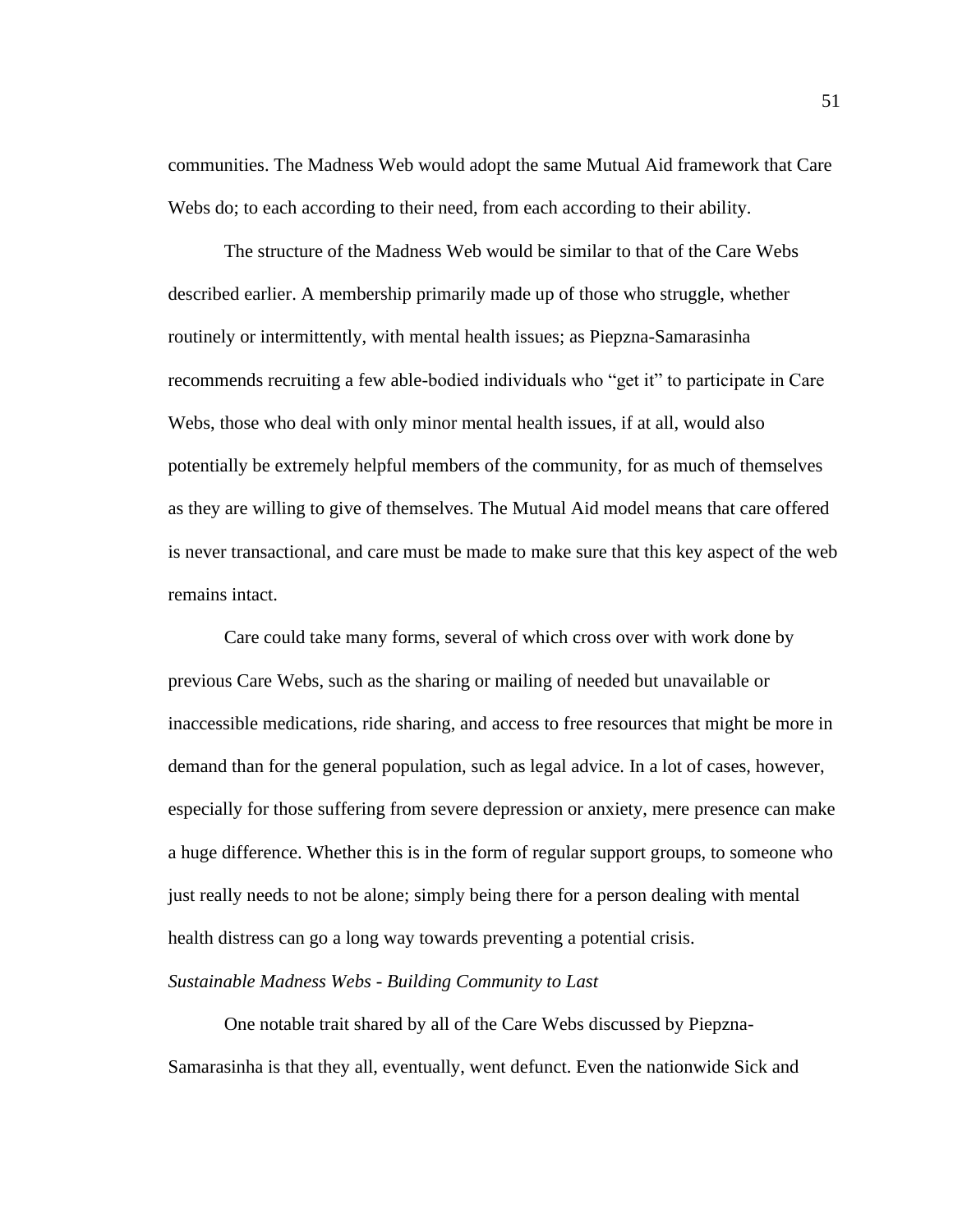Disabled Queers (SDQ) Facebook group, to which she lauded for their longevity and sustainability, eventually ceased to function in its broader shape. While there is still no clear reason why SDQ broke up, we can perhaps turn to the lessons learned by the Icarus Project's dissolution. In many ways, the Icarus Project shares a lot of the same basic shape as the "Madness Web" I am envisioning in this chapter; an intersectional and nationwide community of support for those dealing with mental illness and madness. And its breakup mirrors many of the warnings Piepzna-Samarasinha gave regarding building for sustainability. As we know from the Fireweed Collective, the group that rose from the Icarus Project's ashes, the Icarus Project dissolved because leadership had turned a blind eye to the systems of racism, homophobia, and transphobia that were negatively impacting the Icarus Project's QTBIPOC membership. After refusing to address harassment and abusers from within, these members essentially imploded the Icarus Project. The resulting Fireweed Collective has been extraordinarily slow to rebuild, as much of the wind has been taken out of its sails, and many of the resources they relied upon were no longer available. Thus, it is important that, much like in our past example Care Webs, QTBIPOC activist leaders lend an intersectional approach to the work performed by the web, and monitor proceedings so that systems of oppression are not perpetuated within the group itself, and address issues when and where they may creep in before they fester.

A Madness Web might work well in conjunction with the Fireweed Collective, but the latter organization has spread itself thin, and has begun to dedicate much of its remaining resources towards education and activism. Important topics, to be sure, but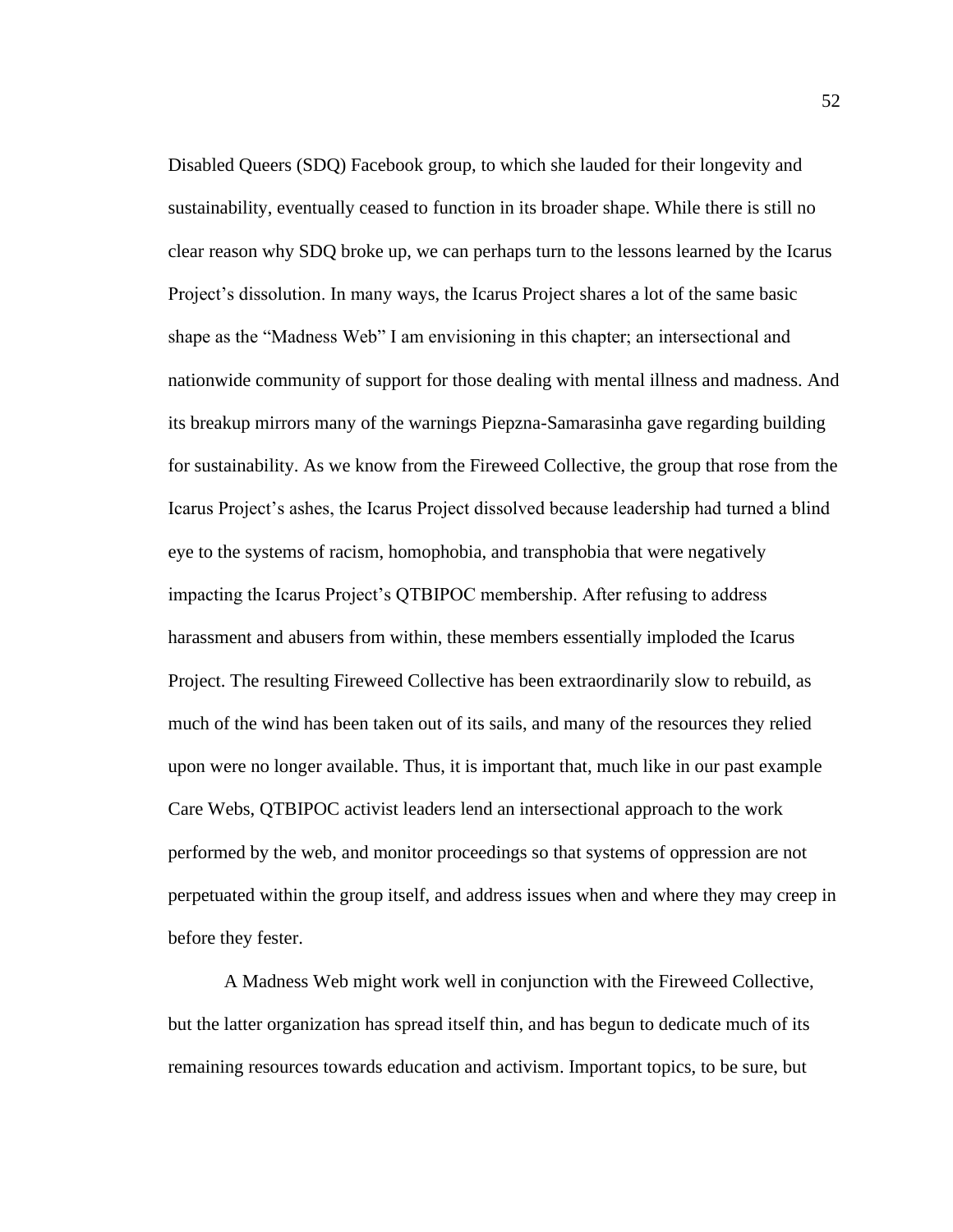work that must be kept separate from a Madness Web in order to protect its members and its benefits from the types of burnout that can come with working with one foot in both spheres. A Madness Web must focus itself on caring for and supporting the members of its community, a mission that is both too significant and too fragile to entrust to those also doing the hard work of education and advocacy. Clearly, such individuals would still be welcomed into a Madness Web; activists and educators are going to be regularly in need of mental health care and support themselves, more often than not. But the work must remain separate; members of Madness Web should not be counted upon to provide work on the educational and advocacy tasks produced by the Fireweed Collective. This is a surefire path towards eliciting feelings of shame and guilt for those "not doing enough for the community". Shame, guilt, and pity are common enough features of living life in the margins with a severe mental health issue; great care must be taken by the membership (or leadership) of such a Madness Web to mitigate any source of these deleterious emotions creeping in.

## *Local or Global?*

While the national SDQ group no longer exists, I was at least able to find somewhat active SDQ groups with a local focus. Perhaps this is the fate of all national or global activist organizations; even the Icarus Project grew and thrived when it remained nearly exclusively within the Bay Area. Ideological divides are perhaps inevitable, and no activist or support space is immune from being infiltrated by bad actors and abusers who seek to take advantage of their status within the group. A smaller local group is ironically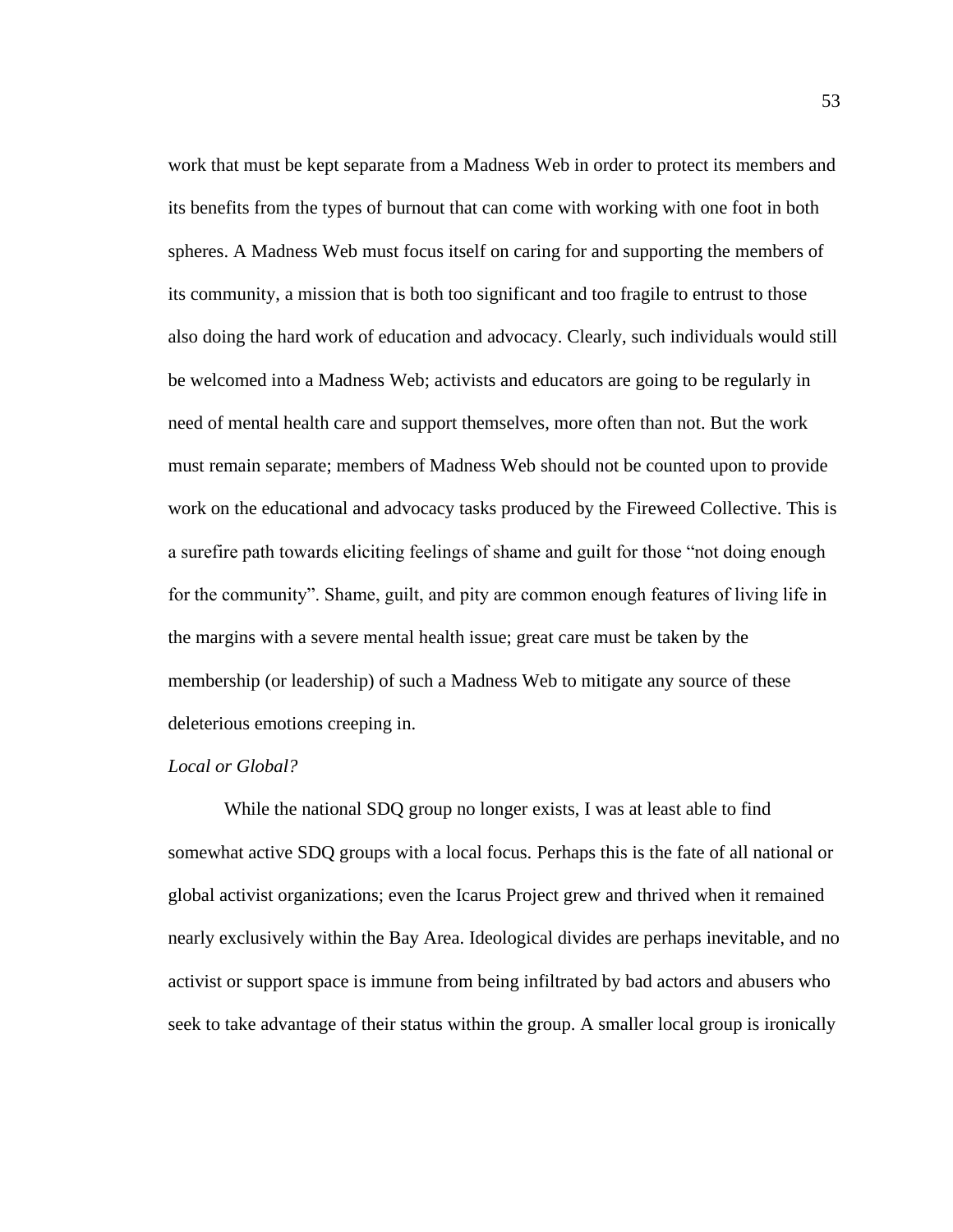better equipped to unite and deal with such divisiveness, whether through restorative justice or other means, in order to keep the group working well and with each.

But then, Piepzna-Samarasinha also described multiple local-based Care Webs that also ended up dissolving, and none of them lasted nearly so long as the wide-scale version of SDQ did. What are the lessons we can learn from that?

In my estimation, the best Madness Web is one that is global in nature, but assists its members in building local care webs of their own. The world is constantly shrinking, and between freely and widely available voice and video chat, the only thing missing from global presence is physical touch. A global web has all of the virtues that Piepzna-Samarasinha ascribes to the old SDQ; with so many members, there is always going to be someone who is (a) available and (b) able and willing to provide comfort, care, or support.

On the other hand, having access to a local, or even personal, care web is also essential to the wellbeing of every member of the Madness Web. Such a web can serve a different but no less important role in the health and safety of any mad individual, and will prove critical in the actual act of crisis intervention.

## *Preparing for the Worst - Advance Directives*

The late Icarus Project has provided us with a lasting and living tool for dealing with mental health crises: the Navigating Crisis pamphlet we have previously discussed. While there are a lot of great tips for how to help someone through a crisis, many of which we will incorporate in our Madness Web's framework for crisis response, while we are still discussing prevention we have one last key element to discuss: the Advance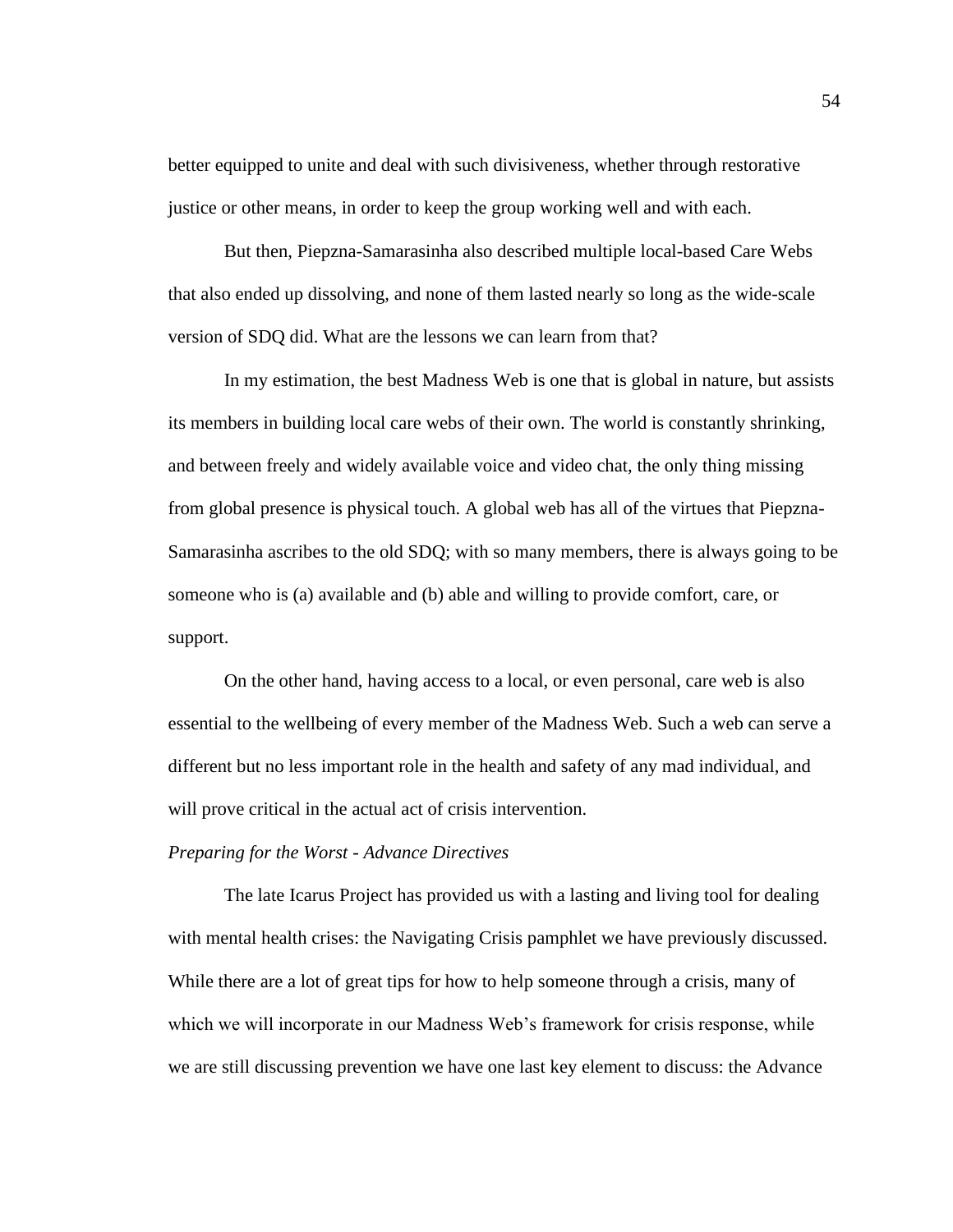Directive. The Advance Directive is each person's best chance at making sure they retain as much agency as they can *during* a crisis. In this case, an Advance Directive is a guideline or series of instructions for you to determine before a crisis to help anyone who might be helping you during one. Provided examples include "Take me out into the woods," "Help me sleep with these herbs or those pills," "Make sure I can see my pets as soon as possible." The list can include a list of people to contact (or conversely, whom to not contact); a list of acceptable and non-acceptable medications, treatments, hospitals, doctors, etc. By providing as much of your own autonomy as possible in writing before a crisis ever occurs, you can give yourself the best chance to control the circumstances of your intervention even when you are no longer in control of yourself. As a result, writing an Advance Directive is a key necessity to provide for your personal Madness Web if you worry that you might suffer from a mental health crisis.

# *Personal Webs - Keeping Everyone Safe*

Your personal web is composed of the members of the larger Madness Web that you most trust, and are most likely to be able to support you during a crisis. Having at least one or two local members, friends or loved ones, even if they aren't part of the broader Madness Web, can play an essential role in keeping everyone as safe and secure as possible. Your personal web, equipped with your Advance Directive, should have all of the tools necessary to react to your crisis with respect to your own autonomy, and without needing intervention by any State actors. It is critical that the personal web be a team, and a team that are comfortable working with and supporting each other. Deescalating and de-dramatizing a crisis is one of the best ways to end a crisis, and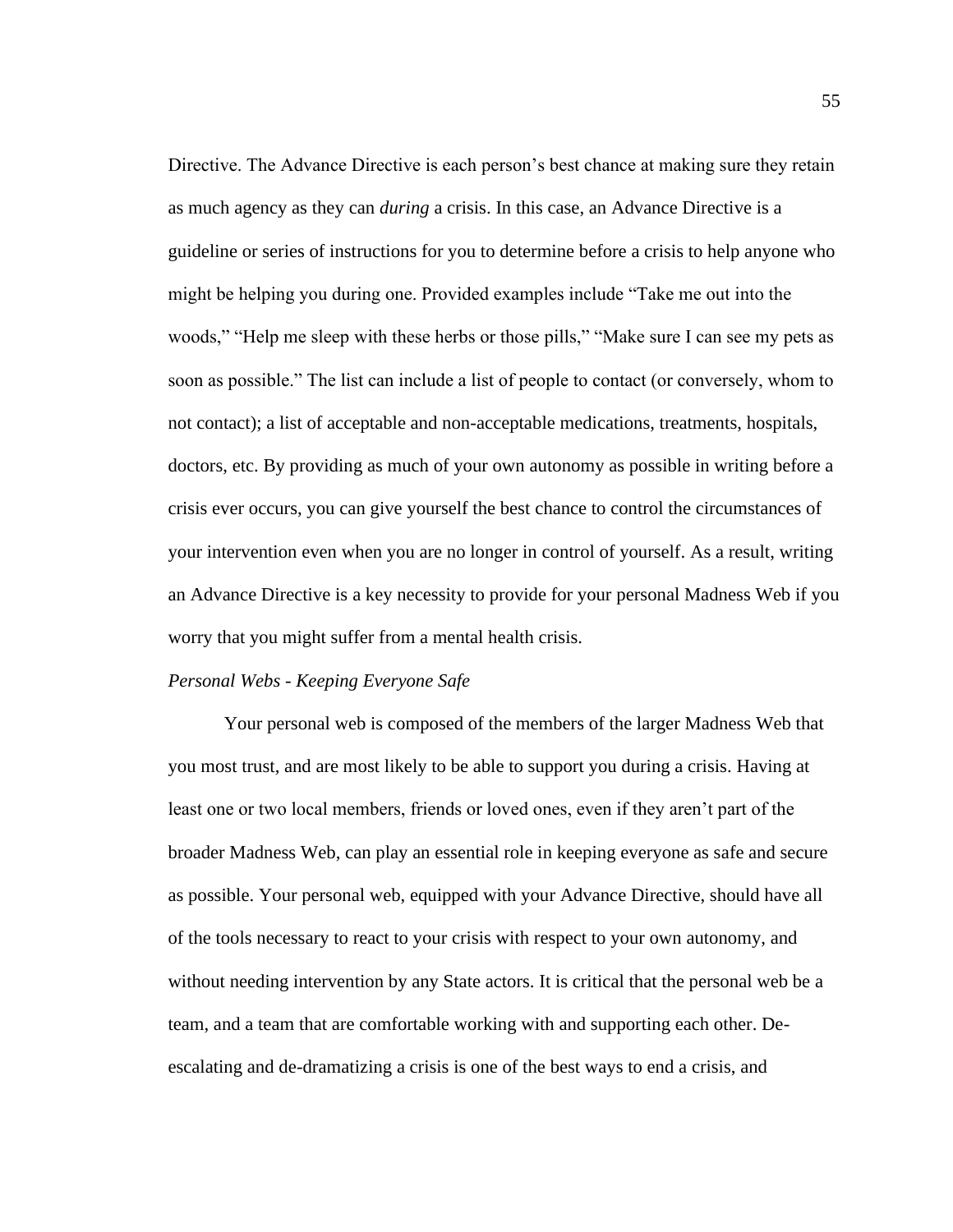overreacting, panicking, or bringing in any outside drama will only exacerbate the situation.

By maintaining a personal web, you can be physically supported by just a handful of your most trusted loved ones, while your broader personal web can provide additional advice and moral support to those physically supporting you. With this tiered process, you are able to keep a large enough team that you will be more likely to have someone to count on in any given moment of crisis, without also being physically overwhelmed by there being too many people in your presence. In the absence of anyone local being a part of a personal web, care can be made to allow those most trusted individuals to reach out through voice and video chat, though the lack of a physical presence can increase the danger of the arrival of coercive State agents.

The immediate goal of a mental health crisis is to end the crisis, and this can only happen in situations where the individual in crisis can be made comfortable. Creating a sanctuary for the individual, and ensuring that they are still being listened to with respect and without judgment, are some of the most important ways to help bring somebody down from a crisis. Failing that, sleep often works wonders, and many Advance Directives can benefit from providing a preferred method of toxicological sleep, either through pharmaceutical or herbal methods. Agency and autonomy throughout the process are still key, however. An Advance Directive is not a license to shove a Benadryl down a person's unwilling throat. Advance Directives allow the person directly responding to make the case that these were their own wishes, while remaining empathetic and calm in response to crisis. The terms agency and autonomy have been repeated frequently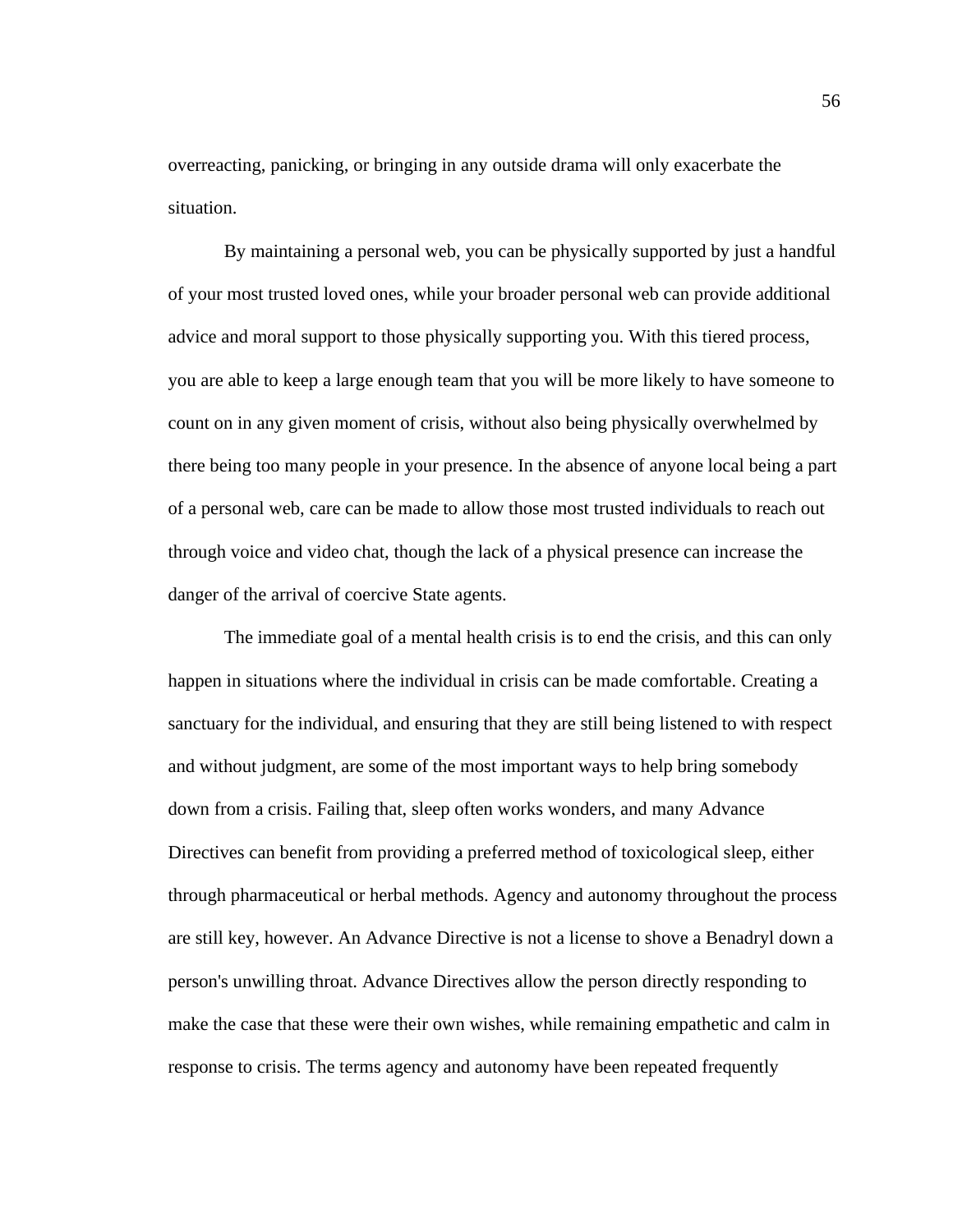through this chapter, and with good reason. You cannot de-escalate a crisis through force or coercion. This is largely the reason why police responders so often fail at de-escalating mental health crises.

#### *Network Response - Debrief and Recovery*

The crisis past, the role of neither the personal web nor the Madness Web are complete. For the personal web, the debrief is an important step in improving any potential crisis response in the future. With the virtue of clarity and hindsight, the individual themselves can discuss how they were made to feel throughout the incident; missteps, particularly endearing moments, etc. There is no such thing as a perfect crisis response, and it is the goal of the personal web to always do better by the individual they are in their web with.

A global debrief is also a significant step towards improving the crisis response of every member within the Madness Web, both in person and digitally. While privacy always is and should be the number one, there are ways to anonymize incidents, changing or providing false details to make it so nobody can "figure out" who it was (not that that should be of interest to anyone participating in a Madness Web in the first place!). While the final determination should always be on the person who lived through the crisis, every story told and debriefed improves the shared understanding of everyone involved. An assumption of perfect understanding, and a refusal to admit an inability to understand others in different situations, was one of the key downfalls of many of the groups discussed by Piepzna-Samarasinha. Every member of the Madness Web must set aside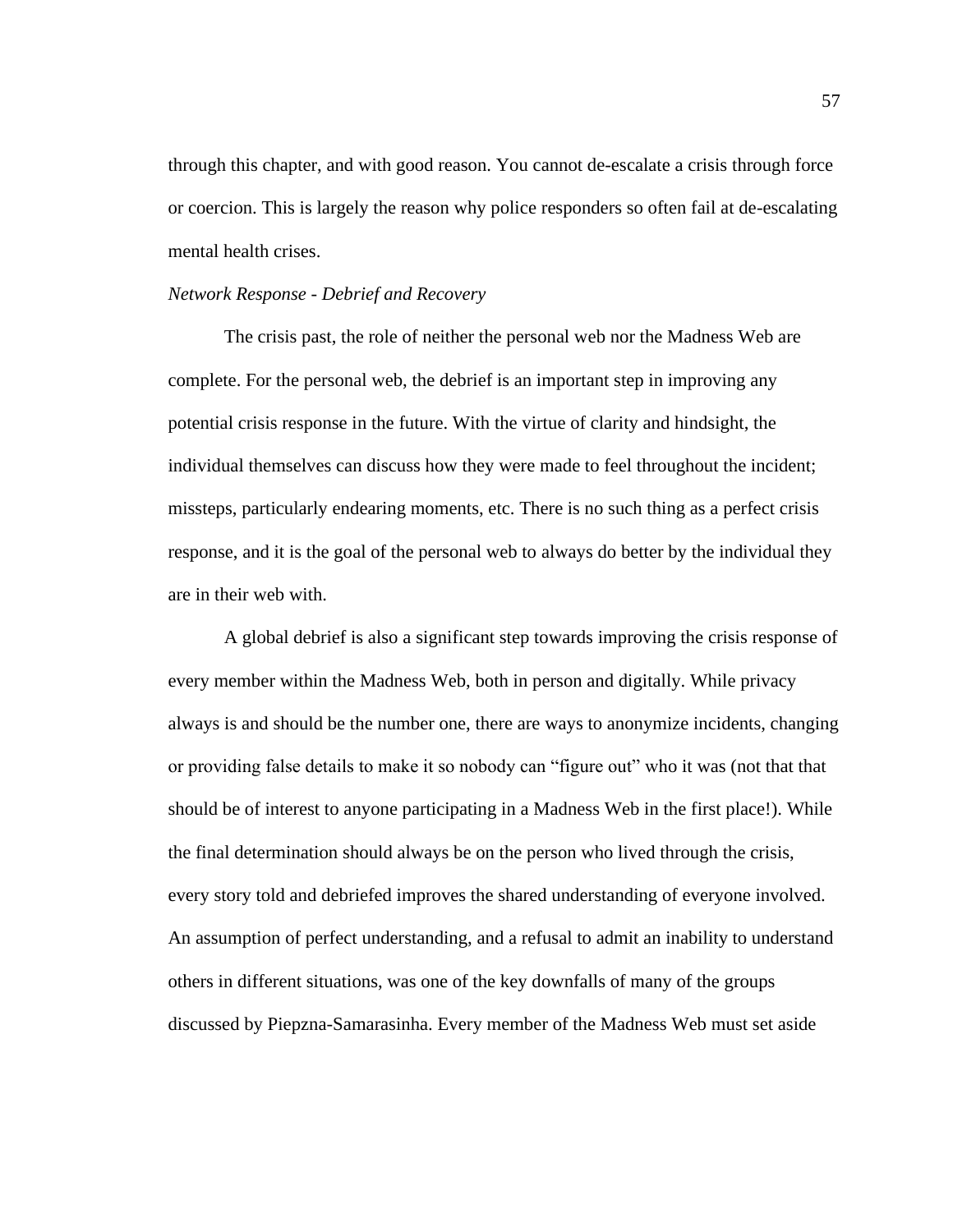their assumptions on what is universally best, and learn from each individual what is best for them.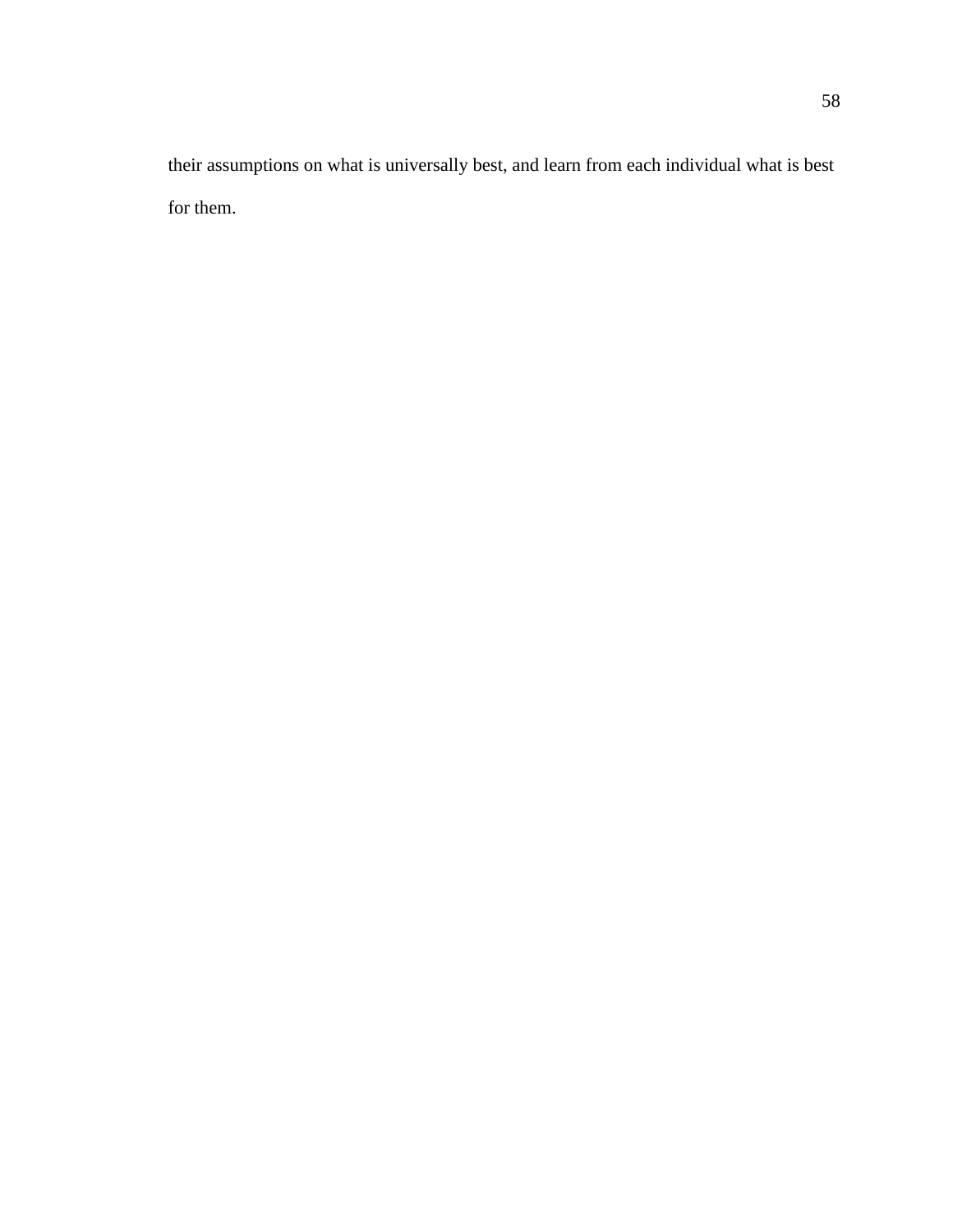# CHAPTER 7: CONCLUSION

## *One Future of Crisis Intervention*

The past cannot be changed. We cannot turn back the clock to create the support networks that Stephanie Gerardi, Brandon Lopez, and Ashton Porter needed to make it through their respective crises unharmed. All we can do is imagine a brighter future. Speculative fiction allows us to explore what a potential future might look like for individuals in similar situations, but with the benefit of being members of a large and widespread Madness Web.

#### *Ripton, MA*

Connie was worried.

Mandy had gone in and out of her bedroom several times, back and forth, for no obvious reason. But Connie knew the reason; her sister had been struggling with depression for years, and this manic pacing was how her suicidality manifested itself.

Connie took a moment to compose herself. She would be of no use to anybody panicking. Their youngest sister, Irma, was in the living room watching the television. Mandy's two young children were playing on the floor. "Irma," Connie said, trying to suppress the quiver in her voice, "why don't you take the kids to the park? It's a nice day outside."

Irma turned to Connie, her angry scowl making it clear she had no intention of leaving the couch. When Connie motioned her head down the hallway, however, Irma understood what was happening. Within moments, the tv was off and Irma was on her feet. "I'll text the others," she told her older sister, referring to the others who had come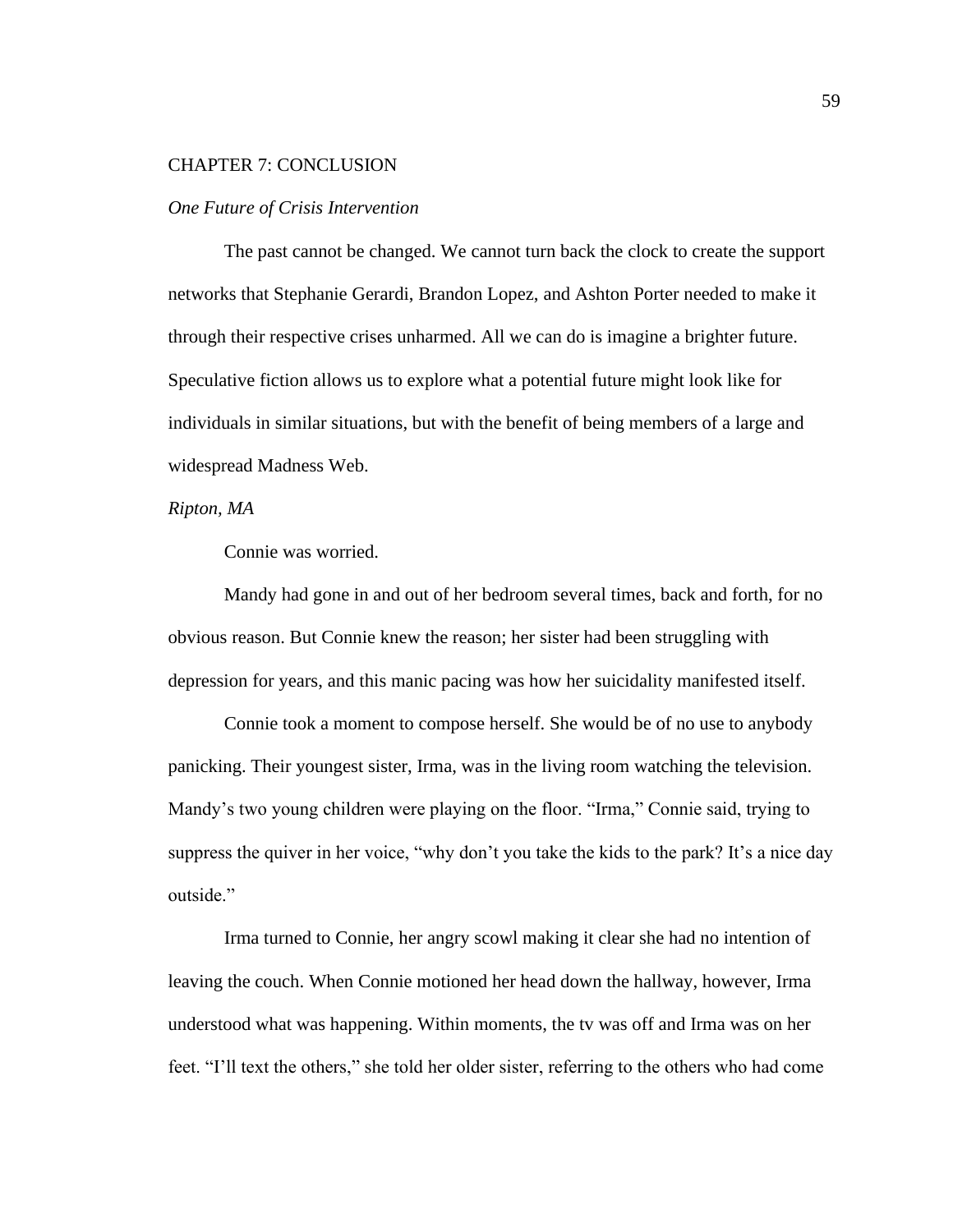together at the behest of Mandy to take care of her and keep her safe when her worst moods struck. It was a team that was created for just this type of occasion. They all knew that Mandy had no desire to return to any type of institution any time soon, and they promised they would work together to ensure she never would.

After they had all left, Connie made her way back down the hallway. "You doing okay, hon?"

"Yeah," came Mandy's broken voice, this time from the kitchen. It was clear she had been crying. Connie made her way down the hall and into the kitchen, where Mandy sat at the dining table. She was holding a steak knife.

"What're you up to?" Connie asked, trying to remain as casual and conversational as she could.

"Hungry," Mandy replied. She was twirling the tip of the knife along the edge of her finger. "We don't have anything though."

"What do you want? I've got some DoorEats credits we can use. C'mon, whatever you want." That was a lie, of course, and DoorEats was probably going to be too expensive, but Connie knew that Sam or Charlie would be good to pick up and drop something off if it were necessary. She silently cursed herself for the deception though. She knew she ought to be honest and respectful. Something to think about next time.

Mandy only shook her head. "No, I'm not actually hungry." Connie knew better than to call her out on the contradiction.

"How's about we put the knife away, then?" Connie asked. She was nervous to point it out, hoping that it wouldn't escalate the situation. To her surprise, it didn't.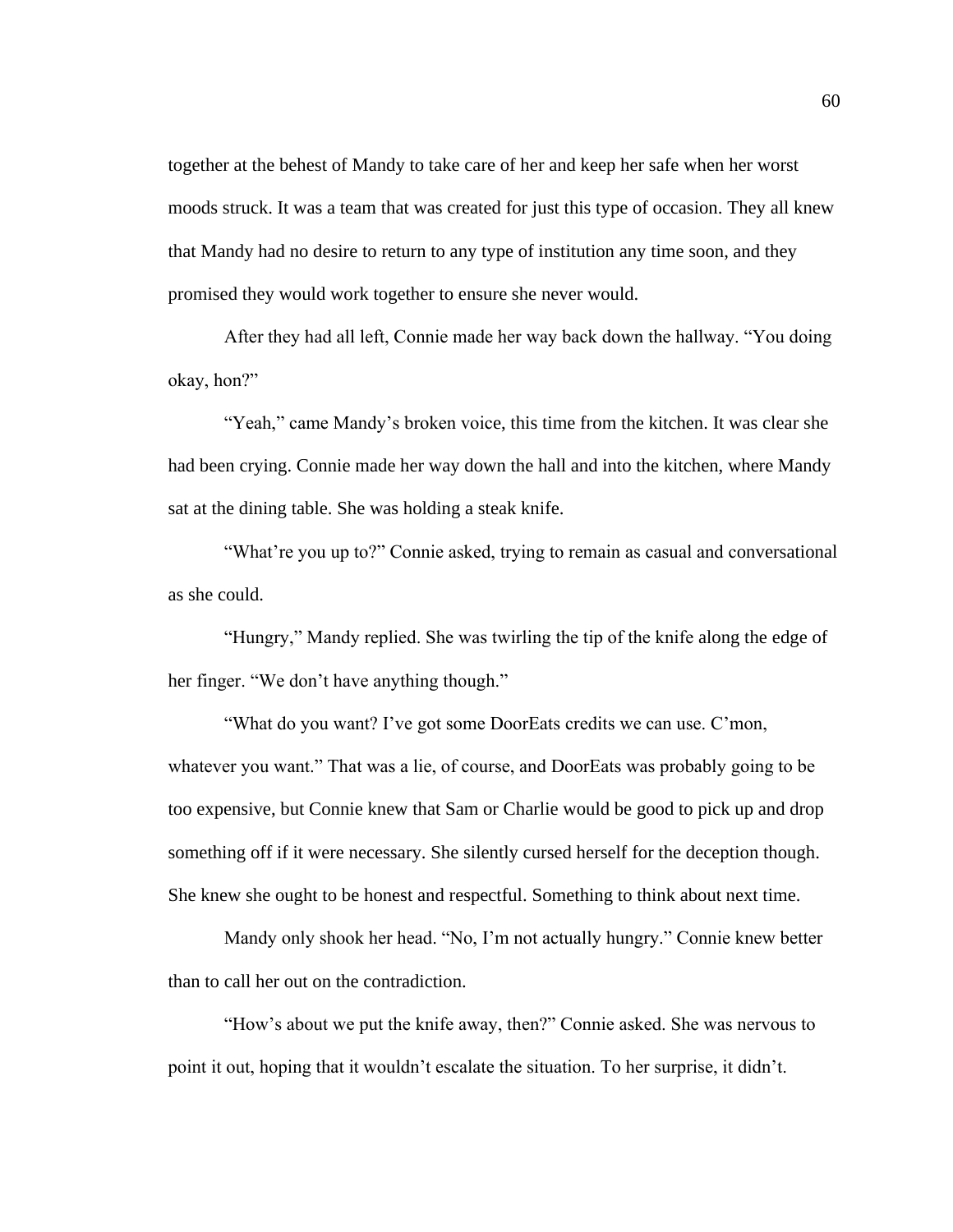"Sounds good," Mandy said. She stood, pushing her chair back in and walking to the knife drawer. She opened it with a grunt; it often stuck; and gently placed the knife back in. She did not, however, close it. Instead, she kept her gaze locked on the contents of the drawer; knives of varying shapes and sizes, cobbled together from however many gift sets and thrift stores they had assembled them from.

"What'cha doing, hon?"

"Just looking at the knives."

Connie gave herself permission to scrunch her face in consternation, as her sister had her back to her. Connie struggled for what to say, something she could do to get her sister out of the kitchen.

That was when "Frontstreet Back" began blaring from Mandy's room. She had set the boy band anthem as her ringtone as a joke after a particularly rowdy night of karaoke. Connie blushed from embarrassment, but steeled herself as best as she could. "You gonna get that?"

"Probably just spam," Mandy said in a dry monotone. She had not moved an inch, her gaze still transfixed on the open drawer. They sat in awkward silence as the song played out for a moment before stopping. Only a few moments later, another embarrassing song began to fill the kitchen, this time from Connie's own phone. As soon as she saw who was calling, she answered immediately.

"Hugh, how are you?"

This got Mandy's attention. Rattled from her stupor, she closed the drawer with a slam. "Why is Hugh calling?"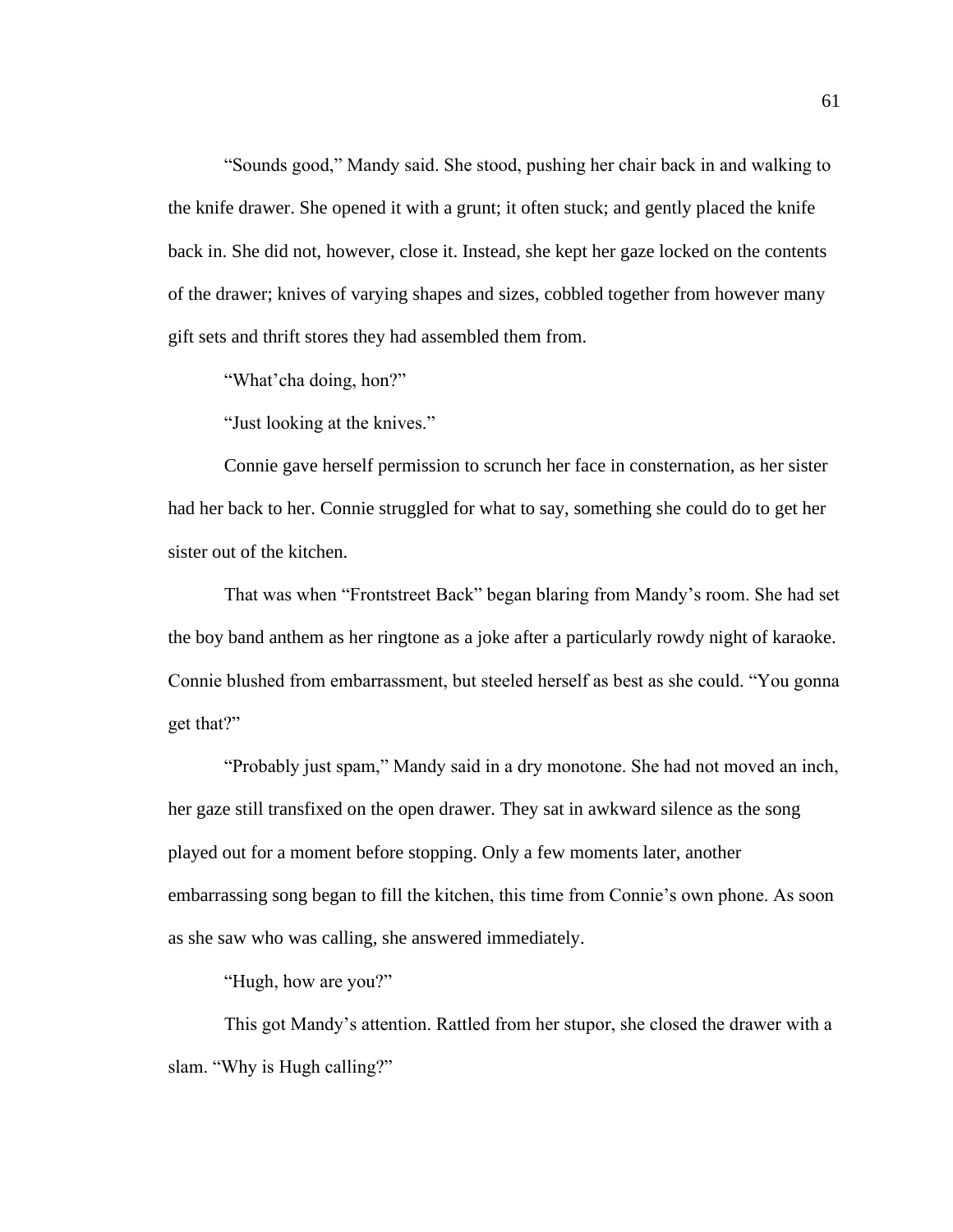"Here, let me put it on video." Connie fiddled with the buttons on her phone, and soon Hugh's giant toothy grin filled the screen. "Where's my favorite girl?" he asked in that thick Brooklyn accent. Hugh was one of Mandy's best friends, another member of that FaceSpace group, as well as a member of Mandy's support team. She couldn't admit to understanding what made them such great friends, but she couldn't deny that he was a great influence on her. If anyone could bring her sister down, it was Hugh.

Mandy's face was fairly overcast, but the call had definitely had an effect, and she quickly grabbed Connie's phone to speak with her friend. Connie decided it was best to give her some space, and went into Mandy's room. The room was a mess; Mandy had probably trashed it earlier. The least she could do was help tidy up; give Mandy a clean and comfortable space to rest in. After several minutes of cleaning, another noise wrested Connie from her own stupor; Mandy's loud, infectious laugh traveling down the hallway. She poked her head out to check in on her sister. Tears still rolled down her face, but she was smiling now. The worst was over.

She picked up Mandy's phone, cleared the missed call notification, and opened the texting app. "Everything's fine," she typed, sending the text off to Irma. After a few minutes, the phone dinged, a text from her younger sister. "Kids are having a blast, will be home soon. Charlie wants to know if he should stop by with some burgers."

Connie's stomach rumbled. She responded in an instant: "YES!"

#### *What We Can Learn*

The Madness Web is an idea that requires a strong social and community bond, both in physical local space and digital online space. The realities of mental illness, of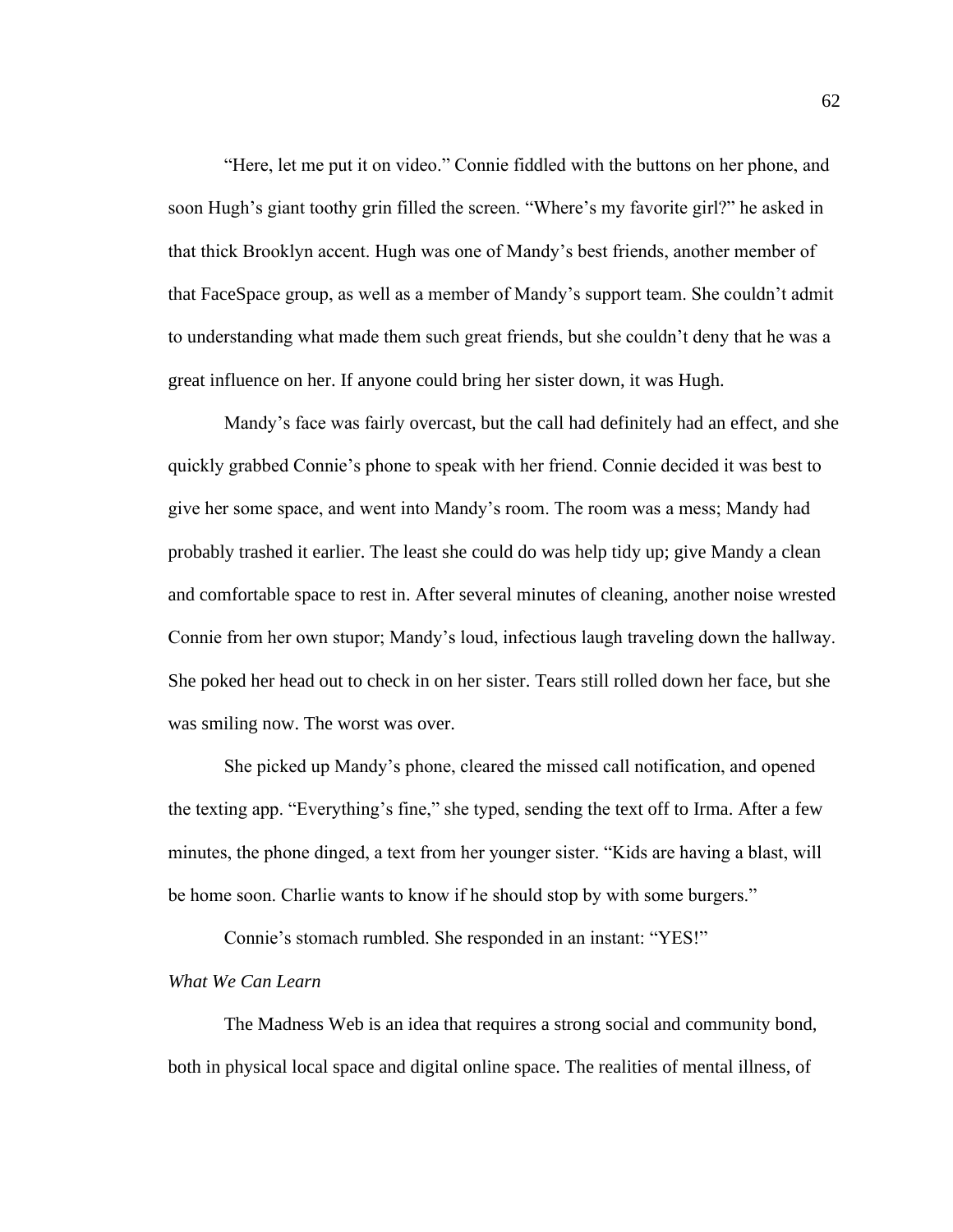"madness", can make building these structures, or committing to the needs of the structure, all the more difficult. From LGBTQ+ individuals who have been disowned and abandoned by their families, to those financially struggling so hard with food and shelter and other necessities that having access to online spaces on a regular basis, even the most open and welcoming Madness Webs can be inaccessible. In our story above, Mandy had many privileges that might otherwise elude the chronically mad; a home, a close-knit family, a cell phone. And each of these privileges was critical to her successful intervention. Regular access to a Madness Web might be considered a luxury by many whose economic realities force them to focus on direct survival. And yet, each year in the United States tens of thousands do not survive their mental health crises, and even statesanctioned interventions still lead to hundreds of preventable deaths.

The Madness Web cannot simply be one person's individual connections. It must be welcome to all those who identify as mad, who struggle with mental health crises, and in doing so build a new community, of friends, family, and strangers alike. Its members must reach out to those most vulnerable, to envelop them within the web, to understand their realities do the work to shore up those vulnerabilities. It is hard, social work, but it is work that must be undertaken if we wish to see our suicide rates drop and our interventions in general providing better outcomes for all those who need them. *Further Consideration*

Several topics ended up outside the scope of this paper, but will need to be explored in greater depth in the future if the Madness Web is to be built upon the strongest possible foundation. The most critical issues to undertake are the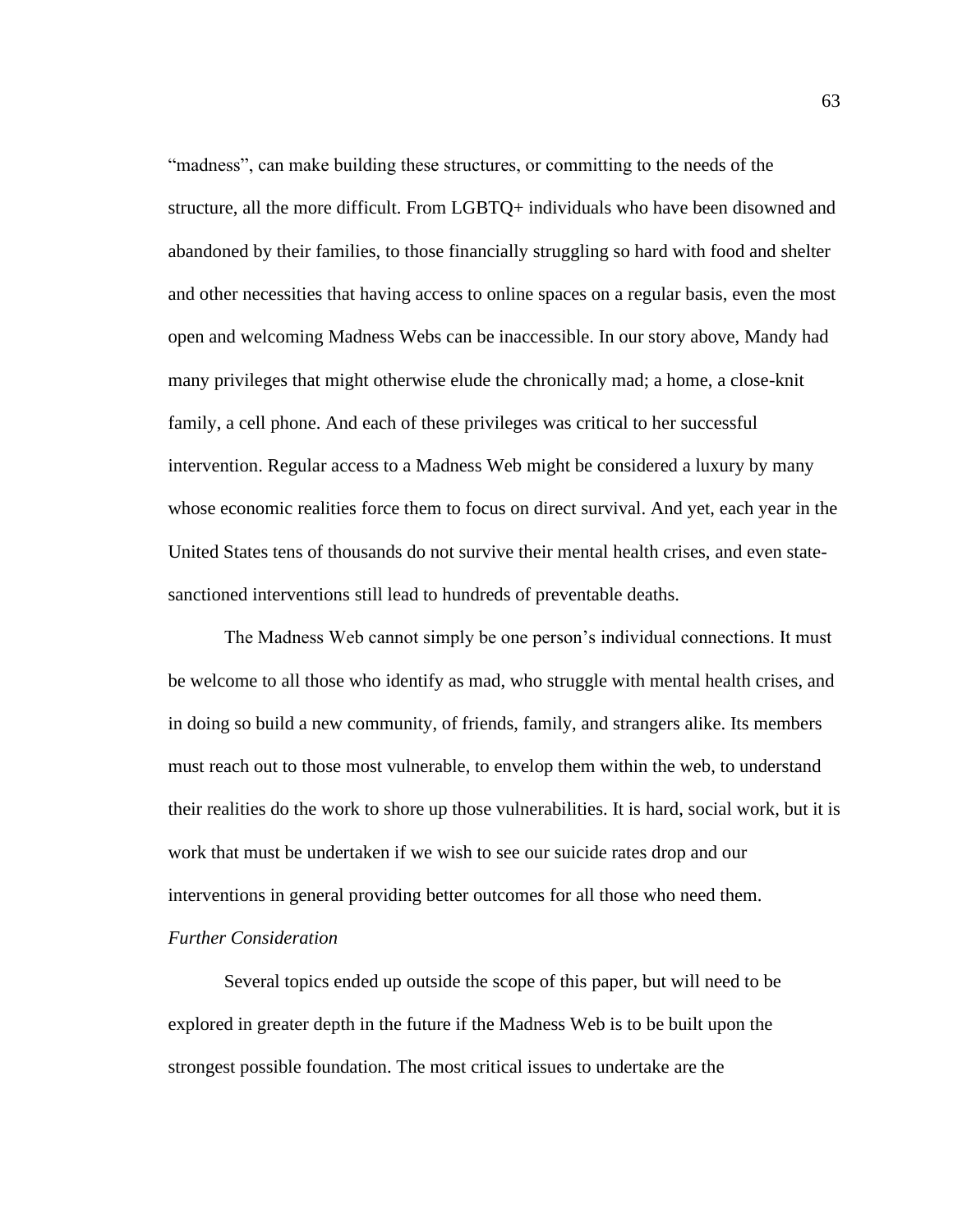professionalization of mental health care and the establishment of non-professional mental health care and treatment. In order to grow beyond crisis intervention to crisis prevention, a Madness Web must work to dismantle the idea that only professionals with years of expensive education and training can provide mental health treatment, and only those who can afford upwards of hundreds of dollars a session ought to be able to access it. Long before we had clinical therapists, we had communities, and we can build those again.

Another source for future study is in the sustainability of large-scale organizations of care. Neither the Icarus Project nor the Sick & Disabled Queers groups survived long term without fading into smaller, less accessible groups. Perhaps this cycle, from smallscale to large-scale back to small-scale again, is an inevitable part of community organization. Perhaps there are ways to make a larger organization more sustainable in the long run. A more comprehensive study of these and other groups might hold the key to unlocking greater resilience within large-scale efforts of community in action.

Finally, while we have touched on the idea of a post-crisis debriefing as an aspect of the Madness Web that can help lead to healthier and safer outcomes for the chronically mad, this is also a topic that demands further study and consideration. It is not enough to save a life in the moment; building better outcomes for the future must be an essential part of the web's work.

### *In Conclusion*

Our current structures of mental health care and crisis intervention are failing hundreds daily, killing some and leaving many, many others in worse situations than they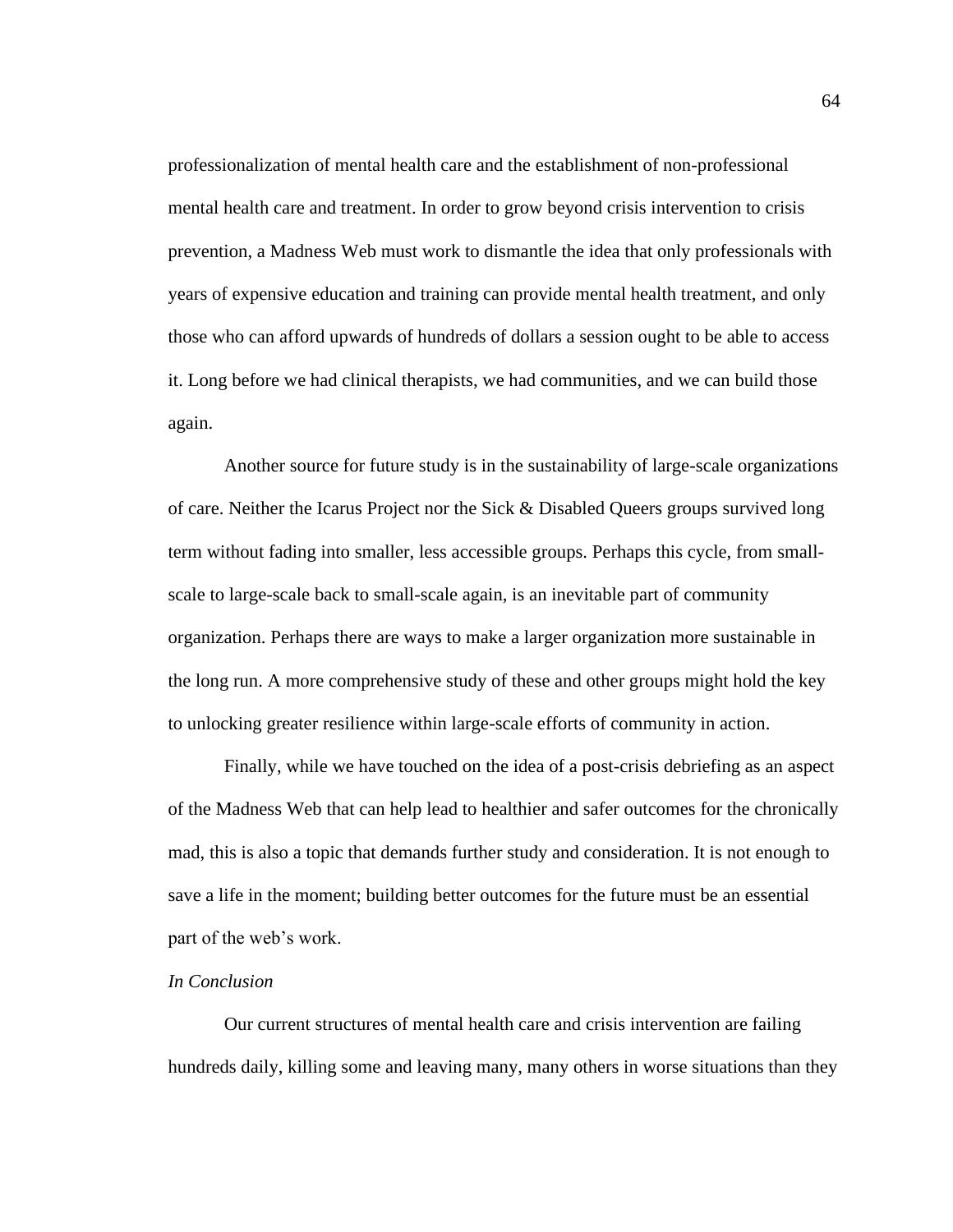originally were. A Madness Web, a Care Web specifically designed for mental health crisis prevention and intervention, is our best bet at creating a new structure for crisis intervention that allows for the agency of the individual and places their humanity first, while also setting them up for greater successes and better outcomes in the future.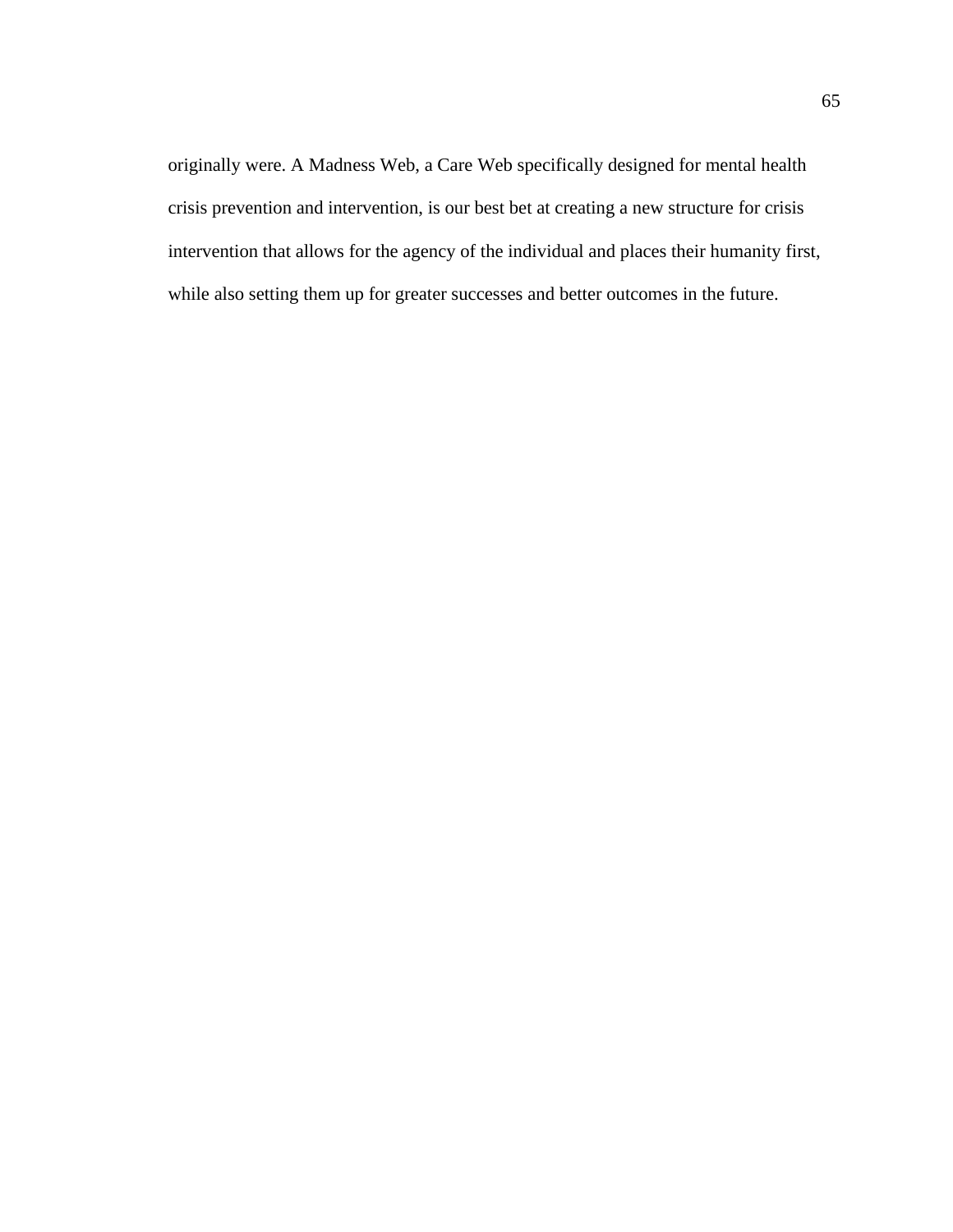- Alang, Sirry M and Donna D. McAlpine. 2019. "Pathways to Mental Health Services and Perceptions about the Effectiveness of Treatment." *Society and Mental Health,* 9(3):388-407.
- Bierria, Alisia, Mimi Kim, and Clarissa Rojas. 2010. "Community Accountability: Emerging Movements to Transform Violence" *Social Justice,* 37(4):1-12.
- Casteel, Kathryn. 2018. "Trump Wants to Protect Police, But the Government is Missing a Big Problem: Suicides." FiveThirtyEight. Retrieved Nov 26, 2018 (https://fivethirtyeight.com/features/trump-wants-to-protect-police-but-thegovernment-is-missing-a-big-problem-suicides/).
- Connolly, Daniel. 2017. "Memphis police Crisis Intervention Team approaches 30 years, but how effective is it?" Commercial Appeal. Retrieved May 5, 2018 (https://www.commercialappeal.com/story/news/crime/2017/08/06/memphispolice-mental-health-crisis-team-30-years/493740001/).
- Dailey, Lisa, Michael Gray, Betsy Johnson, Sabah Muhammad, Elizabeth Sinclair, Brian Stettin. 2020. "Grading the States: An Analysis of U.S. Psychiatric Treatment Laws*.*" Treatment Advocacy Center. Retrieved Apr 19, 2022. (https://www.treatmentadvocacycenter.org/grading-the-states).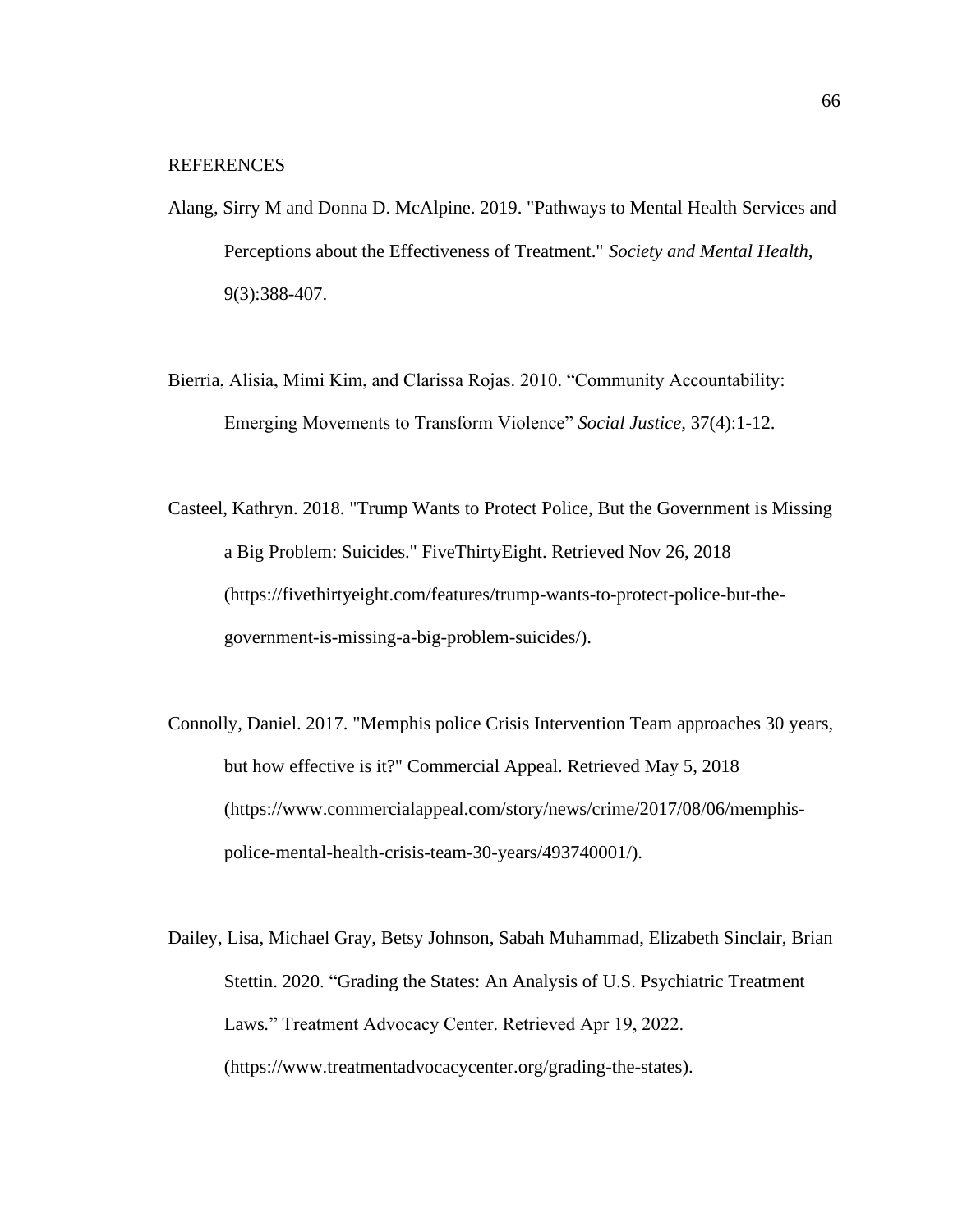- D'Antonio, Patricia. Date unknown. "History of Psychiatric Hospitals." University of Pennslvania Nursing. Retrieved Apr 5, 2022 (https://www.nursing.upenn.edu/nhhc/nurses-institutions-caring/history-ofpsychiatric-hospitals//).
- DuBrol, Sascha Altman. 2014. "About the Author*.*" Maps to the Other Side. Retrieved Apr 7, 2022. (https://www.mapstotheotherside.net/author/).
- Edgemon, Timothy G. and Jody Clay-Warner. 2019. "Inmate Mental Health and the Pains of Imprisonment." *Society and Mental Health,* 9(1):33-50.

Eichler, Alex. 2010. "Critiquing 'It Gets Better Project' for Gay Teens*.*" The Atlantic. Retrieved Feb 19, 2022. (https://www.theatlantic.com/national/archive/2010/10/critiquing-it-gets-betterproject-for-gay-teens/343878/).

- Ellis, Horace A. 2014. "Effects of a Crisis Intervention Team (CIT) Training Program Upon Police Officers Before and After Crisis Intervention Team Training." *Archives of Psychiatric Nursing,* 28(1):10-16.
- Fireweed Collective. "Mission, Vision, and Principles." Retrieved Dec 20, 2020 (https://fireweedcollective.org/mission-vision-values/).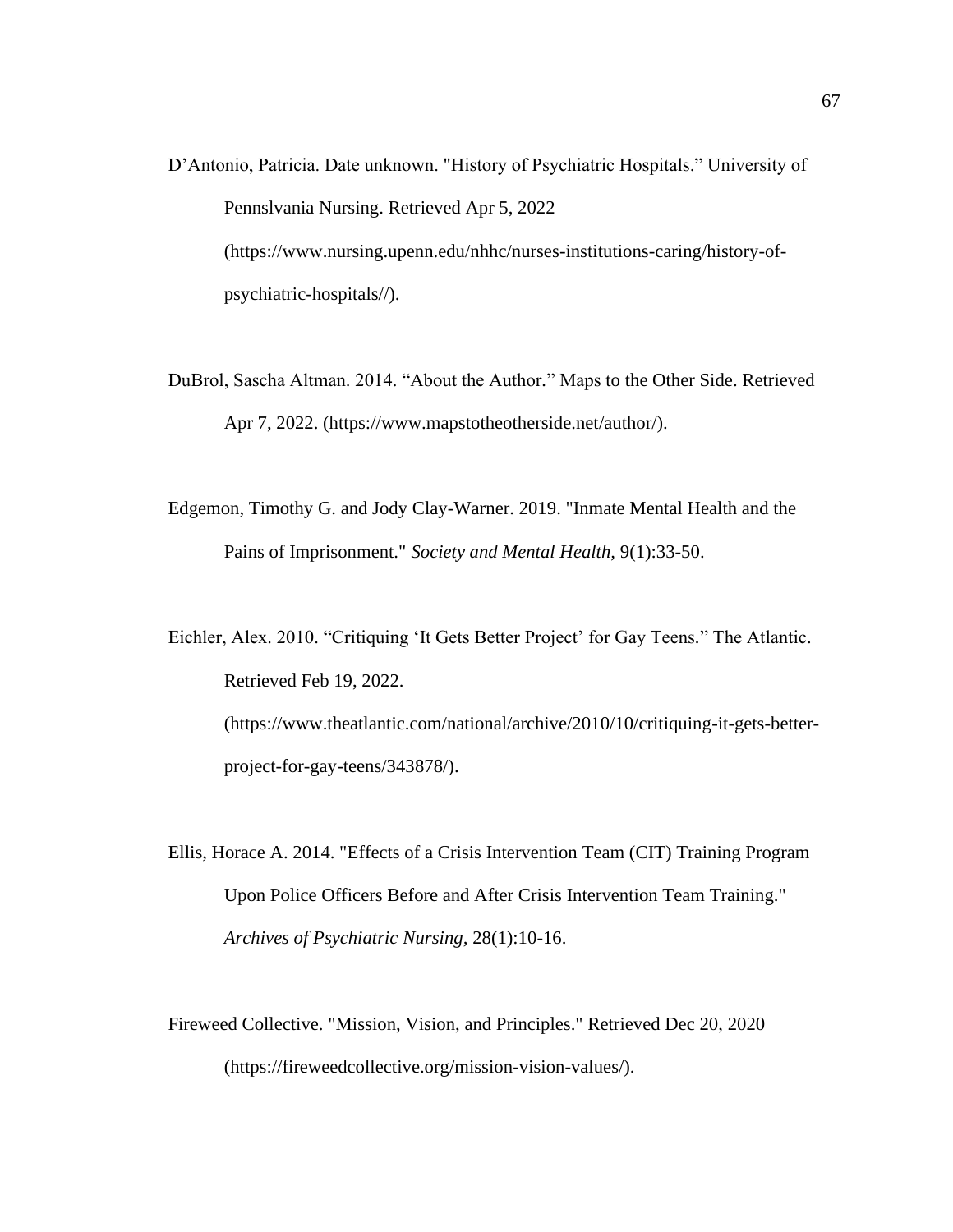Fireweed Collective. *Navigating Crisis*. New York City: The Fireweed Collective

Fireweed Collective. "Our History." Retrieved Dec 20, 2020 (https://fireweedcollective.org/our-history/).

- Fyfe, James J. 2000. "Policing the Emotionally Disturbed." *Journal of the American Academy of Psychiatry and the Law,* 28(3):345-347.
- Insel, Thomas. 2015. "Mortality and Mental Disorders." Retrieved Dec 19, 2020 (https://www.nimh.nih.gov/about/directors/thomas-insel/blog/2015/mortality-andmental-disorders.shtml/).
- Kelly, George. 2022. "Pittsburg police release video of hotel incident where officer shot, wounded man after long standoff." East Bay Times. Retrieved Mar 26, 2022 (https://www.eastbaytimes.com/2022/03/15/pittsburg-police-release-video-ofhotel-incident-where-officer-shot-wounded-man-after-long-standoff/).
- Lamb, H. Richard and Leona L. Bachrach. 2001. "Some Perspectives on Deinstitutionalization." *Psychiatric Services*. 52(8):1039-1045.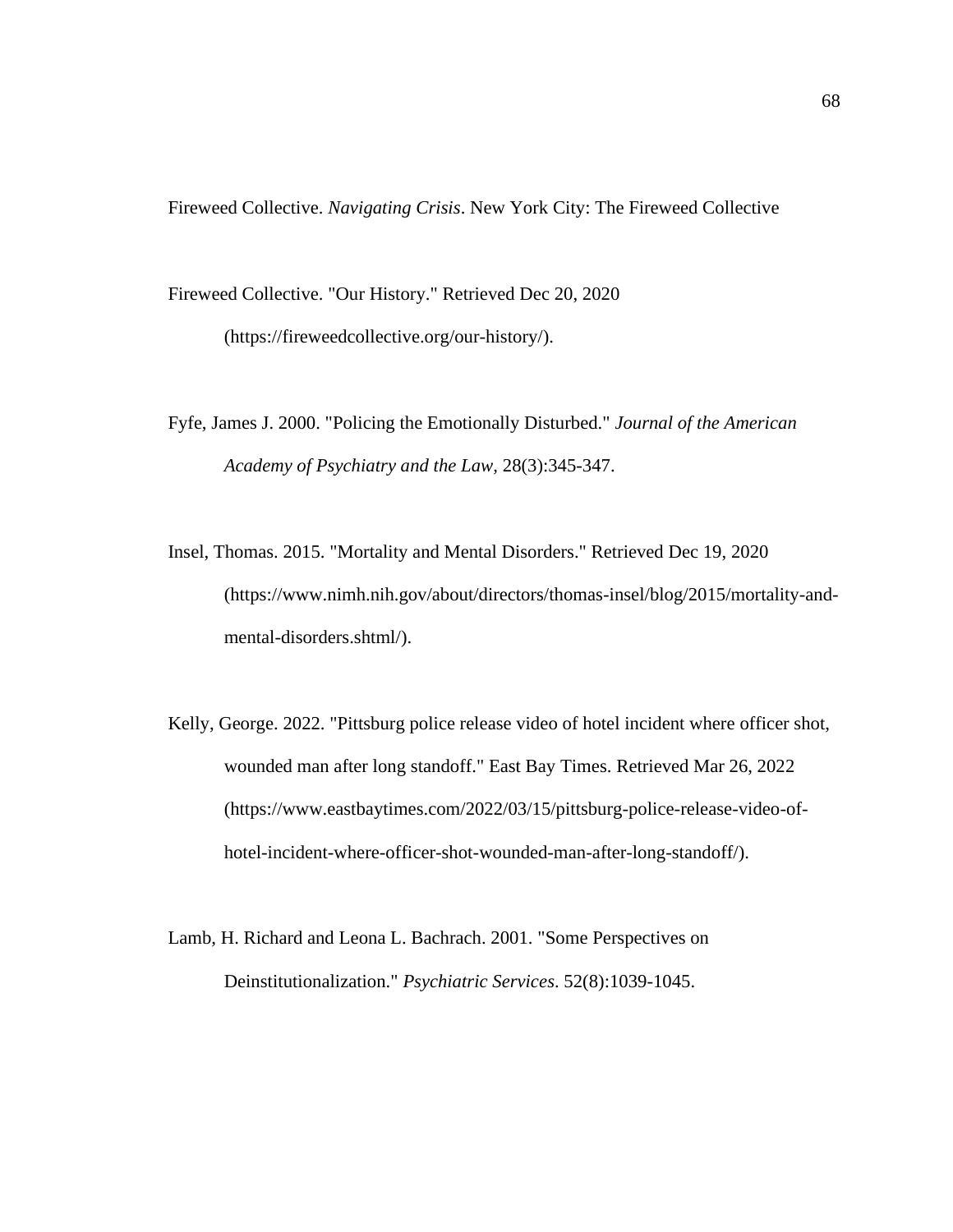- Mendez, Stephanie. 2021. "Unarmed Latino said to be having mental health crisis shot to death by police in California." ABC News. Retrieved Mar 26, 2022 (https://abcnews.go.com/US/unarmed-latino-mental-health-crisis-shot-deathpolice/story?id=80440411).
- National Institute of Mental Health. Last updated January 2022. "Statistics" Retrieved April 4, 2022 (https://www.nimh.nih.gov/health/statistics/index.shtml)
- Ocasio-Cortez, Alexandria and Mariana Raba. 2020. "Toolkit Mutual Aid 101 #WeGotOurBlock." Mutual Aid Disaster Relief. Retrieved Apr 6, 2022 (https://mutualaiddisasterrelief.org/wp-content/uploads/2020/04/NO-LOGOS-Mutual-Aid-101\_-Toolkit.pdf).
- Piepzna-Samarasinha,Leah Lakshmi. 2020. "Creating Collective Access: Crip made brilliance in Detroit and beyond." Allied Media. Retrieved Apr 2, 2022 (https://alliedmedia.org/wpcontent/uploads/2020/10/creating\_collective\_access.pdf).
- Piepzna-Samarasinha,Leah Lakshmi. 2018. *Care Work: Dreaming Disability Justice*. Vancouver, BC: Arsenal Pulp Press.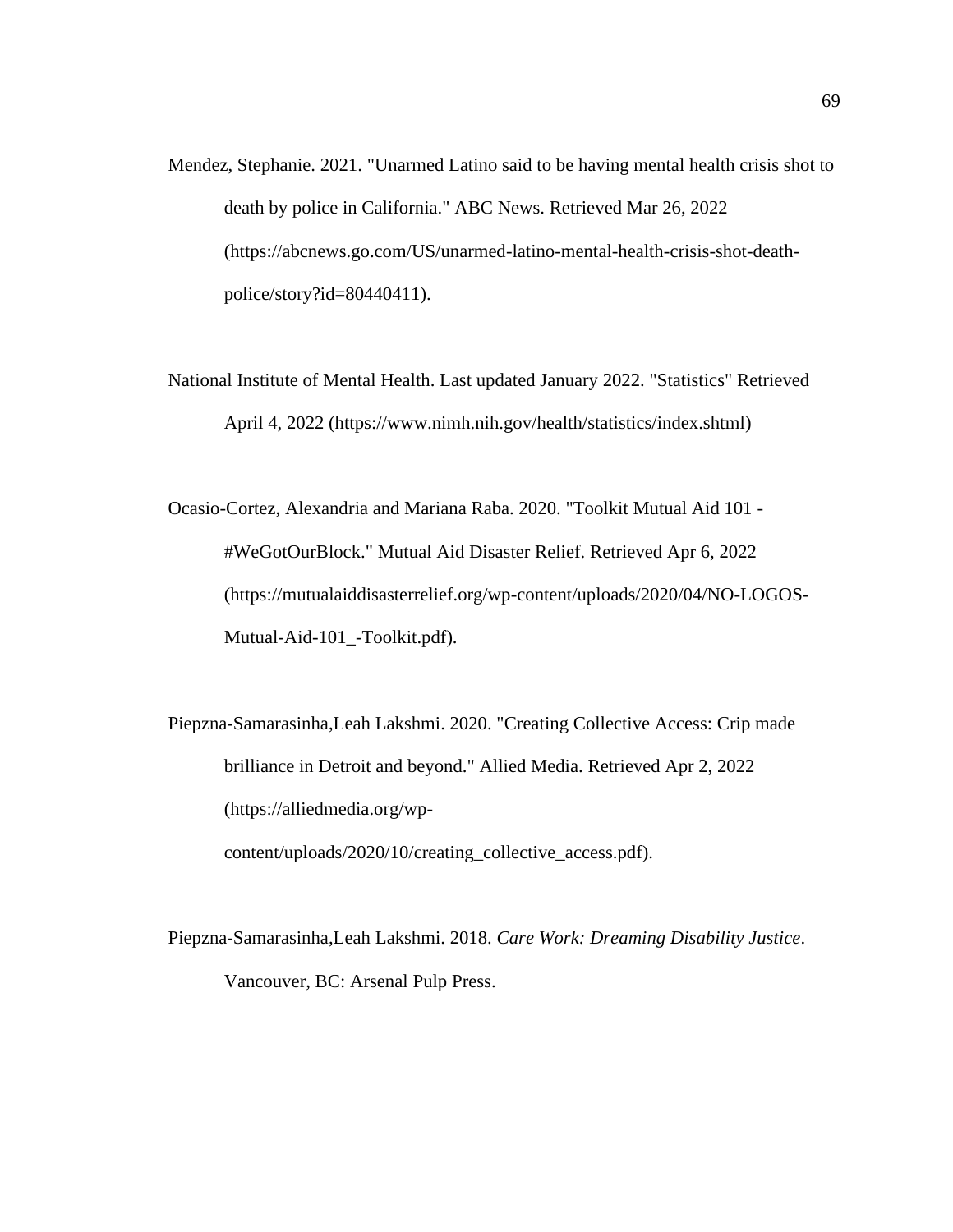- Ritchie, Andrea J. 2017. *Invisible No More: Police Violence Against Black Women and Women of Color*. Boston, MA: Beacon Press.
- Savage, Dan and Terry Miller. 2011. "How It All Got Started*.*" It Gets Better Project Retrieved Feb 19, 2022. (https://itgetsbetter.org/blog/how-it-all-got-started/).
- Sins Invalid. 2020. "What is Disability Justice?" Retrieved Mar 19, 2022. (https://www.sinsinvalid.org/news-1/2020/6/16/what-is-disability-justice).
- Spade, Dean. 2020. "Solidarity Not Charity: Mutual Aid for Mobilization and Survival." *Social Text,* 38(1):131-151.
- Substance Abuse and Mental Health Services Administration. 2016. "Co-occurring Disorders*.*" Retrieved Dec 19, 2020. (https://www.samhsa.gov/disorders/cooccurring).
- Sweeney, Emily. 2021. "Sisters of woman fatally shot by Saugus police say the officer did not have to kill her." Boston Globe. Retrieved Mar 26, 2022 (https://www.bostonglobe.com/2021/08/16/metro/sisters-woman-fatally-shot-bysaugus-police-say-officers-did-not-have-kill-her/).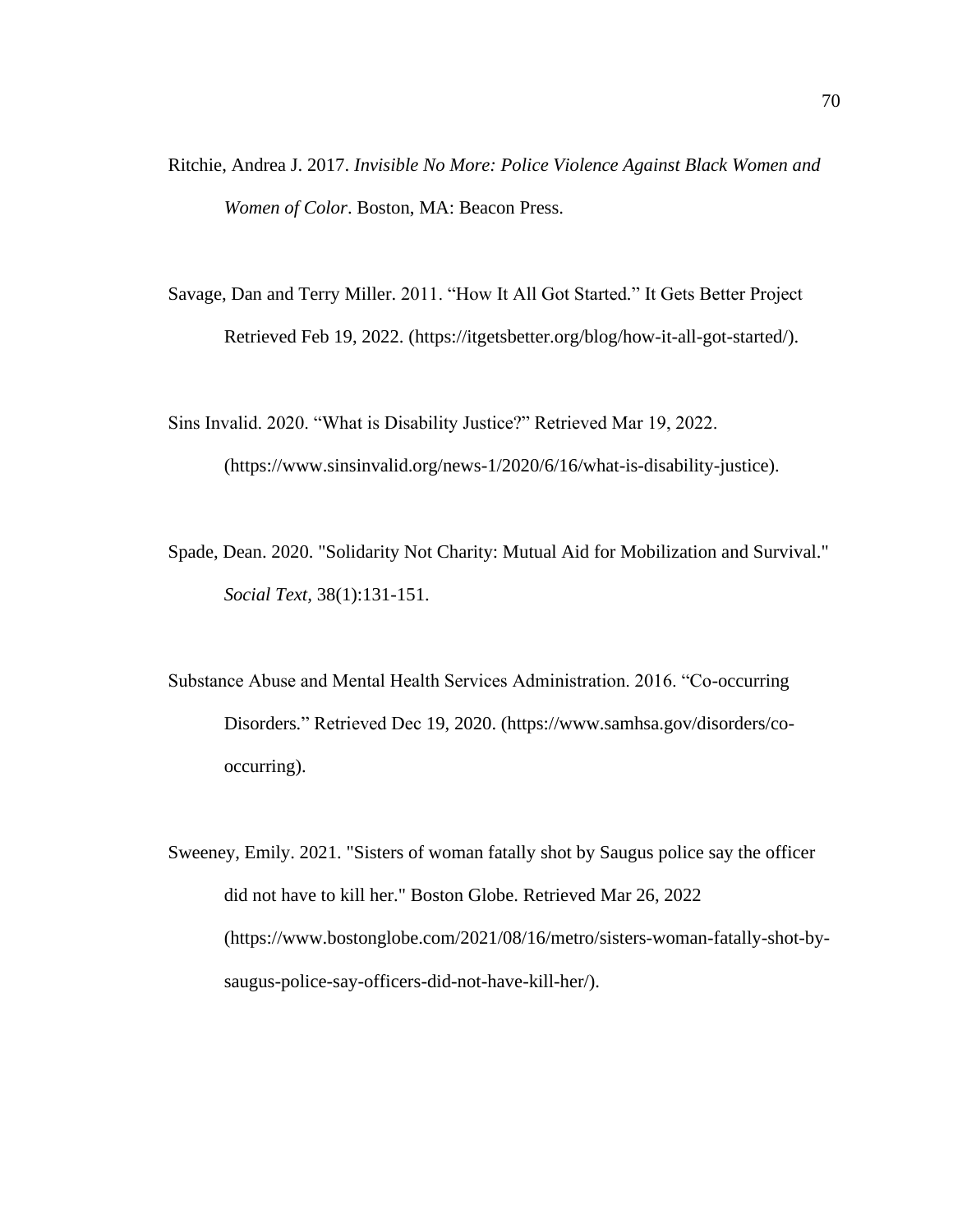- Tate, Julie, Jennifer Jenkins, and Steven Rich. Fallis, David and Danielle Rindler ed. 2022. "Fatal Force*.*" Washington Post. Retrieved Apr 26, 2022. (https://www.washingtonpost.com/graphics/investigations/police-shootingsdatabase/).
- Torrey, E. Fuller, Aaron D. Kennard, Don Eslinger, Richard Lamb, and James Pavle. 2010. "More Mentally Ill Persons Are in Jails and Prisons Than Hospitals: A Survey of the States*.*" Treatment Advocacy Center. Retrieved Apr 19, 2022. (https://www.treatmentadvocacycenter.org/storage/documents/final\_jails\_v\_hospi tals\_study.pdf).
- The Trevor Project. 2021. National Survey on LGBTQ Youth Mental Health. West Hollywood, California: The Trevor Project.
- Urbanoski, Karen A. 2010. "Coerced addiction treatment: Client perspectives and the implications of their neglect." *Harm Reduction Journal,* 7:13
- U.S. Department of Health and Human Services. 2009. *Practice Guidelines: Core Elements for Responding to Mental Health Crises.* Rockville, MD: Office of Consumer Affairs, Center for Mental Health Services, Substance Abuse and Mental Health Services Administration.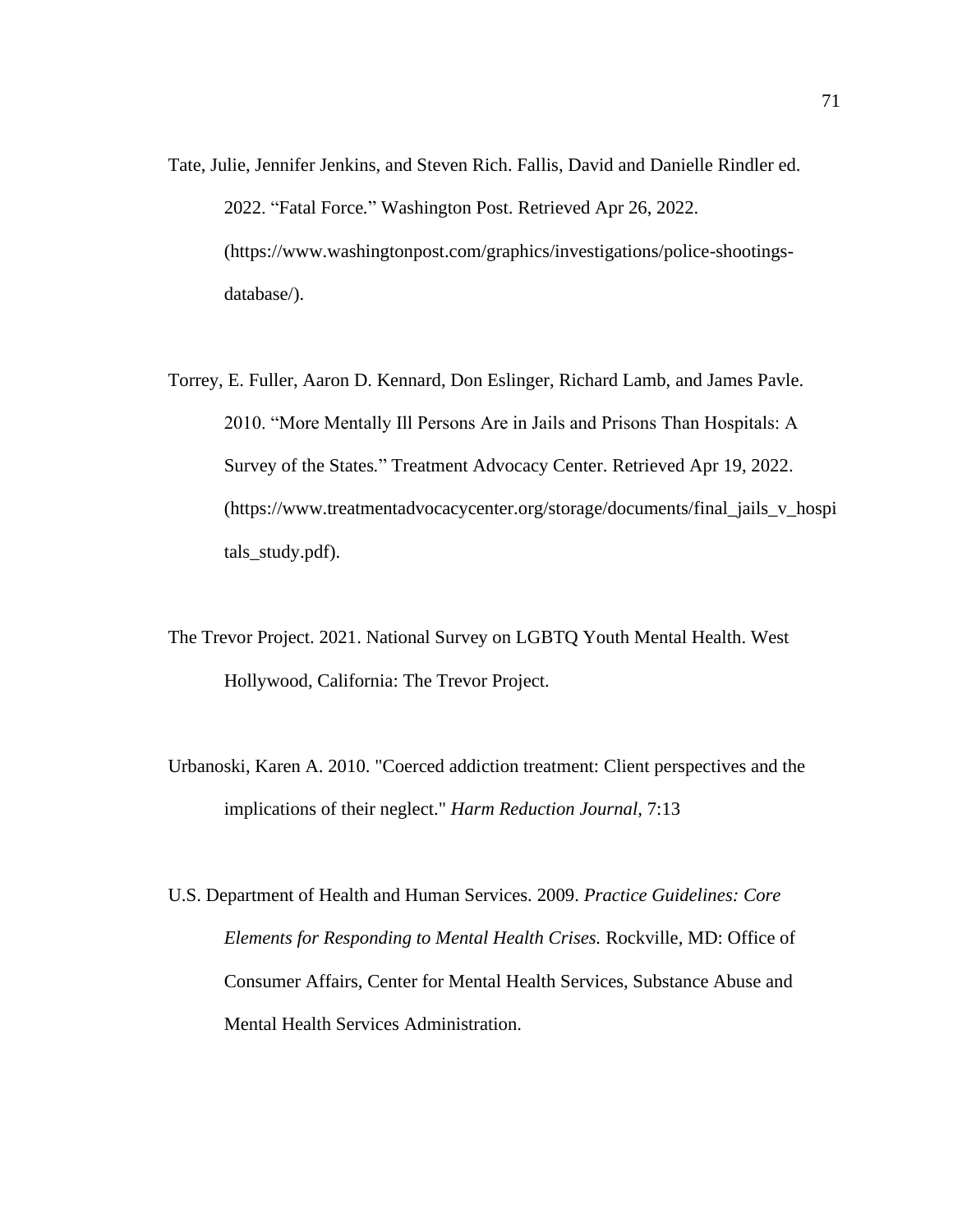- Watson, Amy C, Melissa Schaefer Morabito, Jeffrey Draine, and Victor Ottati. 2008. "Improving police response to person with mental illness: A multi-level conceptualization of CIT." *International Journal of Law and Psychiatry,* 31(4):359-368.
- Watson, Amy C, Victor C, Ottati, Jeff Draine, and Melissa Morabito. 2011. "CIT in context: The impact of mental health resource availability and district saturation on call dispositions." *International Journal of Law and Psychiatry,* 34(4):287- 294.
- Wenke, Brian and Set Levy. 2020. "It Gets Better Project Annual Report 2019*.*" It Gets Better Project. Retrieved Feb 19, 2022. (https://itgetsbetter.org/wpcontent/uploads/2018/03/IGBP\_Annual-Report\_V8.0-DIGITAL.pdf/).
- Williams, D. R., Costa, M. V., Odunlami, A. O., & Mohammed, S. A. 2000. "The Health and Health Care of US Prisoners: Results of a Nationwide Survey." *American Journal of Public Health*, 99(4):666-672.
- Wilper, Andrew P., Steffie Woolhandler, J. Wesley Boyd, Karen E. Lasser, Danny McCorkmic, David H. Bor, and David U. Himmselstein. 2008. "Improving police response to person with mental illness: A multi-level conceptualization of CIT." *International Journal of Law and Psychiatry,* 31(4):359-368.